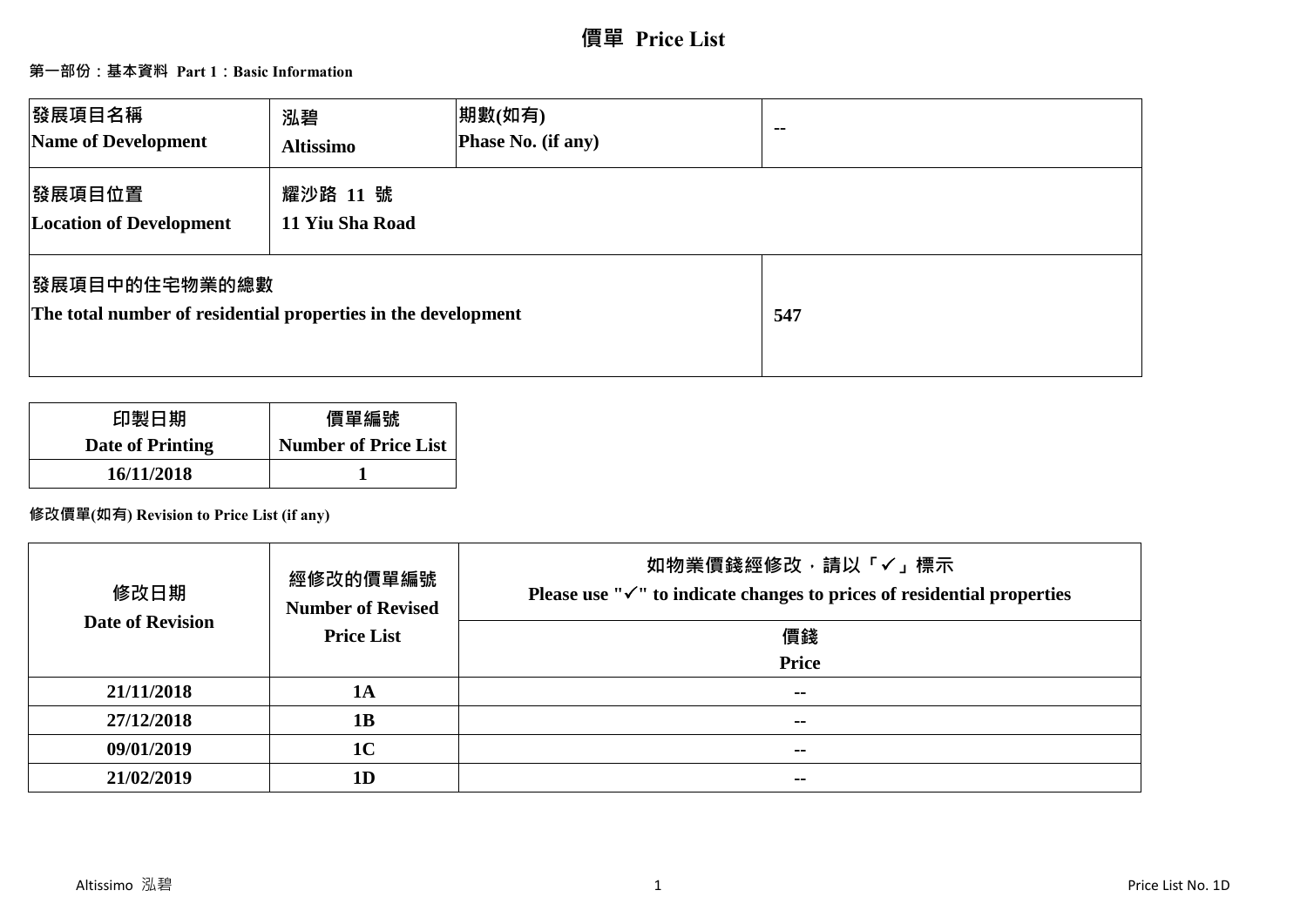## 第二部份:面積及售價資料 Part 2: Information on Area and Price

|                           | 物業的描述<br>Description of<br><b>Residential Property</b> |              | 實用面積<br>(包括露台,工作平台及陽台 如有)<br>平方米(平方呎)                                                                 | 售價(元)        | 實用面積<br>每平方米/呎售價<br>元·每平方米                                                     |                                            |                     |    |                          | 平方米(平方呎)<br>sq. metre (sq. ft.) | 其他指明項目的面積(不計算入實用面積)     |            | Area of other specified items (Not included in the Saleable Area) |               |            |
|---------------------------|--------------------------------------------------------|--------------|-------------------------------------------------------------------------------------------------------|--------------|--------------------------------------------------------------------------------|--------------------------------------------|---------------------|----|--------------------------|---------------------------------|-------------------------|------------|-------------------------------------------------------------------|---------------|------------|
| 大廈<br>名稱<br>Block<br>Name | 樓層<br>Floor                                            | 單位<br>Unit   | Saleable Area<br>(including balcony, utility platform and<br>verandah, if any)<br>sq. metre (sq. ft.) | Price $(\$)$ | (元·每平方呎)<br>Unit Rate of Saleable Area<br>\$ per sq. metre<br>(\$ per sq. ft.) | 空調機房<br>Air-<br>Conditioning<br>plant room | 窗台<br>Bay<br>window | 閣樓 | 平台<br>Cockloft Flat roof | 花園<br>Garden                    | 停車位<br>Parking<br>space | 天台<br>Roof | 梯屋<br>Stairhood                                                   | 前庭<br>Terrace | 庭院<br>Yard |
| T <sub>2</sub>            |                                                        | A            | 81.620 (879)<br>露台 Balcony: 2.931 (32);<br>工作平台 Utility Platform: 1.500 (16)                          | 15,224,000   | 186,523 (17,320)                                                               |                                            |                     |    |                          |                                 |                         |            |                                                                   |               |            |
| T <sub>2</sub>            |                                                        | B            | 44.638 (480)<br>露台 Balcony: 2.000 (22);<br>工作平台 Utility Platform: 1.500 (16)                          | 8,534,000    | 191,182 (17,779)                                                               |                                            |                     |    |                          |                                 |                         |            |                                                                   |               |            |
| T <sub>2</sub>            |                                                        | $\mathsf{C}$ | 43.631 (470)<br>露台 Balcony: 2.000 (22);<br>工作平台 Utility Platform: 1.500 (16)                          | 7,776,000    | 178,222 (16,545)                                                               |                                            |                     |    |                          |                                 |                         |            |                                                                   |               |            |
| T <sub>2</sub>            |                                                        | D            | 81.399 (876)<br>露台 Balcony: 2.954 (32);<br>工作平台 Utility Platform: 1.500 (16)                          | 14,146,000   | 173,786 (16,148)                                                               |                                            |                     |    |                          |                                 |                         |            |                                                                   |               |            |
| T <sub>2</sub>            |                                                        | $\mathbf E$  | 49.000 (527)<br>露台 Balcony: 2.000 (22);<br>工作平台 Utility Platform: 0.000 (0)                           | 9,248,000    | 188,735 (17,548)                                                               |                                            |                     |    |                          |                                 |                         |            |                                                                   |               |            |
| T <sub>2</sub>            |                                                        | H            | 29.346 (316)<br>露台 Balcony: 2.000 (22);<br>工作平台 Utility Platform: 0.000 (0)                           | 6,183,000    | 210,693 (19,566)                                                               |                                            |                     |    |                          |                                 |                         |            |                                                                   |               |            |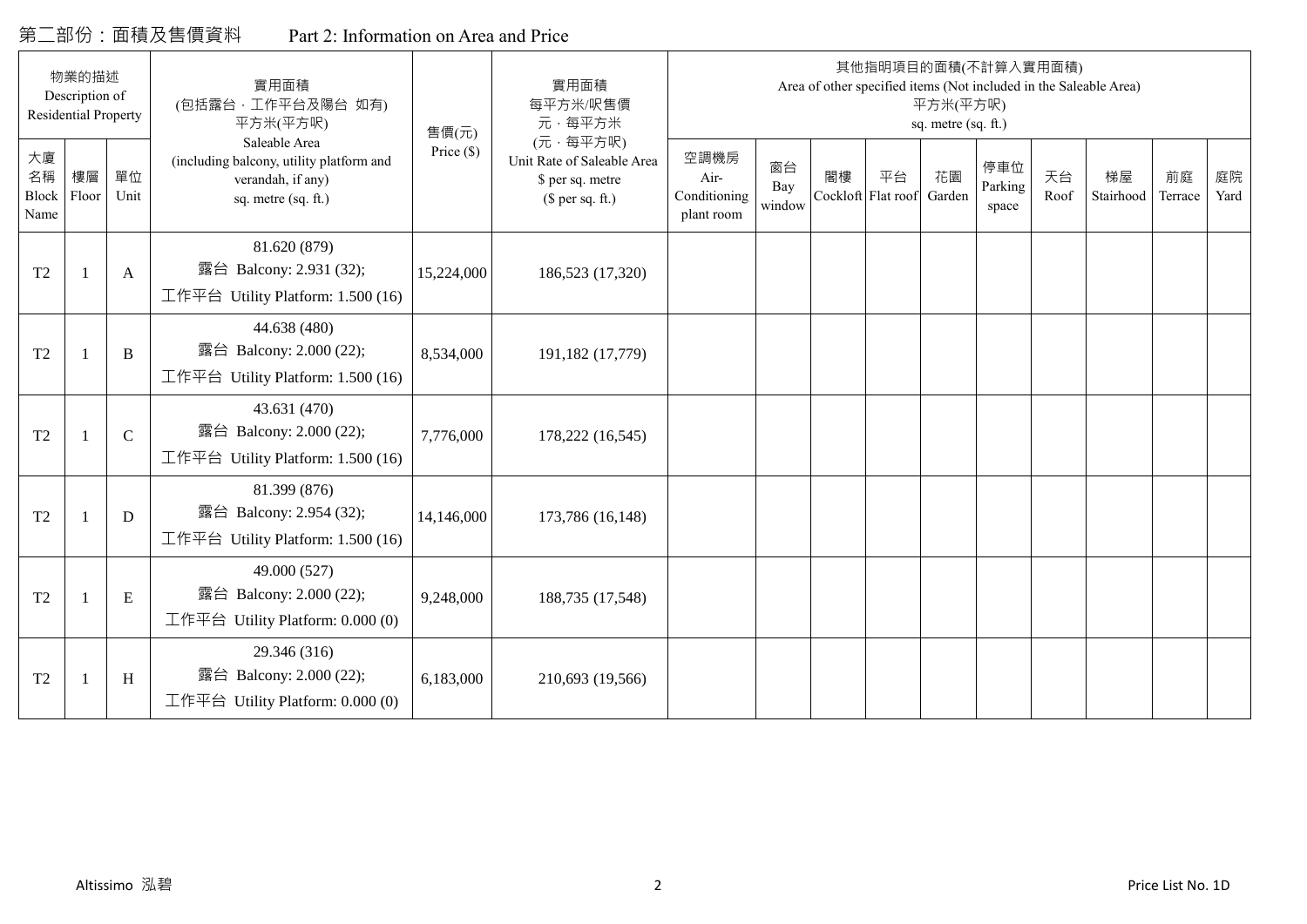|                                  | 物業的描述<br>Description of<br><b>Residential Property</b> |               | 實用面積<br>(包括露台,工作平台及陽台 如有)<br>平方米(平方呎)                                                                 | 售價(元)        | 實用面積<br>每平方米/呎售價<br>元·每平方米                                                     |                                            |                     |                          |    | 平方米(平方呎)<br>sq. metre (sq. ft.) | 其他指明項目的面積(不計算入實用面積)     |            | Area of other specified items (Not included in the Saleable Area) |               |            |
|----------------------------------|--------------------------------------------------------|---------------|-------------------------------------------------------------------------------------------------------|--------------|--------------------------------------------------------------------------------|--------------------------------------------|---------------------|--------------------------|----|---------------------------------|-------------------------|------------|-------------------------------------------------------------------|---------------|------------|
| 大廈<br>名稱<br><b>Block</b><br>Name | 樓層<br>Floor                                            | 單位<br>Unit    | Saleable Area<br>(including balcony, utility platform and<br>verandah, if any)<br>sq. metre (sq. ft.) | Price $(\$)$ | (元·每平方呎)<br>Unit Rate of Saleable Area<br>\$ per sq. metre<br>$$$ per sq. ft.) | 空調機房<br>Air-<br>Conditioning<br>plant room | 窗台<br>Bay<br>window | 閣樓<br>Cockloft Flat roof | 平台 | 花園<br>Garden                    | 停車位<br>Parking<br>space | 天台<br>Roof | 梯屋<br>Stairhood                                                   | 前庭<br>Terrace | 庭院<br>Yard |
| T <sub>2</sub>                   | $\overline{2}$                                         | A             | 81.620 (879)<br>露台 Balcony: 2.931 (32);<br>工作平台 Utility Platform: 1.500 (16)                          | 15,254,000   | 186,890 (17,354)                                                               |                                            |                     |                          |    |                                 |                         |            |                                                                   |               |            |
| T <sub>2</sub>                   | $\overline{2}$                                         | B             | 44.638 (480)<br>露台 Balcony: 2.000 (22);<br>工作平台 Utility Platform: 1.500 (16)                          | 8,551,000    | 191,563 (17,815)                                                               |                                            |                     |                          |    |                                 |                         |            |                                                                   |               |            |
| T <sub>2</sub>                   | $\overline{2}$                                         | $\mathcal{C}$ | 43.631 (470)<br>露台 Balcony: 2.000 (22);<br>工作平台 Utility Platform: 1.500 (16)                          | 7,933,000    | 181,820 (16,879)                                                               |                                            |                     |                          |    |                                 |                         |            |                                                                   |               |            |
| T <sub>2</sub>                   | $\overline{2}$                                         | D             | 81.399 (876)<br>露台 Balcony: 2.954 (32);<br>工作平台 Utility Platform: 1.500 (16)                          | 15,032,000   | 184,671 (17,160)                                                               |                                            |                     |                          |    |                                 |                         |            |                                                                   |               |            |
| T <sub>2</sub>                   | $\overline{2}$                                         | E             | 49.000 (527)<br>露台 Balcony: 2.000 (22);<br>工作平台 Utility Platform: $0.000(0)$                          | 9,266,000    | 189, 102 (17, 583)                                                             |                                            |                     |                          |    |                                 |                         |            |                                                                   |               |            |
| T <sub>2</sub>                   | $\overline{2}$                                         | H             | 29.346 (316)<br>露台 Balcony: 2.000 (22);<br>工作平台 Utility Platform: 0.000 (0)                           | 6,195,000    | 211,102 (19,604)                                                               |                                            |                     |                          |    |                                 |                         |            |                                                                   |               |            |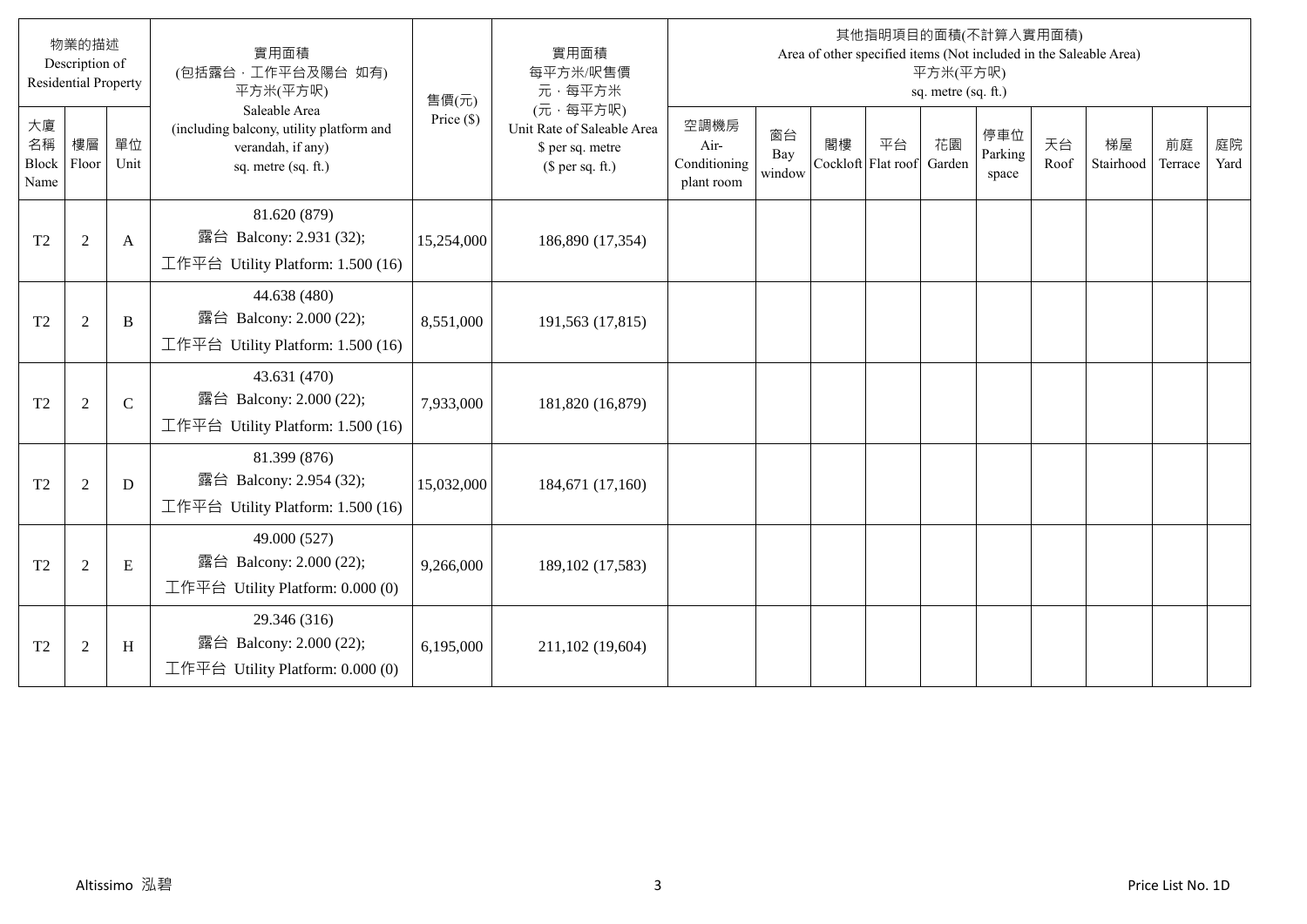|                           | 物業的描述<br>Description of<br><b>Residential Property</b> |               | 實用面積<br>(包括露台,工作平台及陽台 如有)<br>平方米(平方呎)                                                                 | 售價(元)        | 實用面積<br>每平方米/呎售價<br>元·每平方米                                                     |                                            |                     |                          |    | 平方米(平方呎)<br>sq. metre (sq. ft.) | 其他指明項目的面積(不計算入實用面積)     |            | Area of other specified items (Not included in the Saleable Area) |               |            |
|---------------------------|--------------------------------------------------------|---------------|-------------------------------------------------------------------------------------------------------|--------------|--------------------------------------------------------------------------------|--------------------------------------------|---------------------|--------------------------|----|---------------------------------|-------------------------|------------|-------------------------------------------------------------------|---------------|------------|
| 大廈<br>名稱<br>Block<br>Name | 樓層<br>Floor                                            | 單位<br>Unit    | Saleable Area<br>(including balcony, utility platform and<br>verandah, if any)<br>sq. metre (sq. ft.) | Price $(\$)$ | (元·每平方呎)<br>Unit Rate of Saleable Area<br>\$ per sq. metre<br>$$$ per sq. ft.) | 空調機房<br>Air-<br>Conditioning<br>plant room | 窗台<br>Bay<br>window | 閣樓<br>Cockloft Flat roof | 平台 | 花園<br>Garden                    | 停車位<br>Parking<br>space | 天台<br>Roof | 梯屋<br>Stairhood                                                   | 前庭<br>Terrace | 庭院<br>Yard |
| T <sub>2</sub>            | 3                                                      | B             | 44.638 (480)<br>露台 Balcony: 2.000 (22);<br>工作平台 Utility Platform: $1.500(16)$                         | 8,568,000    | 191,944 (17,850)                                                               |                                            |                     |                          |    |                                 |                         |            |                                                                   |               |            |
| T <sub>2</sub>            | 3                                                      | $\mathcal{C}$ | 43.631 (470)<br>露台 Balcony: 2.000 (22);<br>工作平台 Utility Platform: 1.500 (16)                          | 7,949,000    | 182,187 (16,913)                                                               |                                            |                     |                          |    |                                 |                         |            |                                                                   |               |            |
| T <sub>2</sub>            | 3                                                      | D             | 81.399 (876)<br>露台 Balcony: 2.954 (32);<br>工作平台 Utility Platform: $1.500(16)$                         | 15,062,000   | 185,039 (17,194)                                                               |                                            |                     |                          |    |                                 |                         |            |                                                                   |               |            |
| T <sub>2</sub>            | 3                                                      | ${\bf E}$     | 49.000 (527)<br>露台 Balcony: 2.000 (22);<br>工作平台 Utility Platform: $0.000(0)$                          | 9,285,000    | 189,490 (17,619)                                                               |                                            |                     |                          |    |                                 |                         |            |                                                                   |               |            |
| T <sub>2</sub>            | 3                                                      | H             | 29.346 (316)<br>露台 Balcony: 2.000 (22);<br>工作平台 Utility Platform: $0.000(0)$                          | 6,238,000    | 212,567 (19,741)                                                               |                                            |                     |                          |    |                                 |                         |            |                                                                   |               |            |
| T <sub>2</sub>            | 5                                                      | B             | 44.638 (480)<br>露台 Balcony: 2.000 (22);<br>工作平台 Utility Platform: $1.500(16)$                         | 8,585,000    | 192,325 (17,885)                                                               |                                            |                     |                          |    |                                 |                         |            |                                                                   |               |            |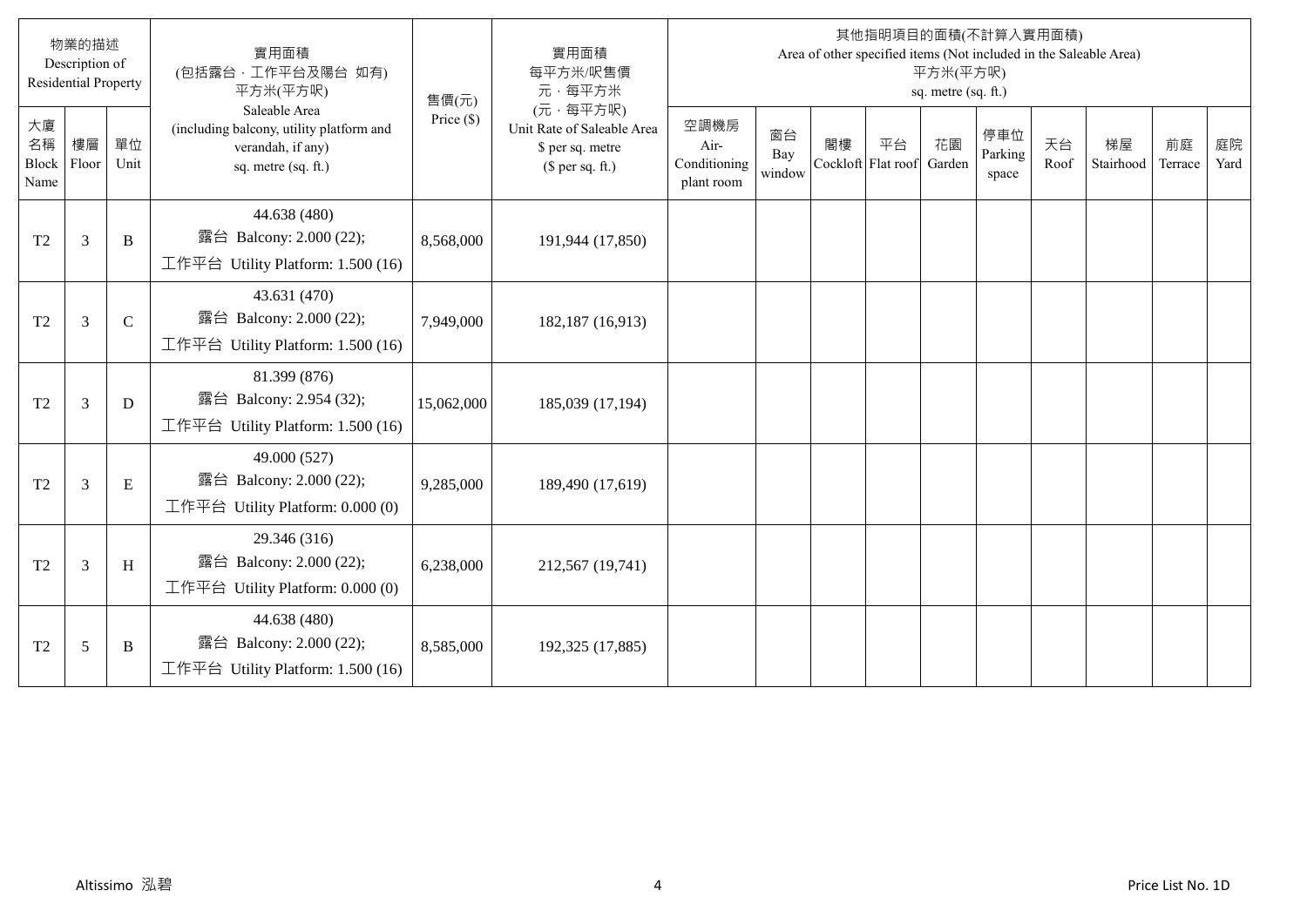|                                  | 物業的描述<br>Description of<br><b>Residential Property</b> |             | 實用面積<br>(包括露台,工作平台及陽台 如有)<br>平方米(平方呎)                                                                 | 售價(元)        | 實用面積<br>每平方米/呎售價<br>元·每平方米                                                     |                                            |                     |                          |    | 平方米(平方呎)<br>sq. metre (sq. ft.) | 其他指明項目的面積(不計算入實用面積)<br>Area of other specified items (Not included in the Saleable Area) |            |                 |               |            |
|----------------------------------|--------------------------------------------------------|-------------|-------------------------------------------------------------------------------------------------------|--------------|--------------------------------------------------------------------------------|--------------------------------------------|---------------------|--------------------------|----|---------------------------------|------------------------------------------------------------------------------------------|------------|-----------------|---------------|------------|
| 大廈<br>名稱<br><b>Block</b><br>Name | 樓層<br>Floor                                            | 單位<br>Unit  | Saleable Area<br>(including balcony, utility platform and<br>verandah, if any)<br>sq. metre (sq. ft.) | Price $(\$)$ | (元·每平方呎)<br>Unit Rate of Saleable Area<br>\$ per sq. metre<br>(\$ per sq. ft.) | 空調機房<br>Air-<br>Conditioning<br>plant room | 窗台<br>Bay<br>window | 閣樓<br>Cockloft Flat roof | 平台 | 花園<br>Garden                    | 停車位<br>Parking<br>space                                                                  | 天台<br>Roof | 梯屋<br>Stairhood | 前庭<br>Terrace | 庭院<br>Yard |
| T <sub>2</sub>                   | 5                                                      | $\mathbf C$ | 43.631 (470)<br>露台 Balcony: 2.000 (22);<br>工作平台 Utility Platform: 1.500 (16)                          | 7,964,000    | 182,531 (16,945)                                                               |                                            |                     |                          |    |                                 |                                                                                          |            |                 |               |            |
| T <sub>2</sub>                   | 5                                                      | D           | 81.399 (876)<br>露台 Balcony: 2.954 (32);<br>工作平台 Utility Platform: 1.500 (16)                          | 15,409,000   | 189,302 (17,590)                                                               |                                            |                     |                          |    |                                 |                                                                                          |            |                 |               |            |
| T <sub>2</sub>                   | 5                                                      | E           | 49.000 (527)<br>露台 Balcony: 2.000 (22);<br>工作平台 Utility Platform: $0.000(0)$                          | 9,303,000    | 189,857 (17,653)                                                               |                                            |                     |                          |    |                                 |                                                                                          |            |                 |               |            |
| T <sub>2</sub>                   | 5                                                      | H           | 29.346 (316)<br>露台 Balcony: 2.000 (22);<br>工作平台 Utility Platform: 0.000 (0)                           | 6,281,000    | 214,033 (19,877)                                                               |                                            |                     |                          |    |                                 |                                                                                          |            |                 |               |            |
| T <sub>2</sub>                   | 6                                                      | B           | 44.638 (480)<br>露台 Balcony: 2.000 (22);<br>工作平台 Utility Platform: 1.500 (16)                          | 8,620,000    | 193,109 (17,958)                                                               |                                            |                     |                          |    |                                 |                                                                                          |            |                 |               |            |
| T <sub>2</sub>                   | 6                                                      | $\mathbf C$ | 43.631 (470)<br>露台 Balcony: 2.000 (22);<br>工作平台 Utility Platform: 1.500 (16)                          | 7,996,000    | 183,264 (17,013)                                                               |                                            |                     |                          |    |                                 |                                                                                          |            |                 |               |            |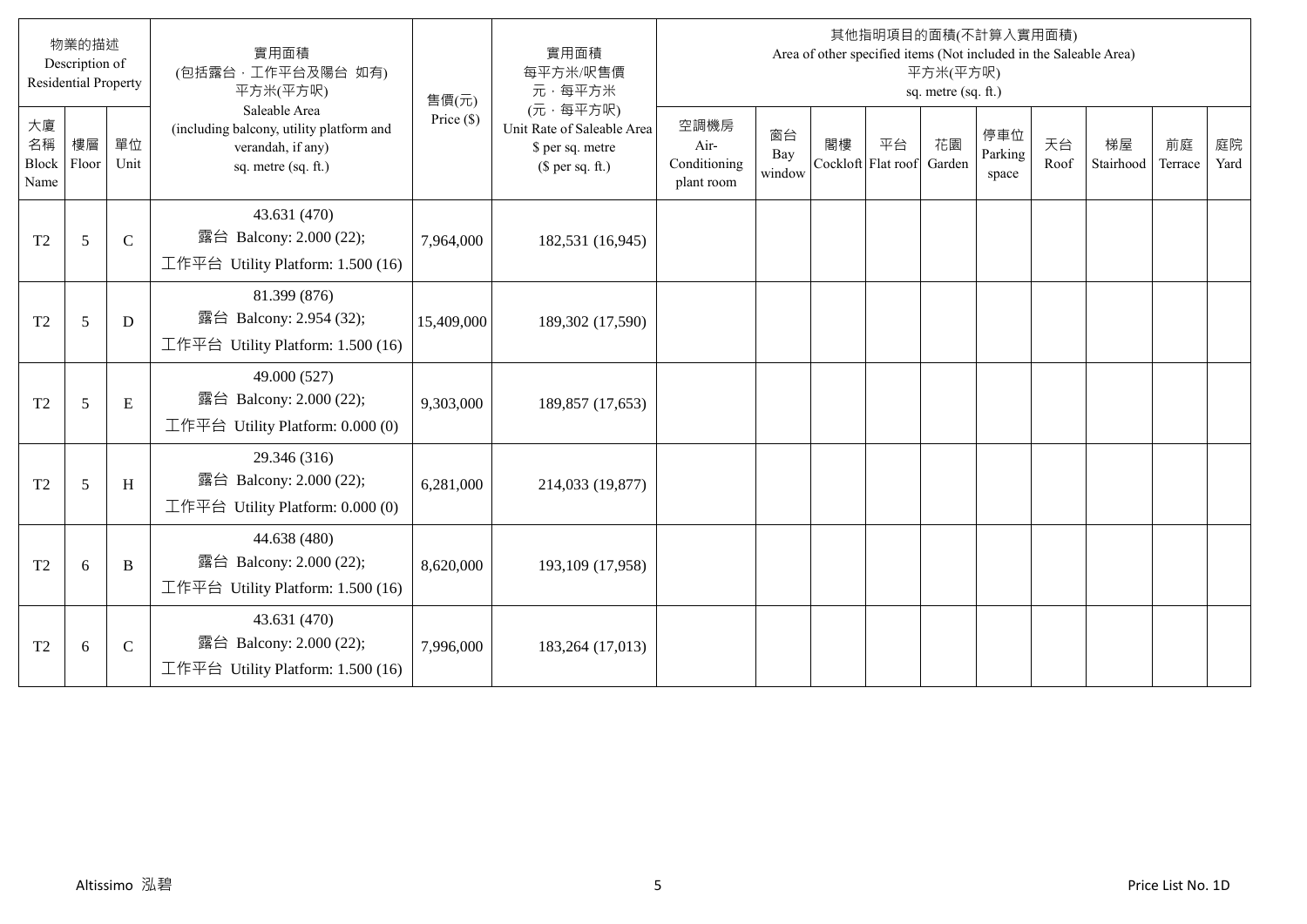|                           | 物業的描述<br>Description of<br><b>Residential Property</b> |              | 實用面積<br>(包括露台,工作平台及陽台 如有)<br>平方米(平方呎)                                                                 | 售價(元)        | 實用面積<br>每平方米/呎售價<br>元·每平方米                                                     |                                            |                     |                          |    | 平方米(平方呎)<br>sq. metre (sq. ft.) | 其他指明項目的面積(不計算入實用面積)     |            | Area of other specified items (Not included in the Saleable Area) |               |            |
|---------------------------|--------------------------------------------------------|--------------|-------------------------------------------------------------------------------------------------------|--------------|--------------------------------------------------------------------------------|--------------------------------------------|---------------------|--------------------------|----|---------------------------------|-------------------------|------------|-------------------------------------------------------------------|---------------|------------|
| 大廈<br>名稱<br>Block<br>Name | 樓層<br>Floor                                            | 單位<br>Unit   | Saleable Area<br>(including balcony, utility platform and<br>verandah, if any)<br>sq. metre (sq. ft.) | Price $(\$)$ | (元·每平方呎)<br>Unit Rate of Saleable Area<br>\$ per sq. metre<br>$$$ per sq. ft.) | 空調機房<br>Air-<br>Conditioning<br>plant room | 窗台<br>Bay<br>window | 閣樓<br>Cockloft Flat roof | 平台 | 花園<br>Garden                    | 停車位<br>Parking<br>space | 天台<br>Roof | 梯屋<br>Stairhood                                                   | 前庭<br>Terrace | 庭院<br>Yard |
| T <sub>2</sub>            | 6                                                      | D            | 81.399 (876)<br>露台 Balcony: 2.954 (32);<br>工作平台 Utility Platform: $1.500(16)$                         | 15,470,000   | 190,051 (17,660)                                                               |                                            |                     |                          |    |                                 |                         |            |                                                                   |               |            |
| T <sub>2</sub>            | 6                                                      | E            | 49.000 (527)<br>露台 Balcony: 2.000 (22);<br>工作平台 Utility Platform: 0.000 (0)                           | 9,340,000    | 190,612 (17,723)                                                               |                                            |                     |                          |    |                                 |                         |            |                                                                   |               |            |
| T <sub>2</sub>            | 6                                                      | H            | 29.346 (316)<br>露台 Balcony: 2.000 (22);<br>工作平台 Utility Platform: $0.000(0)$                          | 6,337,000    | 215,941 (20,054)                                                               |                                            |                     |                          |    |                                 |                         |            |                                                                   |               |            |
| T <sub>2</sub>            | $7\phantom{.0}$                                        | B            | 44.638 (480)<br>露台 Balcony: 2.000 (22);<br>工作平台 Utility Platform: 1.500 (16)                          | 9,434,000    | 211,345 (19,654)                                                               |                                            |                     |                          |    |                                 |                         |            |                                                                   |               |            |
| T <sub>2</sub>            | $7\phantom{.0}$                                        | $\mathsf{C}$ | 43.631 (470)<br>露台 Balcony: 2.000 (22);<br>工作平台 Utility Platform: 1.500 (16)                          | 8,062,000    | 184,777 (17,153)                                                               |                                            |                     |                          |    |                                 |                         |            |                                                                   |               |            |
| T2                        | $\overline{7}$                                         | D            | 81.399 (876)<br>露台 Balcony: 2.954 (32);<br>工作平台 Utility Platform: $1.500(16)$                         | 15,516,000   | 190,617 (17,712)                                                               |                                            |                     |                          |    |                                 |                         |            |                                                                   |               |            |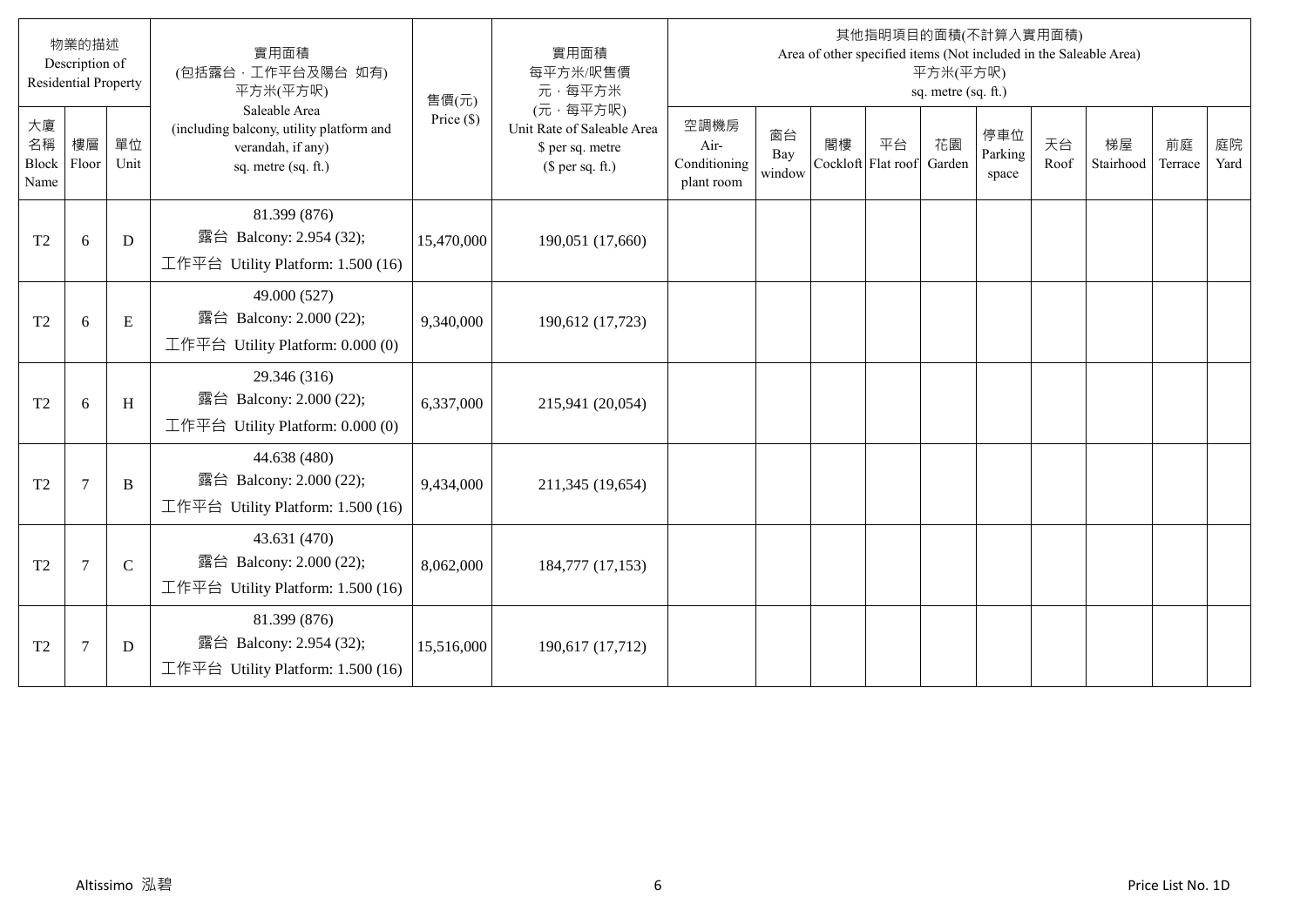|                                  | 物業的描述<br>Description of<br><b>Residential Property</b> |               | 實用面積<br>(包括露台,工作平台及陽台 如有)<br>平方米(平方呎)                                                                 | 售價(元)        | 實用面積<br>每平方米/呎售價<br>元·每平方米                                                     |                                            |                     |                          |    | 平方米(平方呎)<br>sq. metre (sq. ft.) | 其他指明項目的面積(不計算入實用面積)     |            | Area of other specified items (Not included in the Saleable Area) |               |            |
|----------------------------------|--------------------------------------------------------|---------------|-------------------------------------------------------------------------------------------------------|--------------|--------------------------------------------------------------------------------|--------------------------------------------|---------------------|--------------------------|----|---------------------------------|-------------------------|------------|-------------------------------------------------------------------|---------------|------------|
| 大廈<br>名稱<br><b>Block</b><br>Name | 樓層<br>Floor                                            | 單位<br>Unit    | Saleable Area<br>(including balcony, utility platform and<br>verandah, if any)<br>sq. metre (sq. ft.) | Price $(\$)$ | (元·每平方呎)<br>Unit Rate of Saleable Area<br>\$ per sq. metre<br>$$$ per sq. ft.) | 空調機房<br>Air-<br>Conditioning<br>plant room | 窗台<br>Bay<br>window | 閣樓<br>Cockloft Flat roof | 平台 | 花園<br>Garden                    | 停車位<br>Parking<br>space | 天台<br>Roof | 梯屋<br>Stairhood                                                   | 前庭<br>Terrace | 庭院<br>Yard |
| T <sub>2</sub>                   | $\overline{7}$                                         | E             | 49.000 (527)<br>露台 Balcony: 2.000 (22);<br>工作平台 Utility Platform: 0.000 (0)                           | 9,368,000    | 191,184 (17,776)                                                               |                                            |                     |                          |    |                                 |                         |            |                                                                   |               |            |
| T <sub>2</sub>                   | 7                                                      | H             | 29.346 (316)<br>露台 Balcony: 2.000 (22);<br>工作平台 Utility Platform: 0.000 (0)                           | 7,089,000    | 241,566 (22,434)                                                               |                                            |                     |                          |    |                                 |                         |            |                                                                   |               |            |
| T <sub>2</sub>                   | $\,8\,$                                                | B             | 44.638 (480)<br>露台 Balcony: 2.000 (22);<br>工作平台 Utility Platform: 1.500 (16)                          | 9,486,000    | 212,510 (19,763)                                                               |                                            |                     |                          |    |                                 |                         |            |                                                                   |               |            |
| T <sub>2</sub>                   | 8                                                      | $\mathcal{C}$ | 43.631 (470)<br>露台 Balcony: 2.000 (22);<br>工作平台 Utility Platform: $1.500(16)$                         | 8,181,000    | 187,504 (17,406)                                                               |                                            |                     |                          |    |                                 |                         |            |                                                                   |               |            |
| T <sub>2</sub>                   | 8                                                      | D             | 81.399 (876)<br>露台 Balcony: 2.954 (32);<br>工作平台 Utility Platform: 1.500 (16)                          | 17,265,000   | 212,103 (19,709)                                                               |                                            |                     |                          |    |                                 |                         |            |                                                                   |               |            |
| T <sub>2</sub>                   | $\,8\,$                                                | E             | 49.000 (527)<br>露台 Balcony: 2.000 (22);<br>工作平台 Utility Platform: 0.000 (0)                           | 9,506,000    | 194,000 (18,038)                                                               |                                            |                     |                          |    |                                 |                         |            |                                                                   |               |            |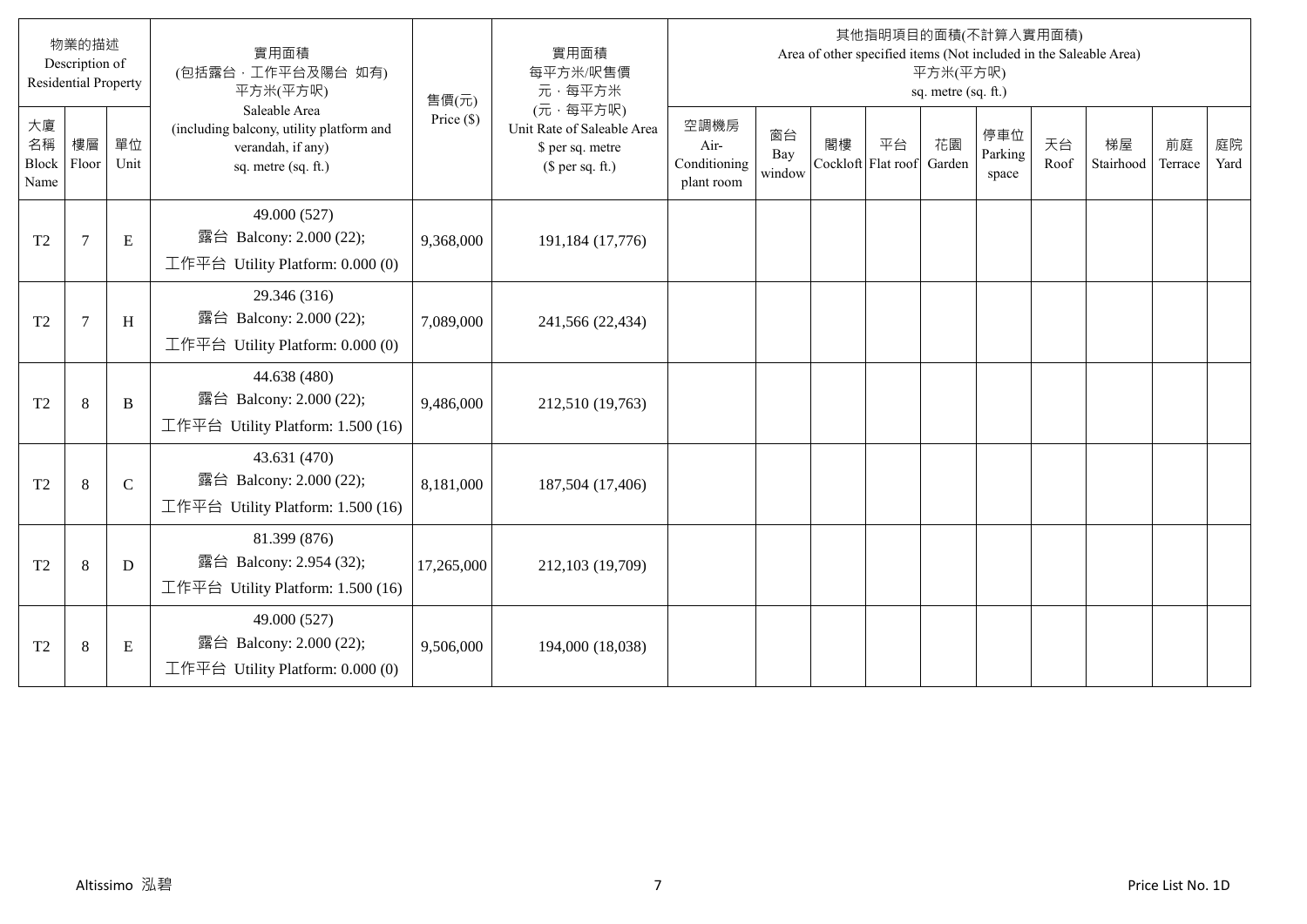|                           | 物業的描述<br>Description of<br><b>Residential Property</b> |              | 實用面積<br>(包括露台,工作平台及陽台 如有)<br>平方米(平方呎)                                                                 | 售價(元)        | 實用面積<br>每平方米/呎售價<br>元·每平方米                                                     |                                            |                     |                          |    | 平方米(平方呎)<br>sq. metre (sq. ft.) | 其他指明項目的面積(不計算入實用面積)     |            | Area of other specified items (Not included in the Saleable Area) |               |            |
|---------------------------|--------------------------------------------------------|--------------|-------------------------------------------------------------------------------------------------------|--------------|--------------------------------------------------------------------------------|--------------------------------------------|---------------------|--------------------------|----|---------------------------------|-------------------------|------------|-------------------------------------------------------------------|---------------|------------|
| 大廈<br>名稱<br>Block<br>Name | 樓層<br>Floor                                            | 單位<br>Unit   | Saleable Area<br>(including balcony, utility platform and<br>verandah, if any)<br>sq. metre (sq. ft.) | Price $(\$)$ | (元·每平方呎)<br>Unit Rate of Saleable Area<br>\$ per sq. metre<br>$$$ per sq. ft.) | 空調機房<br>Air-<br>Conditioning<br>plant room | 窗台<br>Bay<br>window | 閣樓<br>Cockloft Flat roof | 平台 | 花園<br>Garden                    | 停車位<br>Parking<br>space | 天台<br>Roof | 梯屋<br>Stairhood                                                   | 前庭<br>Terrace | 庭院<br>Yard |
| T <sub>2</sub>            | 8                                                      | H            | 29.346 (316)<br>露台 Balcony: 2.000 (22);<br>工作平台 Utility Platform: $0.000(0)$                          | 7,194,000    | 245,144 (22,766)                                                               |                                            |                     |                          |    |                                 |                         |            |                                                                   |               |            |
| T <sub>2</sub>            | 9                                                      | A            | 81.620 (879)<br>露台 Balcony: 2.931 (32);<br>工作平台 Utility Platform: 1.500 (16)                          | 18,311,000   | 224,345 (20,832)                                                               |                                            |                     |                          |    |                                 |                         |            |                                                                   |               |            |
| T <sub>2</sub>            | 9                                                      | B            | 44.638 (480)<br>露台 Balcony: 2.000 (22);<br>工作平台 Utility Platform: $1.500(16)$                         | 9,486,000    | 212,510 (19,763)                                                               |                                            |                     |                          |    |                                 |                         |            |                                                                   |               |            |
| T <sub>2</sub>            | 9                                                      | $\mathsf{C}$ | 43.631 (470)<br>露台 Balcony: 2.000 (22);<br>工作平台 Utility Platform: $1.500(16)$                         | 8,181,000    | 187,504 (17,406)                                                               |                                            |                     |                          |    |                                 |                         |            |                                                                   |               |            |
| T <sub>2</sub>            | 9                                                      | D            | 81.399 (876)<br>露台 Balcony: 2.954 (32);<br>工作平台 Utility Platform: 1.500 (16)                          | 17,265,000   | 212,103 (19,709)                                                               |                                            |                     |                          |    |                                 |                         |            |                                                                   |               |            |
| T <sub>2</sub>            | 9                                                      | E            | 49.000 (527)<br>露台 Balcony: 2.000 (22);<br>工作平台 Utility Platform: $0.000(0)$                          | 9,506,000    | 194,000 (18,038)                                                               |                                            |                     |                          |    |                                 |                         |            |                                                                   |               |            |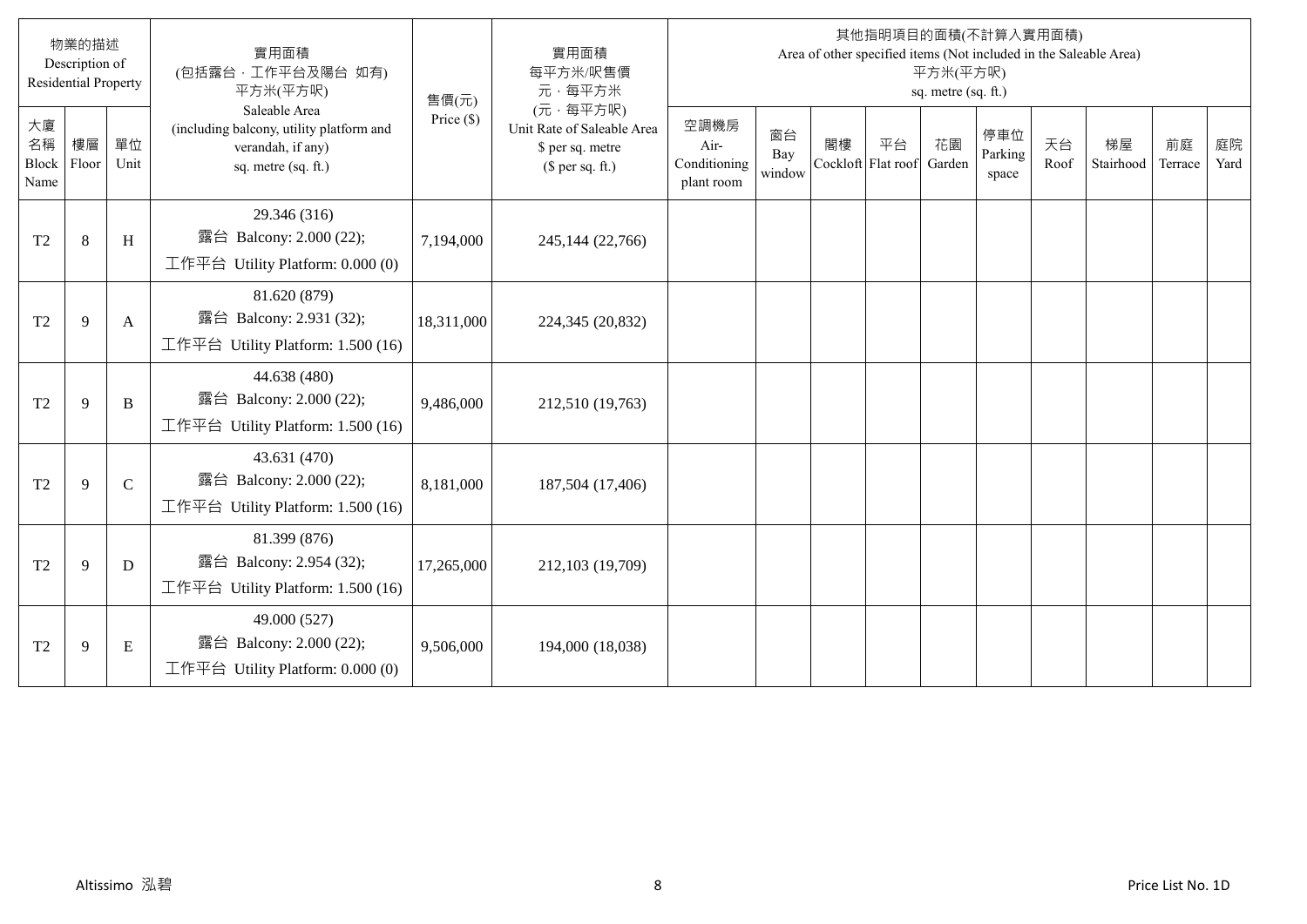|                                  | 物業的描述<br>Description of<br><b>Residential Property</b> |               | 實用面積<br>(包括露台,工作平台及陽台 如有)<br>平方米(平方呎)                                                                 | 售價(元)        | 實用面積<br>每平方米/呎售價<br>元·每平方米                                                     |                                            |                     |                          |    | 平方米(平方呎)<br>sq. metre (sq. ft.) | 其他指明項目的面積(不計算入實用面積)     |            | Area of other specified items (Not included in the Saleable Area) |               |            |
|----------------------------------|--------------------------------------------------------|---------------|-------------------------------------------------------------------------------------------------------|--------------|--------------------------------------------------------------------------------|--------------------------------------------|---------------------|--------------------------|----|---------------------------------|-------------------------|------------|-------------------------------------------------------------------|---------------|------------|
| 大廈<br>名稱<br><b>Block</b><br>Name | 樓層<br>Floor                                            | 單位<br>Unit    | Saleable Area<br>(including balcony, utility platform and<br>verandah, if any)<br>sq. metre (sq. ft.) | Price $(\$)$ | (元·每平方呎)<br>Unit Rate of Saleable Area<br>\$ per sq. metre<br>$$$ per sq. ft.) | 空調機房<br>Air-<br>Conditioning<br>plant room | 窗台<br>Bay<br>window | 閣樓<br>Cockloft Flat roof | 平台 | 花園<br>Garden                    | 停車位<br>Parking<br>space | 天台<br>Roof | 梯屋<br>Stairhood                                                   | 前庭<br>Terrace | 庭院<br>Yard |
| T <sub>2</sub>                   | 10                                                     | A             | 81.620 (879)<br>露台 Balcony: 2.931 (32);<br>工作平台 Utility Platform: 1.500 (16)                          | 18,489,000   | 226,525 (21,034)                                                               |                                            |                     |                          |    |                                 |                         |            |                                                                   |               |            |
| T <sub>2</sub>                   | 10                                                     | B             | 44.638 (480)<br>露台 Balcony: 2.000 (22);<br>工作平台 Utility Platform: 1.500 (16)                          | 9,578,000    | 214,571 (19,954)                                                               |                                            |                     |                          |    |                                 |                         |            |                                                                   |               |            |
| T <sub>2</sub>                   | 10                                                     | $\mathcal{C}$ | 43.631 (470)<br>露台 Balcony: 2.000 (22);<br>工作平台 Utility Platform: 1.500 (16)                          | 8,260,000    | 189,315 (17,574)                                                               |                                            |                     |                          |    |                                 |                         |            |                                                                   |               |            |
| T <sub>2</sub>                   | 10                                                     | D             | 81.399 (876)<br>露台 Balcony: 2.954 (32);<br>工作平台 Utility Platform: 1.500 (16)                          | 17,433,000   | 214,167 (19,901)                                                               |                                            |                     |                          |    |                                 |                         |            |                                                                   |               |            |
| T <sub>2</sub>                   | 10                                                     | E             | 49.000 (527)<br>露台 Balcony: 2.000 (22);<br>工作平台 Utility Platform: 0.000 (0)                           | 9,550,000    | 194,898 (18,121)                                                               |                                            |                     |                          |    |                                 |                         |            |                                                                   |               |            |
| T <sub>2</sub>                   | 11                                                     | A             | 81.620 (879)<br>露台 Balcony: 2.931 (32);<br>工作平台 Utility Platform: 1.500 (16)                          | 18,755,000   | 229,784 (21,337)                                                               |                                            |                     |                          |    |                                 |                         |            |                                                                   |               |            |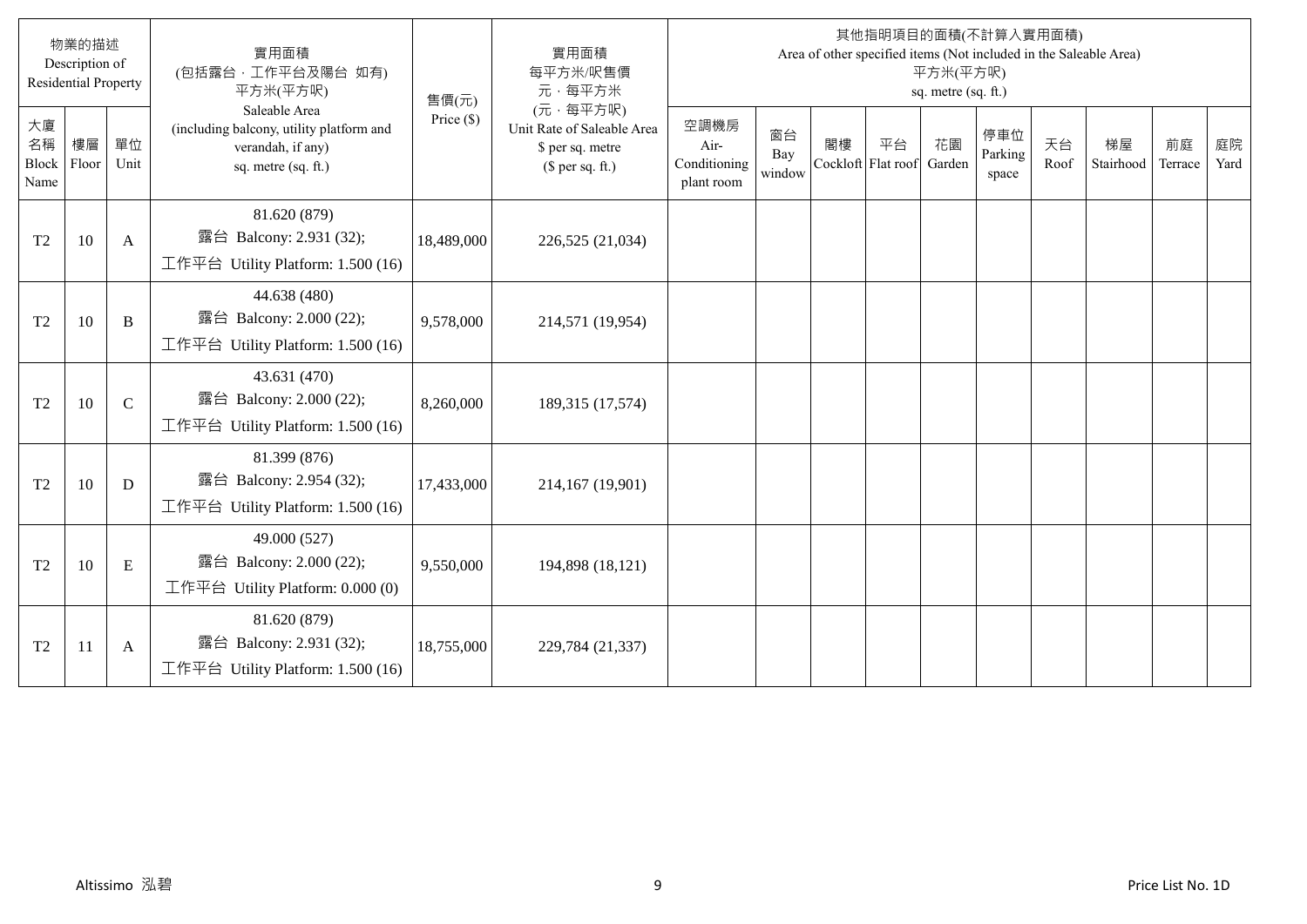|                                  | 物業的描述<br>Description of<br><b>Residential Property</b> |             | 實用面積<br>(包括露台,工作平台及陽台 如有)<br>平方米(平方呎)                                                                 | 售價(元)        | 實用面積<br>每平方米/呎售價<br>元·每平方米                                                     |                                            |                     |                          |    | 平方米(平方呎)<br>sq. metre (sq. ft.) | 其他指明項目的面積(不計算入實用面積)     |            | Area of other specified items (Not included in the Saleable Area) |               |            |
|----------------------------------|--------------------------------------------------------|-------------|-------------------------------------------------------------------------------------------------------|--------------|--------------------------------------------------------------------------------|--------------------------------------------|---------------------|--------------------------|----|---------------------------------|-------------------------|------------|-------------------------------------------------------------------|---------------|------------|
| 大廈<br>名稱<br><b>Block</b><br>Name | 樓層<br>Floor                                            | 單位<br>Unit  | Saleable Area<br>(including balcony, utility platform and<br>verandah, if any)<br>sq. metre (sq. ft.) | Price $(\$)$ | (元·每平方呎)<br>Unit Rate of Saleable Area<br>\$ per sq. metre<br>$$$ per sq. ft.) | 空調機房<br>Air-<br>Conditioning<br>plant room | 窗台<br>Bay<br>window | 閣樓<br>Cockloft Flat roof | 平台 | 花園<br>Garden                    | 停車位<br>Parking<br>space | 天台<br>Roof | 梯屋<br>Stairhood                                                   | 前庭<br>Terrace | 庭院<br>Yard |
| T <sub>2</sub>                   | 11                                                     | B           | 44.638 (480)<br>露台 Balcony: 2.000 (22);<br>工作平台 Utility Platform: 1.500 (16)                          | 9,716,000    | 217,662 (20,242)                                                               |                                            |                     |                          |    |                                 |                         |            |                                                                   |               |            |
| T <sub>2</sub>                   | <sup>11</sup>                                          | $\mathbf C$ | 43.631 (470)<br>露台 Balcony: 2.000 (22);<br>工作平台 Utility Platform: 1.500 (16)                          | 8,379,000    | 192,042 (17,828)                                                               |                                            |                     |                          |    |                                 |                         |            |                                                                   |               |            |
| T <sub>2</sub>                   | 11                                                     | D           | 81.399 (876)<br>露台 Balcony: 2.954 (32);<br>工作平台 Utility Platform: 1.500 (16)                          | 17,684,000   | 217,251 (20,187)                                                               |                                            |                     |                          |    |                                 |                         |            |                                                                   |               |            |
| T <sub>2</sub>                   | 11                                                     | E           | 49.000 (527)<br>露台 Balcony: 2.000 (22);<br>工作平台 Utility Platform: 0.000 (0)                           | 9,638,000    | 196,694 (18,288)                                                               |                                            |                     |                          |    |                                 |                         |            |                                                                   |               |            |
| T <sub>2</sub>                   | 12                                                     | A           | 81.620 (879)<br>露台 Balcony: 2.931 (32);<br>工作平台 Utility Platform: 1.500 (16)                          | 19,022,000   | 233,056 (21,641)                                                               |                                            |                     |                          |    |                                 |                         |            |                                                                   |               |            |
| T <sub>2</sub>                   | 12                                                     | B           | 44.638 (480)<br>露台 Balcony: 2.000 (22);<br>工作平台 Utility Platform: $1.500(16)$                         | 9,854,000    | 220,754 (20,529)                                                               |                                            |                     |                          |    |                                 |                         |            |                                                                   |               |            |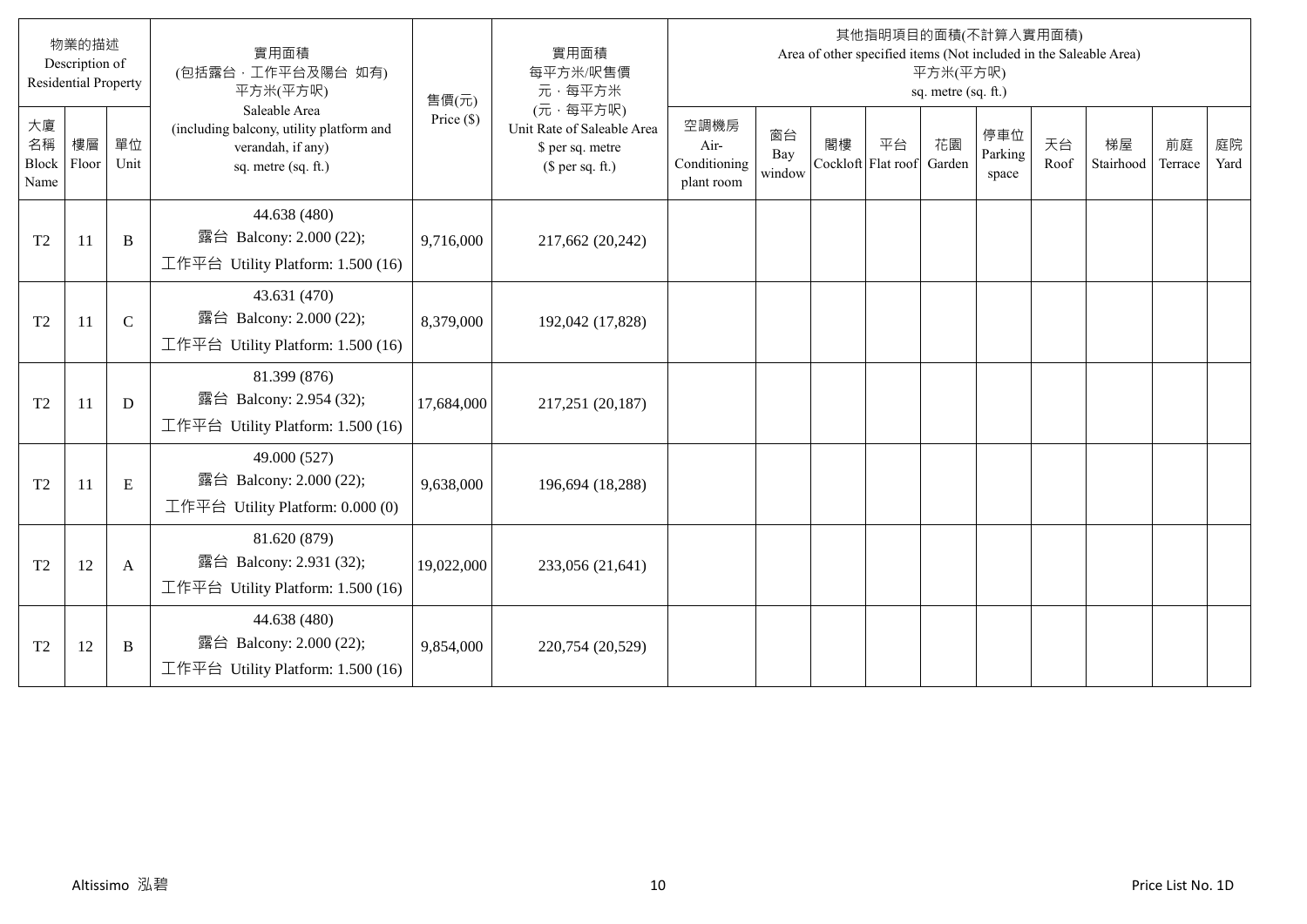|                                  | 物業的描述<br>Description of<br><b>Residential Property</b> |             | 實用面積<br>(包括露台,工作平台及陽台 如有)<br>平方米(平方呎)                                                                 | 售價(元)        | 實用面積<br>每平方米/呎售價<br>元·每平方米                                                     |                                            |                     |                          |    | 平方米(平方呎)<br>sq. metre (sq. ft.) | 其他指明項目的面積(不計算入實用面積)     |            | Area of other specified items (Not included in the Saleable Area) |               |            |
|----------------------------------|--------------------------------------------------------|-------------|-------------------------------------------------------------------------------------------------------|--------------|--------------------------------------------------------------------------------|--------------------------------------------|---------------------|--------------------------|----|---------------------------------|-------------------------|------------|-------------------------------------------------------------------|---------------|------------|
| 大廈<br>名稱<br><b>Block</b><br>Name | 樓層<br>Floor                                            | 單位<br>Unit  | Saleable Area<br>(including balcony, utility platform and<br>verandah, if any)<br>sq. metre (sq. ft.) | Price $(\$)$ | (元·每平方呎)<br>Unit Rate of Saleable Area<br>\$ per sq. metre<br>$$$ per sq. ft.) | 空調機房<br>Air-<br>Conditioning<br>plant room | 窗台<br>Bay<br>window | 閣樓<br>Cockloft Flat roof | 平台 | 花園<br>Garden                    | 停車位<br>Parking<br>space | 天台<br>Roof | 梯屋<br>Stairhood                                                   | 前庭<br>Terrace | 庭院<br>Yard |
| T <sub>2</sub>                   | 12                                                     | $\mathbf C$ | 43.631 (470)<br>露台 Balcony: 2.000 (22);<br>工作平台 Utility Platform: 1.500 (16)                          | 8,498,000    | 194,770 (18,081)                                                               |                                            |                     |                          |    |                                 |                         |            |                                                                   |               |            |
| T <sub>2</sub>                   | 12                                                     | D           | 81.399 (876)<br>露台 Balcony: 2.954 (32);<br>工作平台 Utility Platform: 1.500 (16)                          | 17,936,000   | 220,347 (20,475)                                                               |                                            |                     |                          |    |                                 |                         |            |                                                                   |               |            |
| T <sub>2</sub>                   | 12                                                     | E           | 49.000 (527)<br>露台 Balcony: 2.000 (22);<br>工作平台 Utility Platform: $0.000(0)$                          | 10,071,000   | 205,531 (19,110)                                                               |                                            |                     |                          |    |                                 |                         |            |                                                                   |               |            |
| T <sub>2</sub>                   | 15                                                     | A           | 81.620 (879)<br>露台 Balcony: 2.931 (32);<br>工作平台 Utility Platform: $1.500(16)$                         | 19,378,000   | 237,417 (22,046)                                                               |                                            |                     |                          |    |                                 |                         |            |                                                                   |               |            |
| T <sub>2</sub>                   | 15                                                     | B           | 44.638 (480)<br>露台 Balcony: 2.000 (22);<br>工作平台 Utility Platform: $1.500(16)$                         | 10,039,000   | 224,898 (20,915)                                                               |                                            |                     |                          |    |                                 |                         |            |                                                                   |               |            |
| T <sub>2</sub>                   | 15                                                     | $\mathbf C$ | 43.631 (470)<br>露台 Balcony: 2.000 (22);<br>工作平台 Utility Platform: $1.500(16)$                         | 8,747,000    | 200,477 (18,611)                                                               |                                            |                     |                          |    |                                 |                         |            |                                                                   |               |            |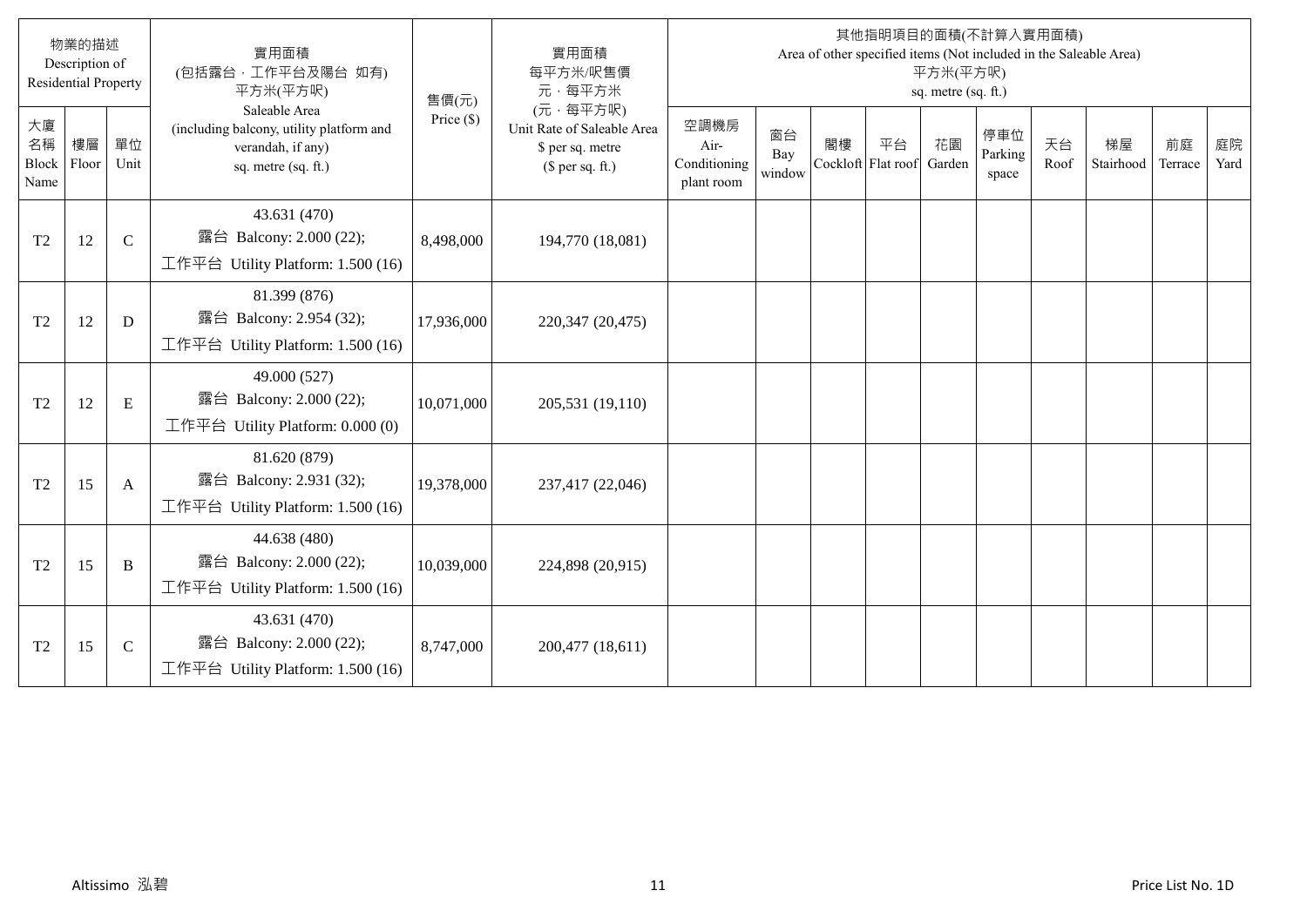|                                  | 物業的描述<br>Description of<br><b>Residential Property</b> |               | 實用面積<br>(包括露台,工作平台及陽台 如有)<br>平方米(平方呎)                                                                 | 售價(元)        | 實用面積<br>每平方米/呎售價<br>元·每平方米                                                     |                                            |                     |                          |    | 平方米(平方呎)<br>sq. metre (sq. ft.) | 其他指明項目的面積(不計算入實用面積)     |            | Area of other specified items (Not included in the Saleable Area) |               |            |
|----------------------------------|--------------------------------------------------------|---------------|-------------------------------------------------------------------------------------------------------|--------------|--------------------------------------------------------------------------------|--------------------------------------------|---------------------|--------------------------|----|---------------------------------|-------------------------|------------|-------------------------------------------------------------------|---------------|------------|
| 大廈<br>名稱<br><b>Block</b><br>Name | 樓層<br>Floor                                            | 單位<br>Unit    | Saleable Area<br>(including balcony, utility platform and<br>verandah, if any)<br>sq. metre (sq. ft.) | Price $(\$)$ | (元·每平方呎)<br>Unit Rate of Saleable Area<br>\$ per sq. metre<br>$$$ per sq. ft.) | 空調機房<br>Air-<br>Conditioning<br>plant room | 窗台<br>Bay<br>window | 閣樓<br>Cockloft Flat roof | 平台 | 花園<br>Garden                    | 停車位<br>Parking<br>space | 天台<br>Roof | 梯屋<br>Stairhood                                                   | 前庭<br>Terrace | 庭院<br>Yard |
| T <sub>2</sub>                   | 15                                                     | D             | 81.399 (876)<br>露台 Balcony: 2.954 (32);<br>工作平台 Utility Platform: 1.500 (16)                          | 18,179,000   | 223,332 (20,752)                                                               |                                            |                     |                          |    |                                 |                         |            |                                                                   |               |            |
| T <sub>2</sub>                   | 15                                                     | E             | 49.000 (527)<br>露台 Balcony: 2.000 (22);<br>工作平台 Utility Platform: 0.000 (0)                           | 10,259,000   | 209,367 (19,467)                                                               |                                            |                     |                          |    |                                 |                         |            |                                                                   |               |            |
| T <sub>2</sub>                   | 16                                                     | B             | 44.638 (480)<br>露台 Balcony: 2.000 (22);<br>工作平台 Utility Platform: 1.500 (16)                          | 10,223,000   | 229,020 (21,298)                                                               |                                            |                     |                          |    |                                 |                         |            |                                                                   |               |            |
| T <sub>2</sub>                   | 16                                                     | $\mathcal{C}$ | 43.631 (470)<br>露台 Balcony: 2.000 (22);<br>工作平台 Utility Platform: $1.500(16)$                         | 8,908,000    | 204,167 (18,953)                                                               |                                            |                     |                          |    |                                 |                         |            |                                                                   |               |            |
| T <sub>2</sub>                   | 16                                                     | D             | 81.399 (876)<br>露台 Balcony: 2.954 (32);<br>工作平台 Utility Platform: 1.500 (16)                          | 18,420,000   | 226,293 (21,027)                                                               |                                            |                     |                          |    |                                 |                         |            |                                                                   |               |            |
| T <sub>2</sub>                   | 16                                                     | E             | 49.000 (527)<br>露台 Balcony: 2.000 (22);<br>工作平台 Utility Platform: 0.000 (0)                           | 10,447,000   | 213,204 (19,824)                                                               |                                            |                     |                          |    |                                 |                         |            |                                                                   |               |            |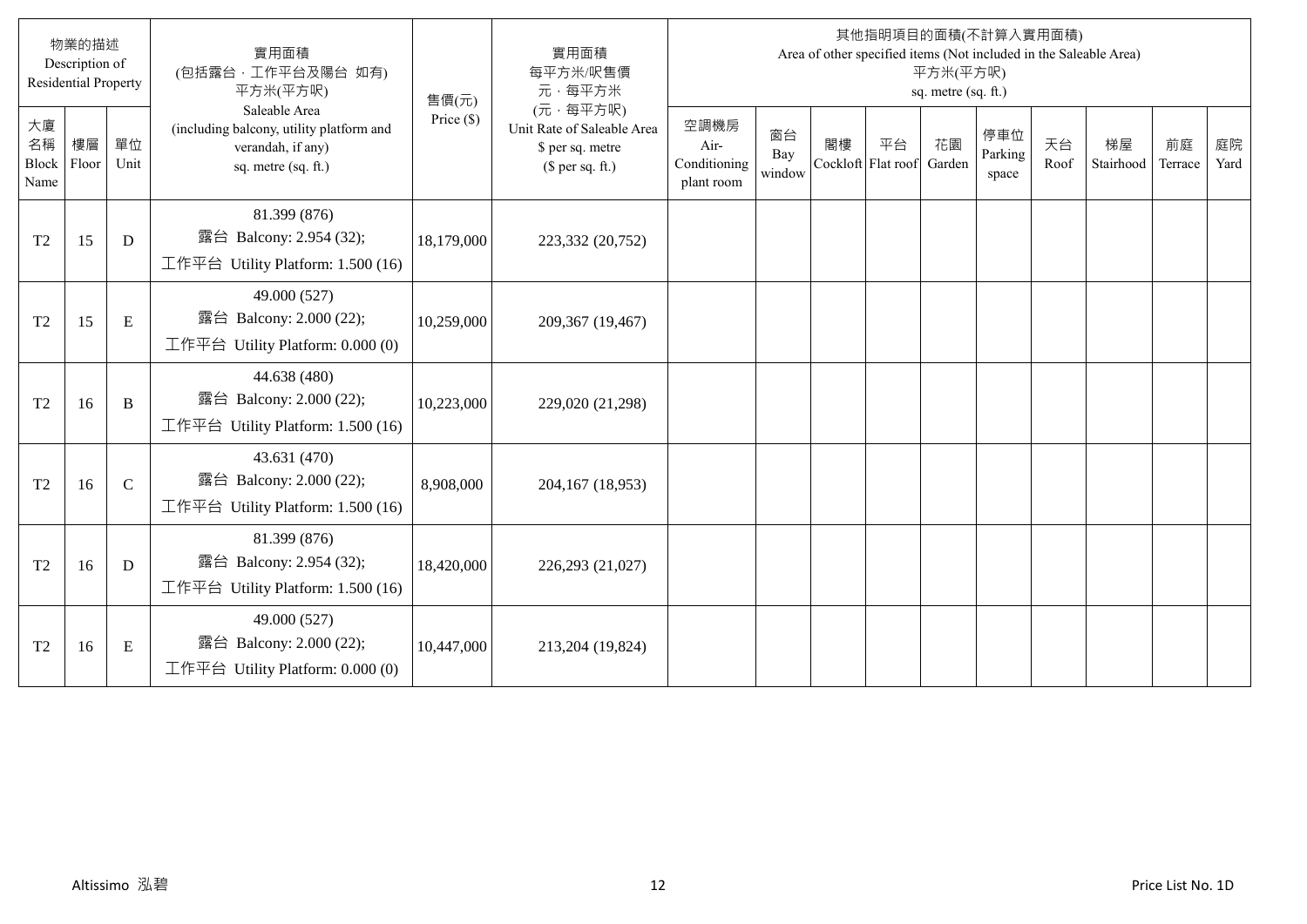|                           | 物業的描述<br>Description of<br><b>Residential Property</b> |               | 實用面積<br>(包括露台, 工作平台及陽台 如有)<br>平方米(平方呎)                                                                | 售價(元)        | 實用面積<br>每平方米/呎售價<br>元·每平方米                                                     |                                            |                     |    |                          | 平方米(平方呎)<br>sq. metre (sq. ft.) | 其他指明項目的面積(不計算入實用面積)     |            | Area of other specified items (Not included in the Saleable Area) |               |            |
|---------------------------|--------------------------------------------------------|---------------|-------------------------------------------------------------------------------------------------------|--------------|--------------------------------------------------------------------------------|--------------------------------------------|---------------------|----|--------------------------|---------------------------------|-------------------------|------------|-------------------------------------------------------------------|---------------|------------|
| 大廈<br>名稱<br>Block<br>Name | 樓層<br>Floor                                            | 單位<br>Unit    | Saleable Area<br>(including balcony, utility platform and<br>verandah, if any)<br>sq. metre (sq. ft.) | Price $(\$)$ | (元·每平方呎)<br>Unit Rate of Saleable Area<br>\$ per sq. metre<br>$$$ per sq. ft.) | 空調機房<br>Air-<br>Conditioning<br>plant room | 窗台<br>Bay<br>window | 閣樓 | 平台<br>Cockloft Flat roof | 花園<br>Garden                    | 停車位<br>Parking<br>space | 天台<br>Roof | 梯屋<br>Stairhood                                                   | 前庭<br>Terrace | 庭院<br>Yard |
| T <sub>5</sub>            | -1                                                     | $\mathbf C$   | 29.552 (318)<br>露台 Balcony: 2.000 (22);<br>工作平台 Utility Platform: 0.000 (0)                           | 6,160,000    | 208,446 (19,371)                                                               |                                            |                     |    |                          |                                 |                         |            |                                                                   |               |            |
| T <sub>5</sub>            | $\mathbf{1}$                                           | G             | 29.197 (314)<br>露台 Balcony: 2.000 (22);<br>工作平台 Utility Platform: 0.000 (0)                           | 5,962,000    | 204,199 (18,987)                                                               |                                            |                     |    |                          |                                 |                         |            |                                                                   |               |            |
| T <sub>5</sub>            | -1                                                     | H             | 48.895 (526)<br>露台 Balcony: 2.000 (22);<br>工作平台 Utility Platform: $0.000(0)$                          | 9,279,000    | 189,774 (17,641)                                                               |                                            |                     |    | 6.324<br>(68)            |                                 |                         |            |                                                                   |               |            |
| T <sub>5</sub>            | $\mathbf{1}$                                           | $\bf K$       | 28.968 (312)<br>露台 Balcony: 2.000 (22);<br>工作平台 Utility Platform: $0.000(0)$                          | 5,800,000    | 200,221 (18,590)                                                               |                                            |                     |    |                          |                                 |                         |            |                                                                   |               |            |
| T <sub>5</sub>            | $\overline{2}$                                         | $\mathcal{C}$ | 29.552 (318)<br>露台 Balcony: 2.000 (22);<br>工作平台 Utility Platform: 0.000 (0)                           | 6,203,000    | 209,901 (19,506)                                                               |                                            |                     |    |                          |                                 |                         |            |                                                                   |               |            |
| T <sub>5</sub>            | $\overline{2}$                                         | G             | 29.197 (314)<br>露台 Balcony: 2.000 (22);<br>工作平台 Utility Platform: 0.000 (0)                           | 6,034,000    | 206,665 (19,217)                                                               |                                            |                     |    |                          |                                 |                         |            |                                                                   |               |            |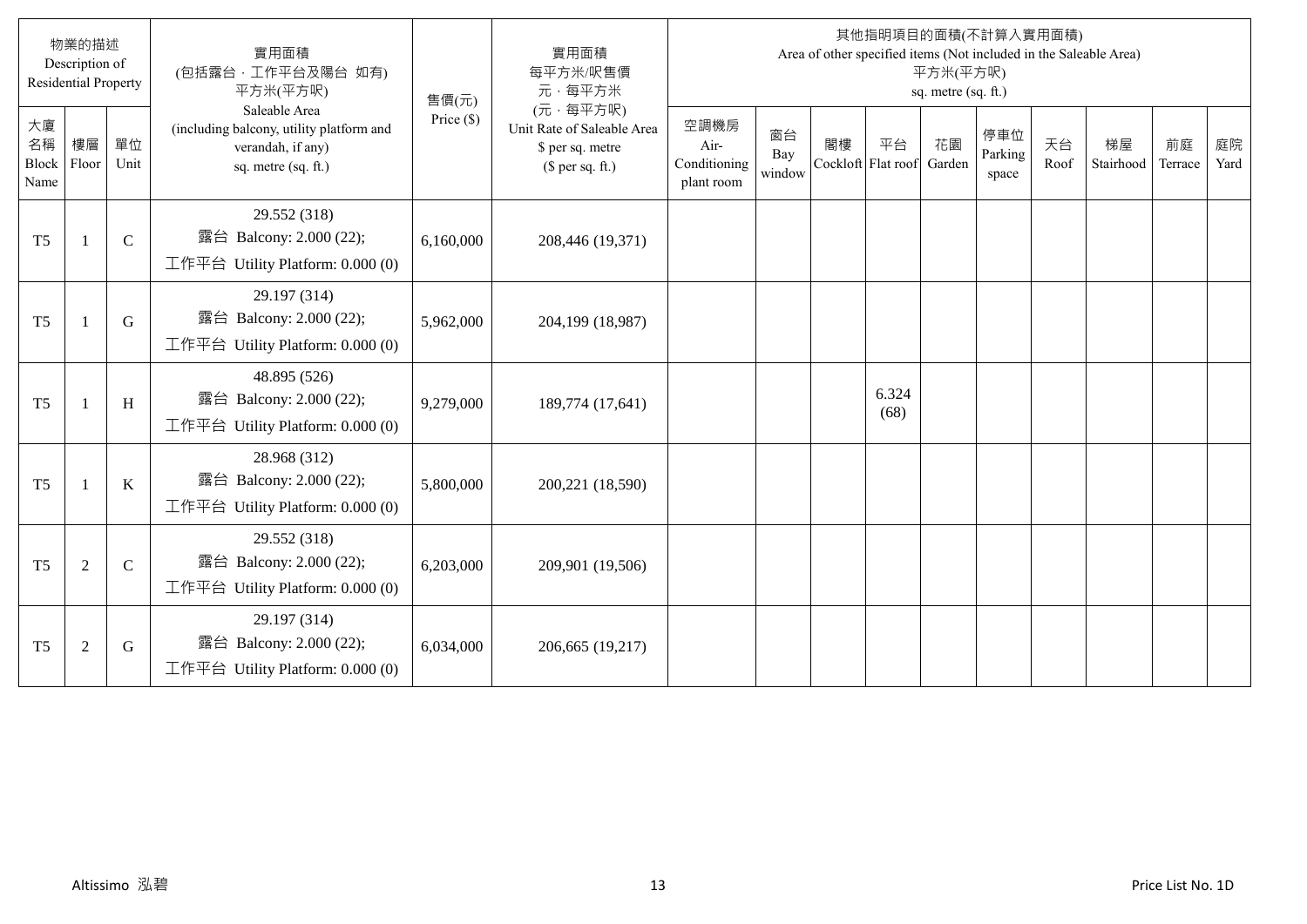|                           | 物業的描述<br>Description of<br><b>Residential Property</b> |               | 實用面積<br>(包括露台,工作平台及陽台 如有)<br>平方米(平方呎)                                                                 | 售價(元)        | 實用面積<br>每平方米/呎售價<br>元·每平方米                                                     |                                            |                     |    |                          | 平方米(平方呎)<br>sq. metre (sq. ft.) | 其他指明項目的面積(不計算入實用面積)     |            | Area of other specified items (Not included in the Saleable Area) |               |            |
|---------------------------|--------------------------------------------------------|---------------|-------------------------------------------------------------------------------------------------------|--------------|--------------------------------------------------------------------------------|--------------------------------------------|---------------------|----|--------------------------|---------------------------------|-------------------------|------------|-------------------------------------------------------------------|---------------|------------|
| 大廈<br>名稱<br>Block<br>Name | 樓層<br>Floor                                            | 單位<br>Unit    | Saleable Area<br>(including balcony, utility platform and<br>verandah, if any)<br>sq. metre (sq. ft.) | Price $(\$)$ | (元·每平方呎)<br>Unit Rate of Saleable Area<br>\$ per sq. metre<br>$$$ per sq. ft.) | 空調機房<br>Air-<br>Conditioning<br>plant room | 窗台<br>Bay<br>window | 閣樓 | 平台<br>Cockloft Flat roof | 花園<br>Garden                    | 停車位<br>Parking<br>space | 天台<br>Roof | 梯屋<br>Stairhood                                                   | 前庭<br>Terrace | 庭院<br>Yard |
| T <sub>5</sub>            | $\overline{2}$                                         | H             | 48.895 (526)<br>露台 Balcony: 2.000 (22);<br>工作平台 Utility Platform: 0.000 (0)                           | 9,298,000    | 190,163 (17,677)                                                               |                                            |                     |    |                          |                                 |                         |            |                                                                   |               |            |
| T <sub>5</sub>            | $\overline{2}$                                         | $\bf K$       | 28.968 (312)<br>露台 Balcony: 2.000 (22);<br>工作平台 Utility Platform: 0.000 (0)                           | 6,086,000    | 210,094 (19,506)                                                               |                                            |                     |    |                          |                                 |                         |            |                                                                   |               |            |
| T <sub>5</sub>            | 3                                                      | $\mathcal{C}$ | 29.552 (318)<br>露台 Balcony: 2.000 (22);<br>工作平台 Utility Platform: 0.000 (0)                           | 6,247,000    | 211,390 (19,645)                                                               |                                            |                     |    |                          |                                 |                         |            |                                                                   |               |            |
| T <sub>5</sub>            | 3                                                      | G             | 29.197 (314)<br>露台 Balcony: 2.000 (22);<br>工作平台 Utility Platform: 0.000 (0)                           | 6,076,000    | 208,104 (19,350)                                                               |                                            |                     |    |                          |                                 |                         |            |                                                                   |               |            |
| T <sub>5</sub>            | 3                                                      | H             | 48.895 (526)<br>露台 Balcony: 2.000 (22);<br>工作平台 Utility Platform: 0.000 (0)                           | 9,410,000    | 192,453 (17,890)                                                               |                                            |                     |    |                          |                                 |                         |            |                                                                   |               |            |
| T <sub>5</sub>            | 3                                                      | $\rm K$       | 28.968 (312)<br>露台 Balcony: 2.000 (22);<br>工作平台 Utility Platform: 0.000 (0)                           | 6,129,000    | 211,578 (19,644)                                                               |                                            |                     |    |                          |                                 |                         |            |                                                                   |               |            |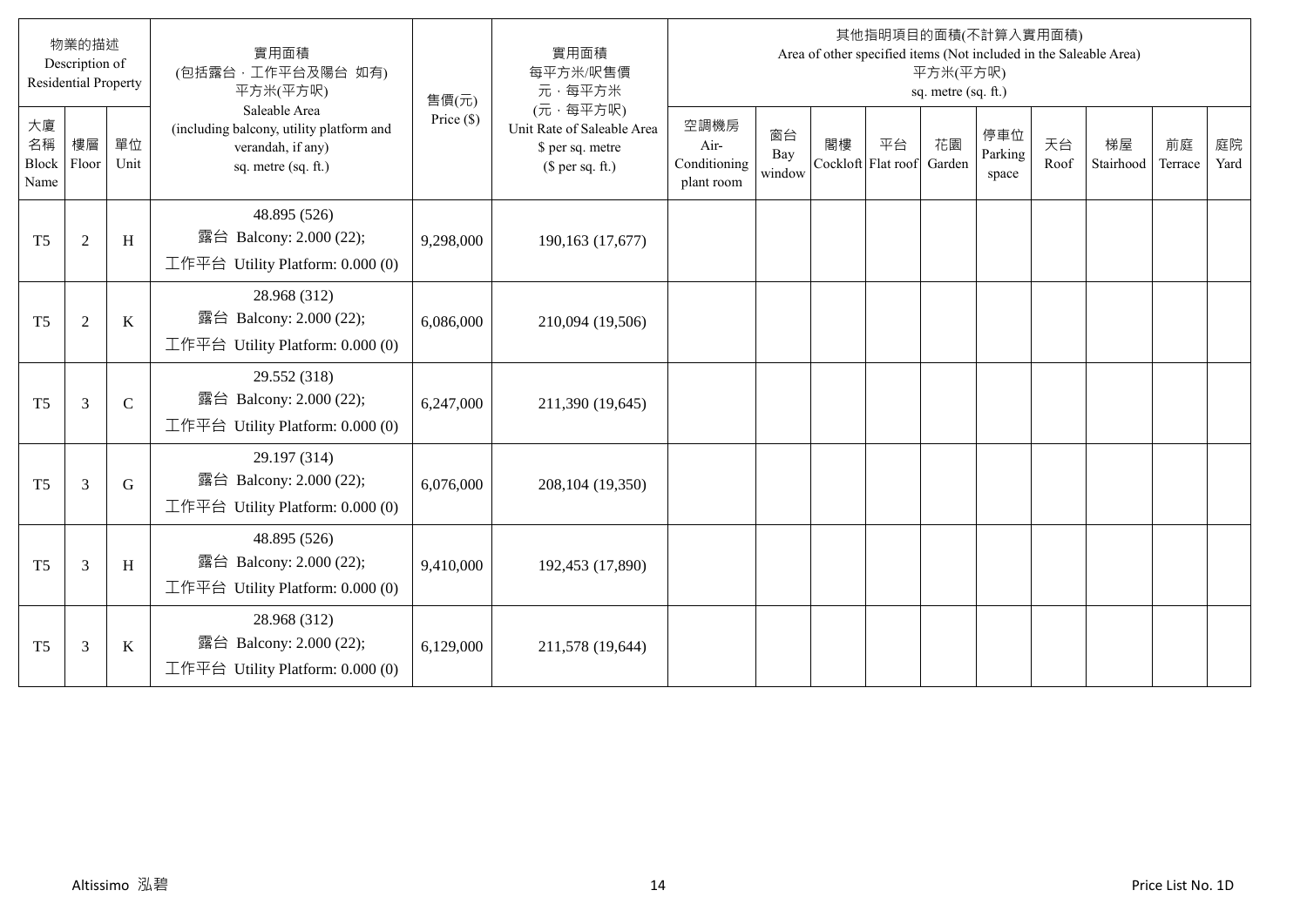|                           | 物業的描述<br>Description of<br><b>Residential Property</b> |             | 實用面積<br>(包括露台,工作平台及陽台 如有)<br>平方米(平方呎)                                                                 | 售價(元)        | 實用面積<br>每平方米/呎售價<br>元·每平方米                                                     |                                            |                     |                          |    | 平方米(平方呎)<br>sq. metre (sq. ft.) | 其他指明項目的面積(不計算入實用面積)     |            | Area of other specified items (Not included in the Saleable Area) |               |            |
|---------------------------|--------------------------------------------------------|-------------|-------------------------------------------------------------------------------------------------------|--------------|--------------------------------------------------------------------------------|--------------------------------------------|---------------------|--------------------------|----|---------------------------------|-------------------------|------------|-------------------------------------------------------------------|---------------|------------|
| 大廈<br>名稱<br>Block<br>Name | 樓層<br>Floor                                            | 單位<br>Unit  | Saleable Area<br>(including balcony, utility platform and<br>verandah, if any)<br>sq. metre (sq. ft.) | Price $(\$)$ | (元·每平方呎)<br>Unit Rate of Saleable Area<br>\$ per sq. metre<br>$$$ per sq. ft.) | 空調機房<br>Air-<br>Conditioning<br>plant room | 窗台<br>Bay<br>window | 閣樓<br>Cockloft Flat roof | 平台 | 花園<br>Garden                    | 停車位<br>Parking<br>space | 天台<br>Roof | 梯屋<br>Stairhood                                                   | 前庭<br>Terrace | 庭院<br>Yard |
| T <sub>5</sub>            | 5                                                      | $\mathbf C$ | 29.552 (318)<br>露台 Balcony: 2.000 (22);<br>工作平台 Utility Platform: 0.000 (0)                           | 6,290,000    | 212,845 (19,780)                                                               |                                            |                     |                          |    |                                 |                         |            |                                                                   |               |            |
| T <sub>5</sub>            | 5                                                      | G           | 29.197 (314)<br>露台 Balcony: 2.000 (22);<br>工作平台 Utility Platform: 0.000 (0)                           | 6,119,000    | 209,576 (19,487)                                                               |                                            |                     |                          |    |                                 |                         |            |                                                                   |               |            |
| T <sub>5</sub>            | 5                                                      | H           | 48.895 (526)<br>露台 Balcony: 2.000 (22);<br>工作平台 Utility Platform: $0.000(0)$                          | 9,428,000    | 192,821 (17,924)                                                               |                                            |                     |                          |    |                                 |                         |            |                                                                   |               |            |
| T <sub>5</sub>            | 5                                                      | $\bf K$     | 28.968 (312)<br>露台 Balcony: 2.000 (22);<br>工作平台 Utility Platform: $0.000(0)$                          | 6,171,000    | 213,028 (19,779)                                                               |                                            |                     |                          |    |                                 |                         |            |                                                                   |               |            |
| T <sub>5</sub>            | 6                                                      | $\mathbf C$ | 29.552 (318)<br>露台 Balcony: 2.000 (22);<br>工作平台 Utility Platform: $0.000(0)$                          | 6,315,000    | 213,691 (19,858)                                                               |                                            |                     |                          |    |                                 |                         |            |                                                                   |               |            |
| T <sub>5</sub>            | 6                                                      | G           | 29.197 (314)<br>露台 Balcony: 2.000 (22);<br>工作平台 Utility Platform: $0.000(0)$                          | 6,205,000    | 212,522 (19,761)                                                               |                                            |                     |                          |    |                                 |                         |            |                                                                   |               |            |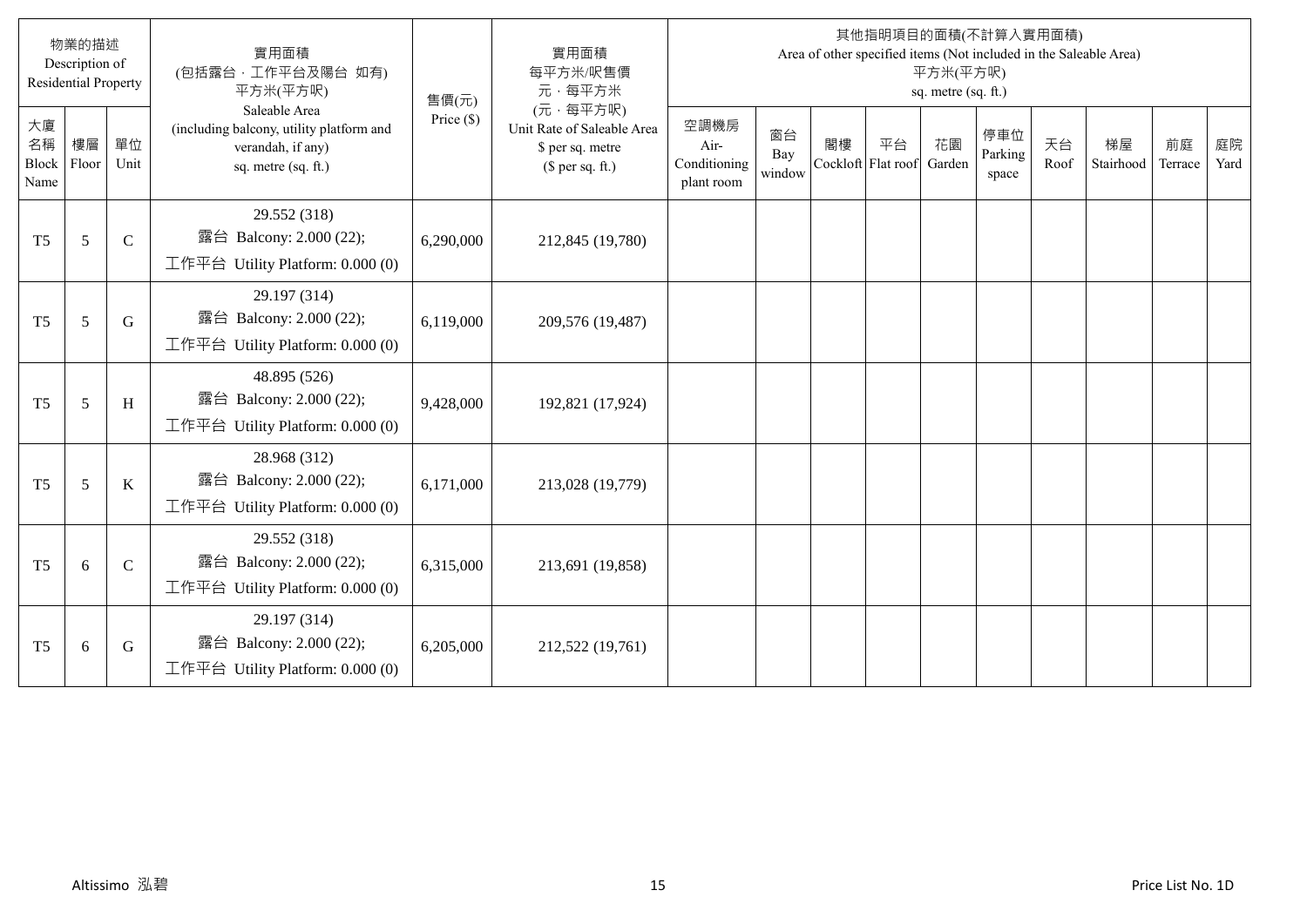|                           | 物業的描述<br>Description of<br><b>Residential Property</b> |               | 實用面積<br>(包括露台,工作平台及陽台 如有)<br>平方米(平方呎)                                                                 | 售價(元)        | 實用面積<br>每平方米/呎售價<br>元·每平方米                                                     |                                            |                     |    |                          | 平方米(平方呎)<br>sq. metre (sq. ft.) | 其他指明項目的面積(不計算入實用面積)     |            | Area of other specified items (Not included in the Saleable Area) |               |            |
|---------------------------|--------------------------------------------------------|---------------|-------------------------------------------------------------------------------------------------------|--------------|--------------------------------------------------------------------------------|--------------------------------------------|---------------------|----|--------------------------|---------------------------------|-------------------------|------------|-------------------------------------------------------------------|---------------|------------|
| 大廈<br>名稱<br>Block<br>Name | 樓層<br>Floor                                            | 單位<br>Unit    | Saleable Area<br>(including balcony, utility platform and<br>verandah, if any)<br>sq. metre (sq. ft.) | Price $(\$)$ | (元·每平方呎)<br>Unit Rate of Saleable Area<br>\$ per sq. metre<br>$$$ per sq. ft.) | 空調機房<br>Air-<br>Conditioning<br>plant room | 窗台<br>Bay<br>window | 閣樓 | 平台<br>Cockloft Flat roof | 花園<br>Garden                    | 停車位<br>Parking<br>space | 天台<br>Roof | 梯屋<br>Stairhood                                                   | 前庭<br>Terrace | 庭院<br>Yard |
| T <sub>5</sub>            | 6                                                      | H             | 48.895 (526)<br>露台 Balcony: 2.000 (22);<br>工作平台 Utility Platform: 0.000 (0)                           | 9,559,000    | 195,501 (18,173)                                                               |                                            |                     |    |                          |                                 |                         |            |                                                                   |               |            |
| T <sub>5</sub>            | 6                                                      | $\bf K$       | 28.968 (312)<br>露台 Balcony: 2.000 (22);<br>工作平台 Utility Platform: 0.000 (0)                           | 6,196,000    | 213,891 (19,859)                                                               |                                            |                     |    |                          |                                 |                         |            |                                                                   |               |            |
| T <sub>5</sub>            | 7                                                      | $\mathcal{C}$ | 29.552 (318)<br>露台 Balcony: 2.000 (22);<br>工作平台 Utility Platform: 0.000 (0)                           | 6,366,000    | 215,417 (20,019)                                                               |                                            |                     |    |                          |                                 |                         |            |                                                                   |               |            |
| T <sub>5</sub>            | 7                                                      | G             | 29.197 (314)<br>露台 Balcony: 2.000 (22);<br>工作平台 Utility Platform: 0.000 (0)                           | 6,786,000    | 232,421 (21,611)                                                               |                                            |                     |    |                          |                                 |                         |            |                                                                   |               |            |
| T <sub>5</sub>            | 7                                                      | H             | 48.895 (526)<br>露台 Balcony: 2.000 (22);<br>工作平台 Utility Platform: 0.000 (0)                           | 10,017,000   | 204,868 (19,044)                                                               |                                            |                     |    |                          |                                 |                         |            |                                                                   |               |            |
| T <sub>5</sub>            | $\tau$                                                 | $\rm K$       | 28.968 (312)<br>露台 Balcony: 2.000 (22);<br>工作平台 Utility Platform: 0.000 (0)                           | 6,214,000    | 214,513 (19,917)                                                               |                                            |                     |    |                          |                                 |                         |            |                                                                   |               |            |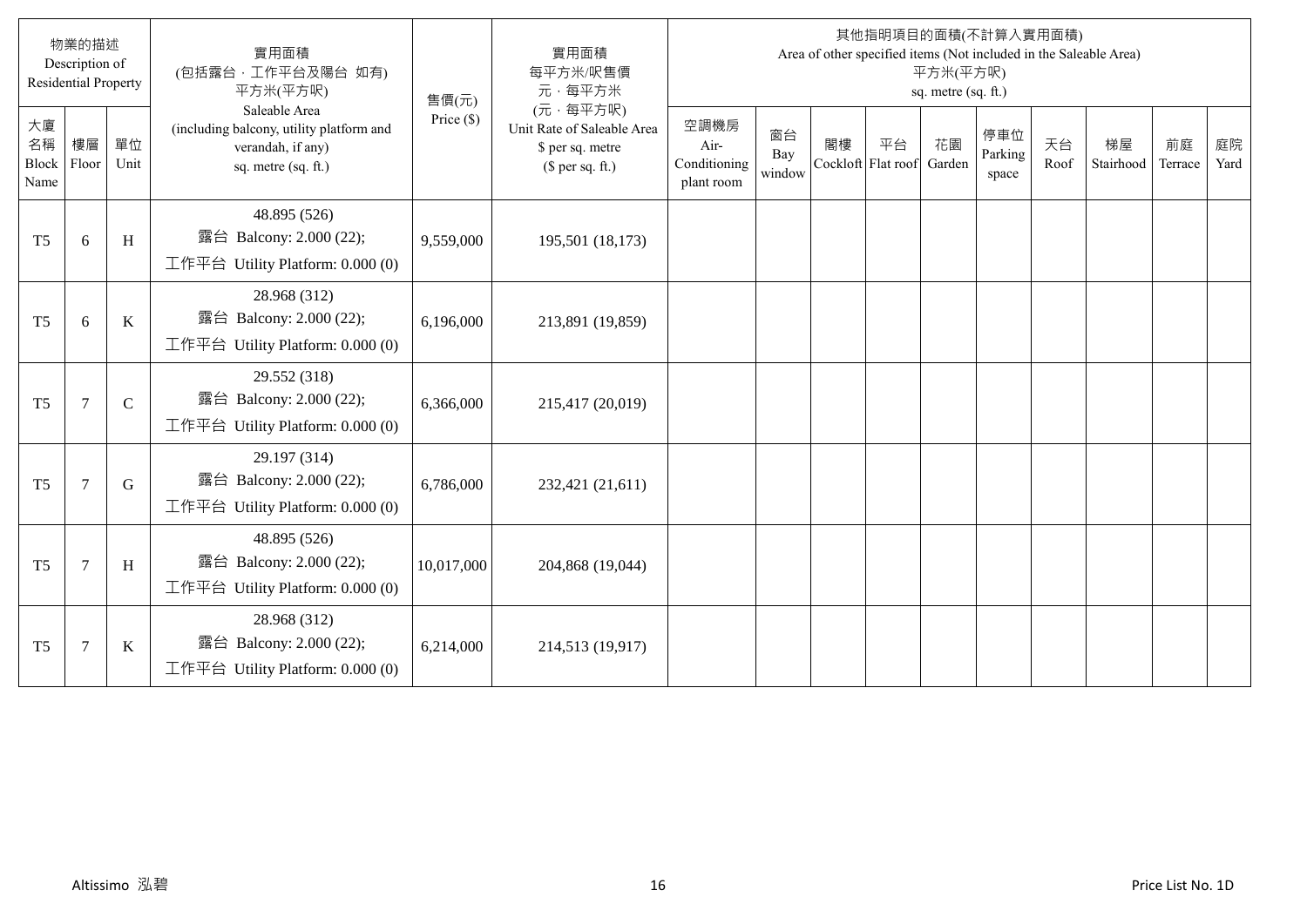|                           | 物業的描述<br>Description of<br><b>Residential Property</b> |              | 實用面積<br>(包括露台, 工作平台及陽台 如有)<br>平方米(平方呎)                                                                | 售價(元)        | 實用面積<br>每平方米/呎售價<br>元·每平方米                                                     |                                            |                     |    |                          | 平方米(平方呎)<br>sq. metre (sq. ft.) | 其他指明項目的面積(不計算入實用面積)     |            | Area of other specified items (Not included in the Saleable Area) |               |            |
|---------------------------|--------------------------------------------------------|--------------|-------------------------------------------------------------------------------------------------------|--------------|--------------------------------------------------------------------------------|--------------------------------------------|---------------------|----|--------------------------|---------------------------------|-------------------------|------------|-------------------------------------------------------------------|---------------|------------|
| 大廈<br>名稱<br>Block<br>Name | 樓層<br>Floor                                            | 單位<br>Unit   | Saleable Area<br>(including balcony, utility platform and<br>verandah, if any)<br>sq. metre (sq. ft.) | Price $(\$)$ | (元·每平方呎)<br>Unit Rate of Saleable Area<br>\$ per sq. metre<br>$$$ per sq. ft.) | 空調機房<br>Air-<br>Conditioning<br>plant room | 窗台<br>Bay<br>window | 閣樓 | 平台<br>Cockloft Flat roof | 花園<br>Garden                    | 停車位<br>Parking<br>space | 天台<br>Roof | 梯屋<br>Stairhood                                                   | 前庭<br>Terrace | 庭院<br>Yard |
| T <sub>5</sub>            | 8                                                      | $\mathbf C$  | 29.552 (318)<br>露台 Balcony: 2.000 (22);<br>工作平台 Utility Platform: 0.000 (0)                           | 6,460,000    | 218,598 (20,314)                                                               |                                            |                     |    |                          |                                 |                         |            |                                                                   |               |            |
| T <sub>5</sub>            | 8                                                      | G            | 29.197 (314)<br>露台 Balcony: 2.000 (22);<br>工作平台 Utility Platform: 0.000 (0)                           | 6,982,000    | 239,134 (22,236)                                                               |                                            |                     |    |                          |                                 |                         |            |                                                                   |               |            |
| T <sub>5</sub>            | 8                                                      | H            | 48.895 (526)<br>露台 Balcony: 2.000 (22);<br>工作平台 Utility Platform: $0.000(0)$                          | 10,165,000   | 207,894 (19,325)                                                               |                                            |                     |    |                          |                                 |                         |            |                                                                   |               |            |
| T <sub>5</sub>            | 8                                                      | $\bf K$      | 28.968 (312)<br>露台 Balcony: 2.000 (22);<br>工作平台 Utility Platform: $0.000(0)$                          | 6,306,000    | 217,688 (20,212)                                                               |                                            |                     |    |                          |                                 |                         |            |                                                                   |               |            |
| T <sub>5</sub>            | 9                                                      | $\mathsf{C}$ | 29.552 (318)<br>露台 Balcony: 2.000 (22);<br>工作平台 Utility Platform: 0.000 (0)                           | 6,460,000    | 218,598 (20,314)                                                               |                                            |                     |    |                          |                                 |                         |            |                                                                   |               |            |
| T <sub>5</sub>            | 9                                                      | G            | 29.197 (314)<br>露台 Balcony: 2.000 (22);<br>工作平台 Utility Platform: 0.000 (0)                           | 6,982,000    | 239,134 (22,236)                                                               |                                            |                     |    |                          |                                 |                         |            |                                                                   |               |            |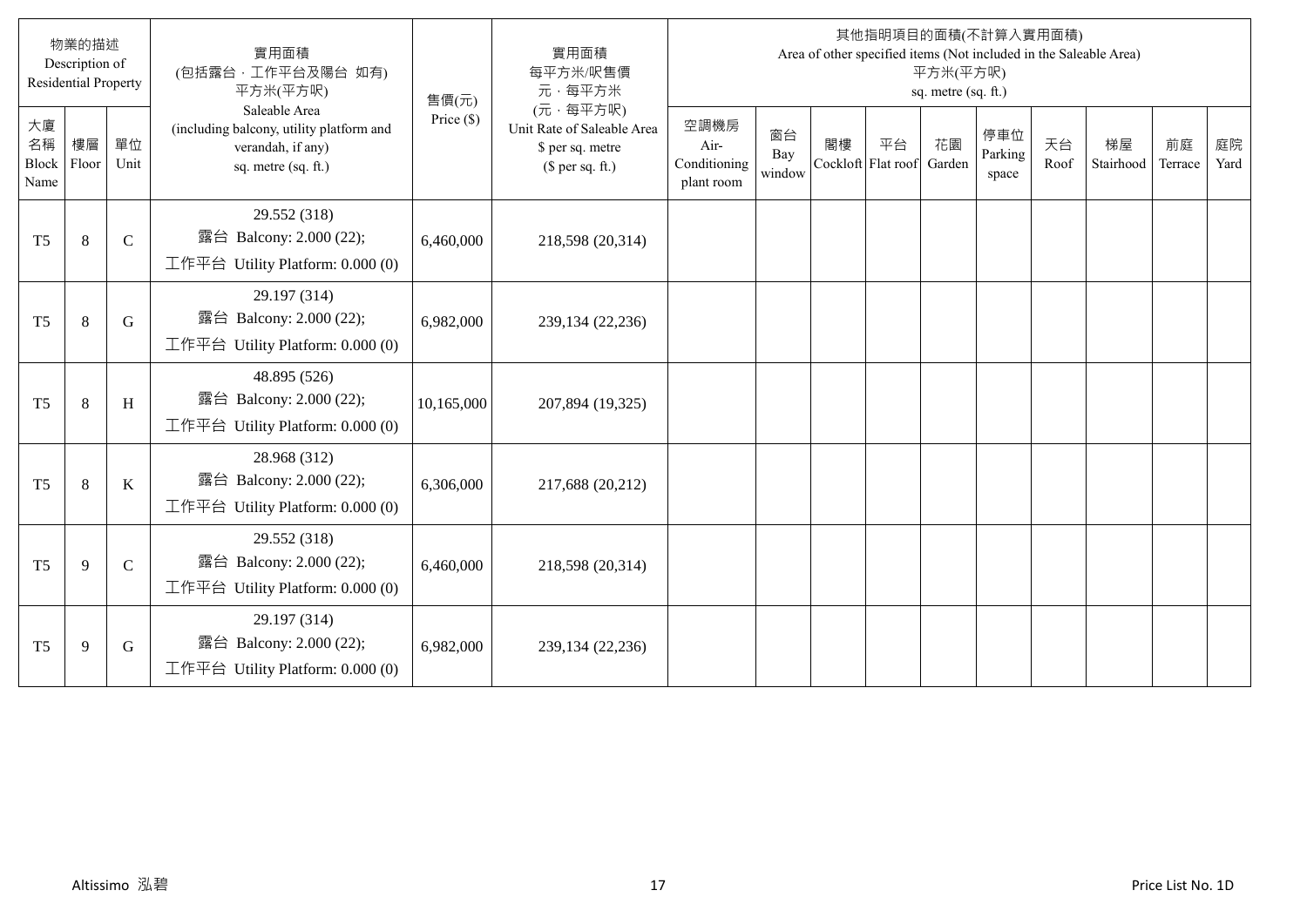|                           | 物業的描述<br>Description of<br><b>Residential Property</b> |             | 實用面積<br>(包括露台·工作平台及陽台 如有)<br>平方米(平方呎)                                                                 | 售價(元)        | 實用面積<br>每平方米/呎售價<br>元·每平方米                                                     |                                            |                     |    |                          | 平方米(平方呎)<br>sq. metre (sq. ft.) | 其他指明項目的面積(不計算入實用面積)     |            | Area of other specified items (Not included in the Saleable Area) |               |            |
|---------------------------|--------------------------------------------------------|-------------|-------------------------------------------------------------------------------------------------------|--------------|--------------------------------------------------------------------------------|--------------------------------------------|---------------------|----|--------------------------|---------------------------------|-------------------------|------------|-------------------------------------------------------------------|---------------|------------|
| 大廈<br>名稱<br>Block<br>Name | 樓層<br>Floor                                            | 單位<br>Unit  | Saleable Area<br>(including balcony, utility platform and<br>verandah, if any)<br>sq. metre (sq. ft.) | Price $(\$)$ | (元·每平方呎)<br>Unit Rate of Saleable Area<br>\$ per sq. metre<br>$$$ per sq. ft.) | 空調機房<br>Air-<br>Conditioning<br>plant room | 窗台<br>Bay<br>window | 閣樓 | 平台<br>Cockloft Flat roof | 花園<br>Garden                    | 停車位<br>Parking<br>space | 天台<br>Roof | 梯屋<br>Stairhood                                                   | 前庭<br>Terrace | 庭院<br>Yard |
| T <sub>5</sub>            | $\mathbf{Q}$                                           | H           | 48.895 (526)<br>露台 Balcony: 2.000 (22);<br>工作平台 Utility Platform: 0.000 (0)                           | 10,165,000   | 207,894 (19,325)                                                               |                                            |                     |    |                          |                                 |                         |            |                                                                   |               |            |
| T <sub>5</sub>            | 9                                                      | $\bf K$     | 28.968 (312)<br>露台 Balcony: 2.000 (22);<br>工作平台 Utility Platform: 0.000 (0)                           | 6,306,000    | 217,688 (20,212)                                                               |                                            |                     |    |                          |                                 |                         |            |                                                                   |               |            |
| T <sub>5</sub>            | 10                                                     | $\mathbf C$ | 29.552 (318)<br>露台 Balcony: 2.000 (22);<br>工作平台 Utility Platform: $0.000(0)$                          | 6,522,000    | 220,696 (20,509)                                                               |                                            |                     |    |                          |                                 |                         |            |                                                                   |               |            |
| T <sub>5</sub>            | 10                                                     | $\mathbf G$ | 29.197 (314)<br>露台 Balcony: 2.000 (22);<br>工作平台 Utility Platform: 0.000 (0)                           | 7,147,000    | 244,785 (22,761)                                                               |                                            |                     |    |                          |                                 |                         |            |                                                                   |               |            |
| T <sub>5</sub>            | 10                                                     | H           | 48.895 (526)<br>露台 Balcony: 2.000 (22);<br>工作平台 Utility Platform: 0.000 (0)                           | 10,264,000   | 209,919 (19,513)                                                               |                                            |                     |    |                          |                                 |                         |            |                                                                   |               |            |
| T <sub>5</sub>            | 10                                                     | $\bf K$     | 28.968 (312)<br>露台 Balcony: 2.000 (22);<br>工作平台 Utility Platform: 0.000 (0)                           | 6,367,000    | 219,794 (20,407)                                                               |                                            |                     |    |                          |                                 |                         |            |                                                                   |               |            |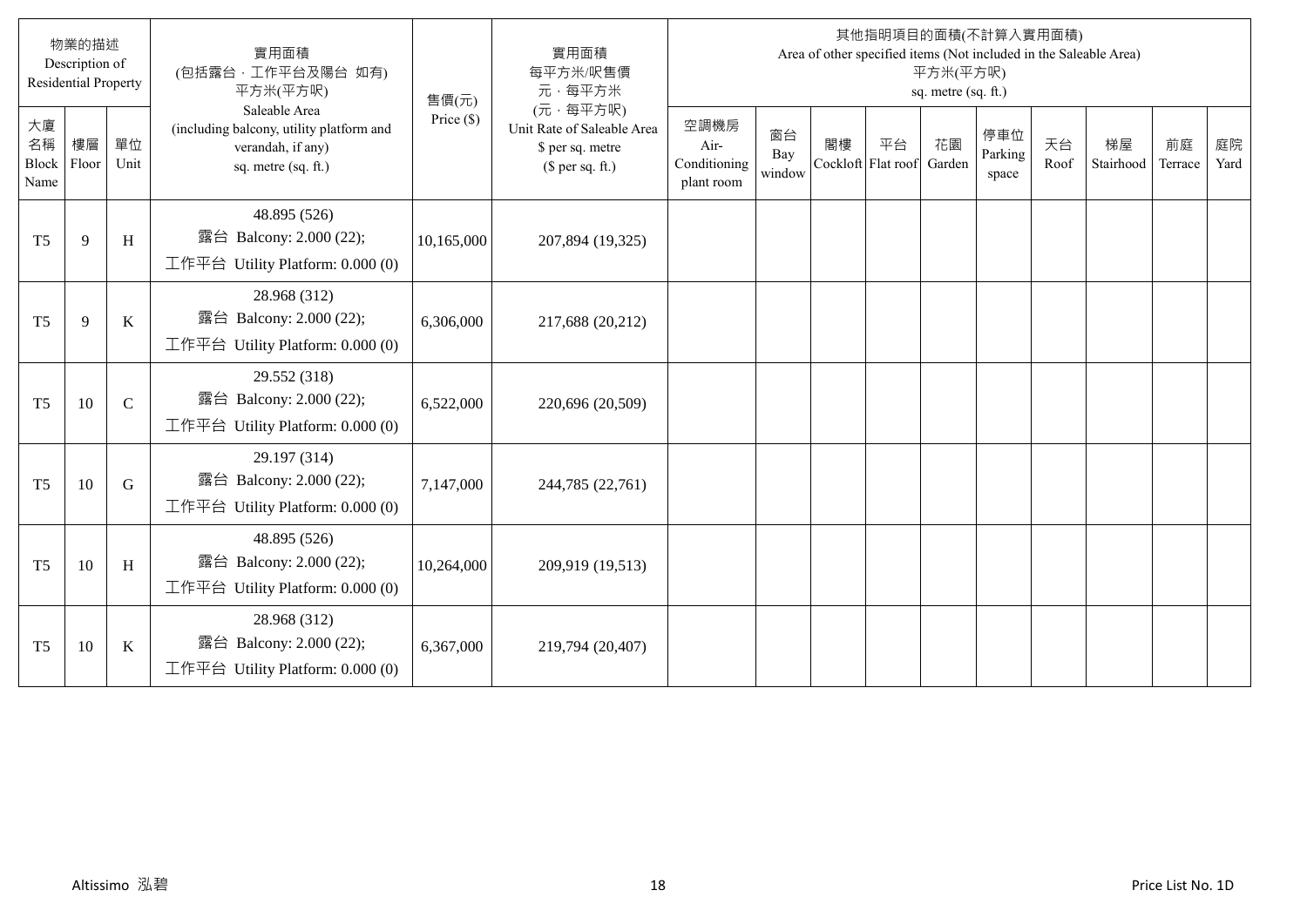|                           | 物業的描述<br>Description of<br><b>Residential Property</b> |              | 實用面積<br>(包括露台·工作平台及陽台 如有)<br>平方米(平方呎)                                                                 | 售價(元)        | 實用面積<br>每平方米/呎售價<br>元·每平方米                                                     |                                            |                     |    |                          | 平方米(平方呎)<br>sq. metre (sq. ft.) | 其他指明項目的面積(不計算入實用面積)     |            | Area of other specified items (Not included in the Saleable Area) |               |            |
|---------------------------|--------------------------------------------------------|--------------|-------------------------------------------------------------------------------------------------------|--------------|--------------------------------------------------------------------------------|--------------------------------------------|---------------------|----|--------------------------|---------------------------------|-------------------------|------------|-------------------------------------------------------------------|---------------|------------|
| 大廈<br>名稱<br>Block<br>Name | 樓層<br>Floor                                            | 單位<br>Unit   | Saleable Area<br>(including balcony, utility platform and<br>verandah, if any)<br>sq. metre (sq. ft.) | Price $(\$)$ | (元·每平方呎)<br>Unit Rate of Saleable Area<br>\$ per sq. metre<br>$$$ per sq. ft.) | 空調機房<br>Air-<br>Conditioning<br>plant room | 窗台<br>Bay<br>window | 閣樓 | 平台<br>Cockloft Flat roof | 花園<br>Garden                    | 停車位<br>Parking<br>space | 天台<br>Roof | 梯屋<br>Stairhood                                                   | 前庭<br>Terrace | 庭院<br>Yard |
| T <sub>5</sub>            | 11                                                     | $\mathbf C$  | 29.552 (318)<br>露台 Balcony: 2.000 (22);<br>工作平台 Utility Platform: 0.000 (0)                           | 6,629,000    | 224,316 (20,846)                                                               |                                            |                     |    |                          |                                 |                         |            |                                                                   |               |            |
| T <sub>5</sub>            | 11                                                     | G            | 29.197 (314)<br>露台 Balcony: 2.000 (22);<br>工作平台 Utility Platform: 0.000 (0)                           | 7,250,000    | 248,313 (23,089)                                                               |                                            |                     |    |                          |                                 |                         |            |                                                                   |               |            |
| T <sub>5</sub>            | <sup>11</sup>                                          | H            | 48.895 (526)<br>露台 Balcony: 2.000 (22);<br>工作平台 Utility Platform: $0.000(0)$                          | 10,412,000   | 212,946 (19,795)                                                               |                                            |                     |    |                          |                                 |                         |            |                                                                   |               |            |
| T <sub>5</sub>            | 11                                                     | $\bf K$      | 28.968 (312)<br>露台 Balcony: 2.000 (22);<br>工作平台 Utility Platform: $0.000(0)$                          | 6,459,000    | 222,970 (20,702)                                                               |                                            |                     |    |                          |                                 |                         |            |                                                                   |               |            |
| T <sub>5</sub>            | 12                                                     | $\mathsf{C}$ | 29.552 (318)<br>露台 Balcony: 2.000 (22);<br>工作平台 Utility Platform: 0.000 (0)                           | 6,764,000    | 228,885 (21,270)                                                               |                                            |                     |    |                          |                                 |                         |            |                                                                   |               |            |
| T <sub>5</sub>            | 12                                                     | G            | 29.197 (314)<br>露台 Balcony: 2.000 (22);<br>工作平台 Utility Platform: 0.000 (0)                           | 7,353,000    | 251,841 (23,417)                                                               |                                            |                     |    |                          |                                 |                         |            |                                                                   |               |            |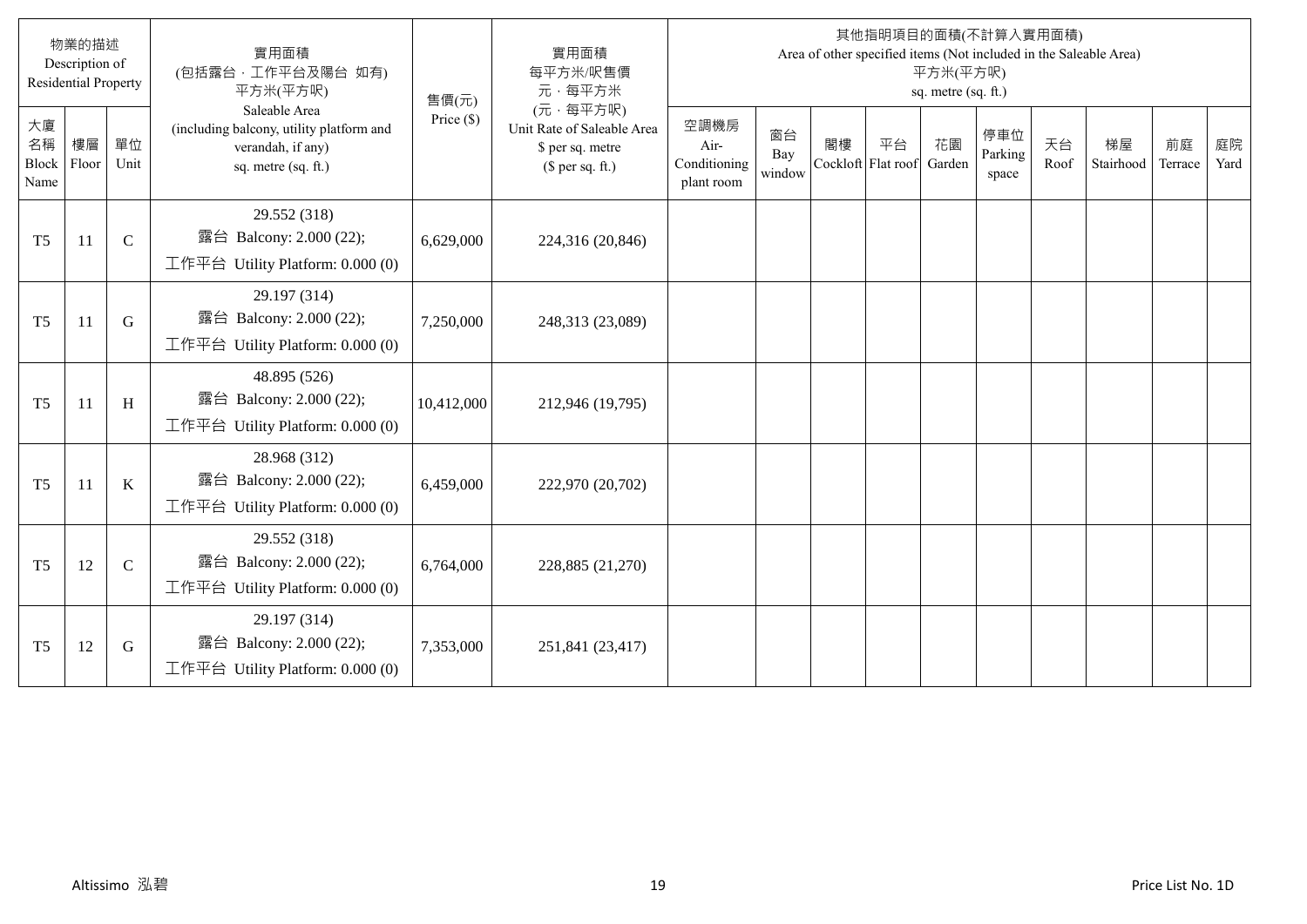|                           | 物業的描述<br>Description of<br><b>Residential Property</b> |            | 實用面積<br>(包括露台,工作平台及陽台 如有)<br>平方米(平方呎)                                                                 | 售價(元)        | 實用面積<br>每平方米/呎售價<br>元·每平方米                                                     |                                            |                     |                          |    | 平方米(平方呎)<br>sq. metre (sq. ft.) | 其他指明項目的面積(不計算入實用面積)     |            | Area of other specified items (Not included in the Saleable Area) |               |            |
|---------------------------|--------------------------------------------------------|------------|-------------------------------------------------------------------------------------------------------|--------------|--------------------------------------------------------------------------------|--------------------------------------------|---------------------|--------------------------|----|---------------------------------|-------------------------|------------|-------------------------------------------------------------------|---------------|------------|
| 大廈<br>名稱<br>Block<br>Name | 樓層<br>Floor                                            | 單位<br>Unit | Saleable Area<br>(including balcony, utility platform and<br>verandah, if any)<br>sq. metre (sq. ft.) | Price $(\$)$ | (元·每平方呎)<br>Unit Rate of Saleable Area<br>\$ per sq. metre<br>(\$ per sq. ft.) | 空調機房<br>Air-<br>Conditioning<br>plant room | 窗台<br>Bay<br>window | 閣樓<br>Cockloft Flat roof | 平台 | 花園<br>Garden                    | 停車位<br>Parking<br>space | 天台<br>Roof | 梯屋<br>Stairhood                                                   | 前庭<br>Terrace | 庭院<br>Yard |
| T <sub>5</sub>            | 12                                                     | H          | 48.895 (526)<br>露台 Balcony: 2.000 (22);<br>工作平台 Utility Platform: $0.000(0)$                          | 10,560,000   | 215,973 (20,076)                                                               |                                            |                     |                          |    |                                 |                         |            |                                                                   |               |            |
| T <sub>5</sub>            | 12                                                     | K          | 28.968 (312)<br>露台 Balcony: 2.000 (22);<br>工作平台<br>Utility Platform: 0.000 (0)                        | 6,551,000    | 226,146 (20,997)                                                               |                                            |                     |                          |    |                                 |                         |            |                                                                   |               |            |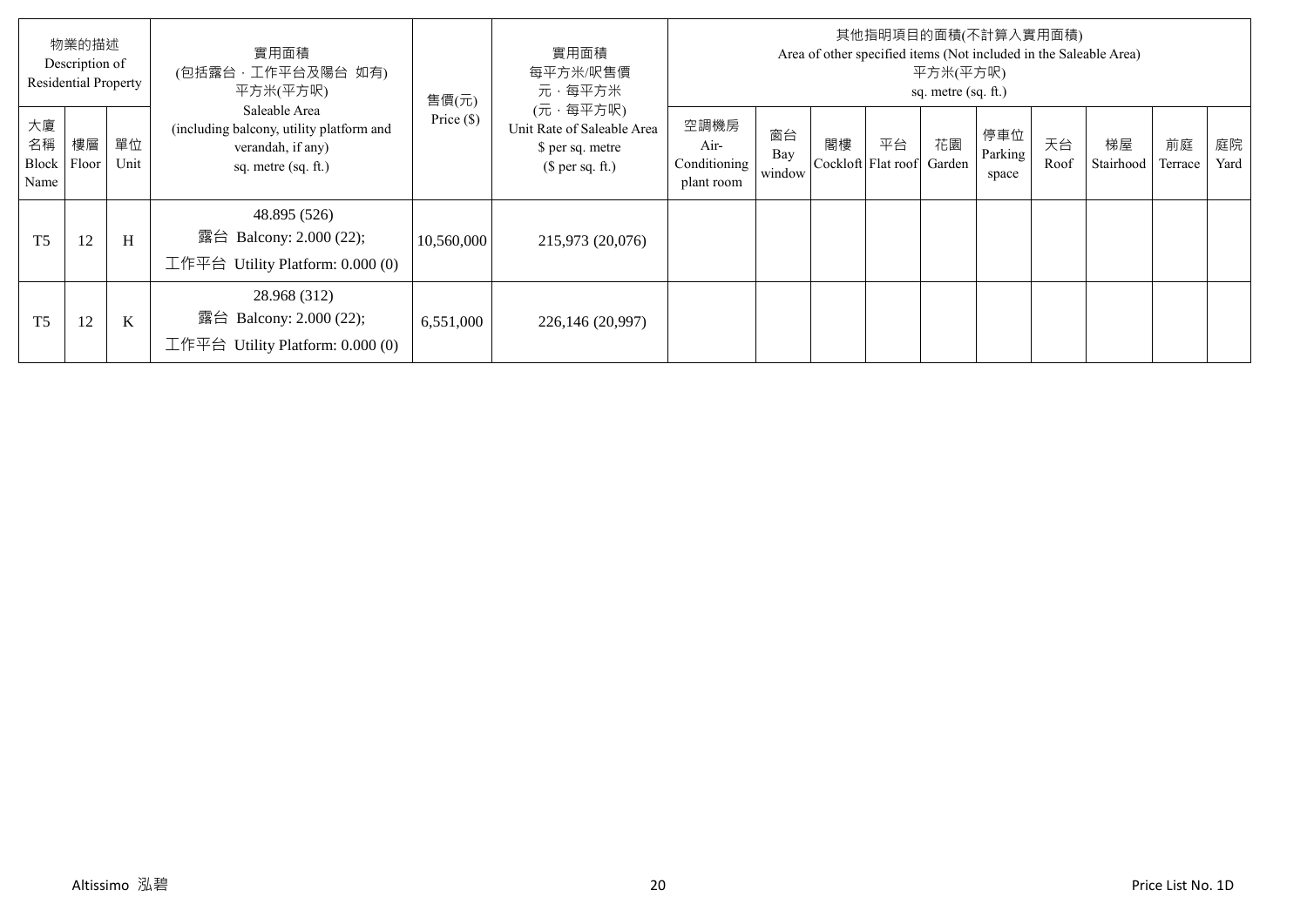#### **第三部份:其他資料 Part 3: Other Information**

#### (1) 準買家應參閱發展項目的售樓說明書,以了解該項目的資料。

Prospective purchasers are advised to refer to the sales brochure for the development for information on the development.

#### (2) 根據《一手住宅物業銷售條例》第 52(1)條及第 53(2)及(3)條 ,–

According to sections 52(1) and 53(2) and (3) of the Residential Properties (First-hand Sales) Ordinance, –

#### 第 52(1) 條 / Section 52(1)

在某人就指明住宅物業與擁有人訂立臨時買賣合約時,該人須向擁有人支付售價的 5%的臨時訂金。

A preliminary deposit of 5% of the purchase price is payable by a person to the owner on entering into a preliminary agreement for sale and purchase in respect of the specified residential property with the owner.

#### 第 53(2) 條 / Section 53(2)

如某人於某日期訂立臨時買賣合約,並於該日期後的 5 個工作日內,就有關住宅物業簽立買賣合約,則擁有人必須在該日期後的 8 個工作日內,簽立該買賣合約。 If a person executes an agreement for sale and purchase in respect of the residential property within 5 working days after the date on which the person enters into the preliminary agreement for sale and purchase, the owner must execute the agreement for sale and purchase within 8 working days after that date.

#### 第 53(3) 條 / Section 53(3)

如某人於某日期訂立臨時買賣合約時,但沒有於該日期後的 5 個工作日內,就有關住宅物業簽立買賣合約,則 – (i) 該臨時合約即告終止;(ii) 有關的臨時訂金即予沒收;及 (iii) 擁有 人不得就該人沒有簽立買賣合約而針對該人提出進一步申索。

If a person does not execute an agreement for sale and purchase in respect of the residential property within 5 working days after the date on which the person enters into the preliminary agreement for sale and purchase-

(i) the preliminary agreement is terminated; (ii) the preliminary deposit is forfeited; and (iii) the owner does not have any further claim against the person for the failure.

### (3) 實用面積及屬該住宅物業其他指明項目的面積是按《一手住宅物業銷售條例》第 8 條及附表二第 2 部的計算得出的。

The saleable area and area of other specified items of the residential property are calculated in accordance with section 8 and Part 2 of Schedule 2 to the Residential Properties(First-hand Sales) Ordinance.

- 
- (4) (i) 註:在第(4)段中: (a) 「售價」指本價單第二部份中所列之住宅物業的售價,而「成交金額」指將於臨時合約中訂明的住宅物業的實際售價。因應不同支付條款 及/或折扣按售價計算得出之價目,皆以進位到最接近的千位數作為成交金額。
	- (b) 「工作日」按《一手住宅物業銷售條例》第 2(1)條所定義。
	- (c) 「臨時合約」指臨時買賣合約。
	- (d) 「正式合約」指正式買賣合約。

Note: In paragraph (4): (a)

- "price" means the price of the residential property set out in Part 2 of this price list, and "transaction price" means the actual price of the residential property to be set out in PASP. The price obtained after applying the relevant terms of payment and/or applicable discount(s) on the price will be rounded up to the nearest thousand to determine the transaction price.
- (b) "working day" shall be as defined in section 2(1) of the Residential Properties (First-hand Sales) Ordinance.
- $(c)$ "PASP" means the Preliminary Agreement for Sale and Purchase.
- (d) "ASP" means the Agreement for Sale and Purchase.

### 於簽署臨時合約時,買方須繳付相等於成交金額的 5%作為臨時訂金,請帶備港幣\$100,000 銀行本票以支付部份臨時訂金,抬頭請寫「的折律師行」或"Deacons"。請另備支票 以繳付臨時訂金之餘額。

The purchasers shall pay the preliminary deposit equivalent to 5% of the transaction price upon signing of the PASP. Please bring along a cashiers' order of HK\$100,000 made payable to "Deacons" for payment of part of the preliminary deposit. Please also bring along a cheque for payment of the balance of the preliminary deposit.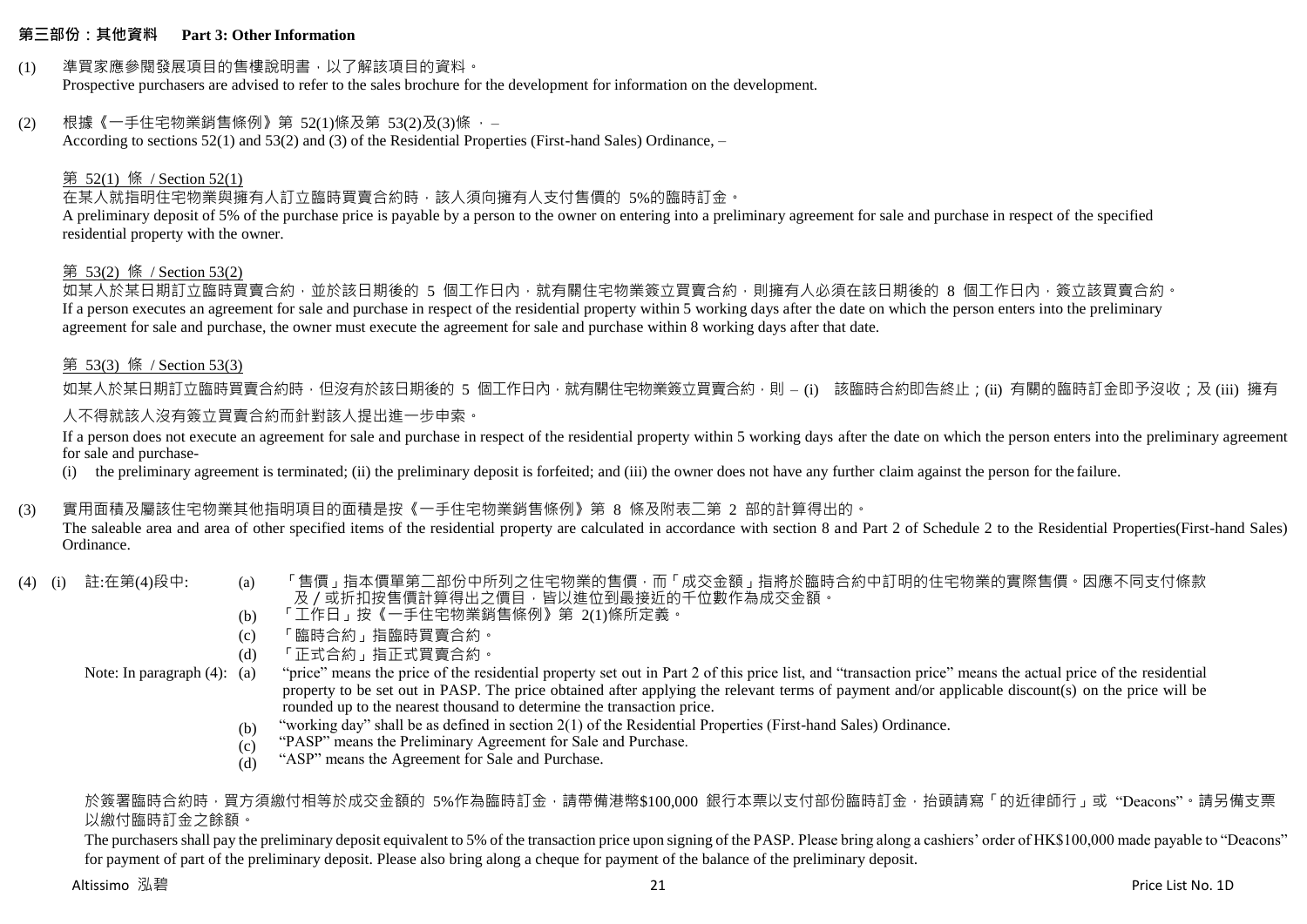### **支付條款 Terms of Payment**

- (A) 120 天現金優惠付款計劃 120-day Cash Payment Plan (照售價減 10%) (10% discount from the price)
	- (1) 買方須於簽署臨時合約時繳付相等於成交金額 5%作為臨時訂金。買方須於簽署臨時合約後 5 個工作日內簽署正式合約。 The purchaser shall pay the preliminary deposit equivalent to 5% of the transaction price upon signing of the PASP. The ASP shall be signed by the purchaser within 5 working days after signing of the PASP.
	- (2) 買方簽署臨時合約後 30 天內再付成交金額 5%作為加付訂金。

A further 5% of the transaction price being further deposit shall be paid by the purchaser within 30 days after signing of the PASP.

(3) 成交金額90%即成交金額餘款於買方簽署臨時合約後120 天內或於賣方就其有能力將有關住宅物業有效地轉讓予買方一事向買方發出書面通知的日期後的14 日內由買 方付清,以較早者為準。

90% of the transaction price being balance of the transaction price shall be paid by the purchaser within 120 days after signing of the PASP or within 14 days after the date of written notification to the purchaser that the vendor is in a position validly to assign the relevant residential property to the purchaser, whichever is earlier.

- (A1) 500 天輕鬆付款計劃 500-day Easy Payment Plan (照售價減 8%) (8% discount from the price)
	- (1) 買方須於簽署臨時合約時繳付相等於成交金額 5%作為臨時訂金。買方須於簽署臨時合約後 5 個工作日內簽署正式合約。 The purchaser shall pay the preliminary deposit equivalent to 5% of the transaction price upon signing of the PASP. The ASP shall be signed by the purchaser within 5 working days after signing of the PASP.
	- (2) 買方簽署臨時合約後 30 天內再付成交金額 5%作為加付訂金。 A further 5% of the transaction price being further deposit shall be paid by the purchaser within 30 days after signing of the PASP.
	- (3) 買方簽署臨時合約後 120 天內再付成交金額 1%作為部份成交金額。

A further 1% of the transaction price being part payment of the transaction price shall be paid by the purchaser within 120 days after signing of the PASP.

(4) 買方簽署臨時合約後 180 天內再付成交金額 1%作為部份成交金額。

A further 1% of the transaction price being part payment of the transaction price shall be paid by the purchaser within 180 days after signing of the PASP.

(5) 買方簽署臨時合約後 240 天內再付成交金額 1%作為部份成交金額。

A further 1% of the transaction price being part payment of the transaction price shall be paid by the purchaser within 240 days after signing of the PASP.

- (6) 買方簽署臨時合約後 300 天內再付成交金額 1%作為部份成交金額。 A further 1% of the transaction price being part payment of the transaction price shall be paid by the purchaser within 300 days after signing of the PASP.
- (7) 買方簽署臨時合約後 360 天內再付成交金額 1%作為部份成交金額。 A further 1% of the transaction price being part payment of the transaction price shall be paid by the purchaser within 360 days after signing of the PASP.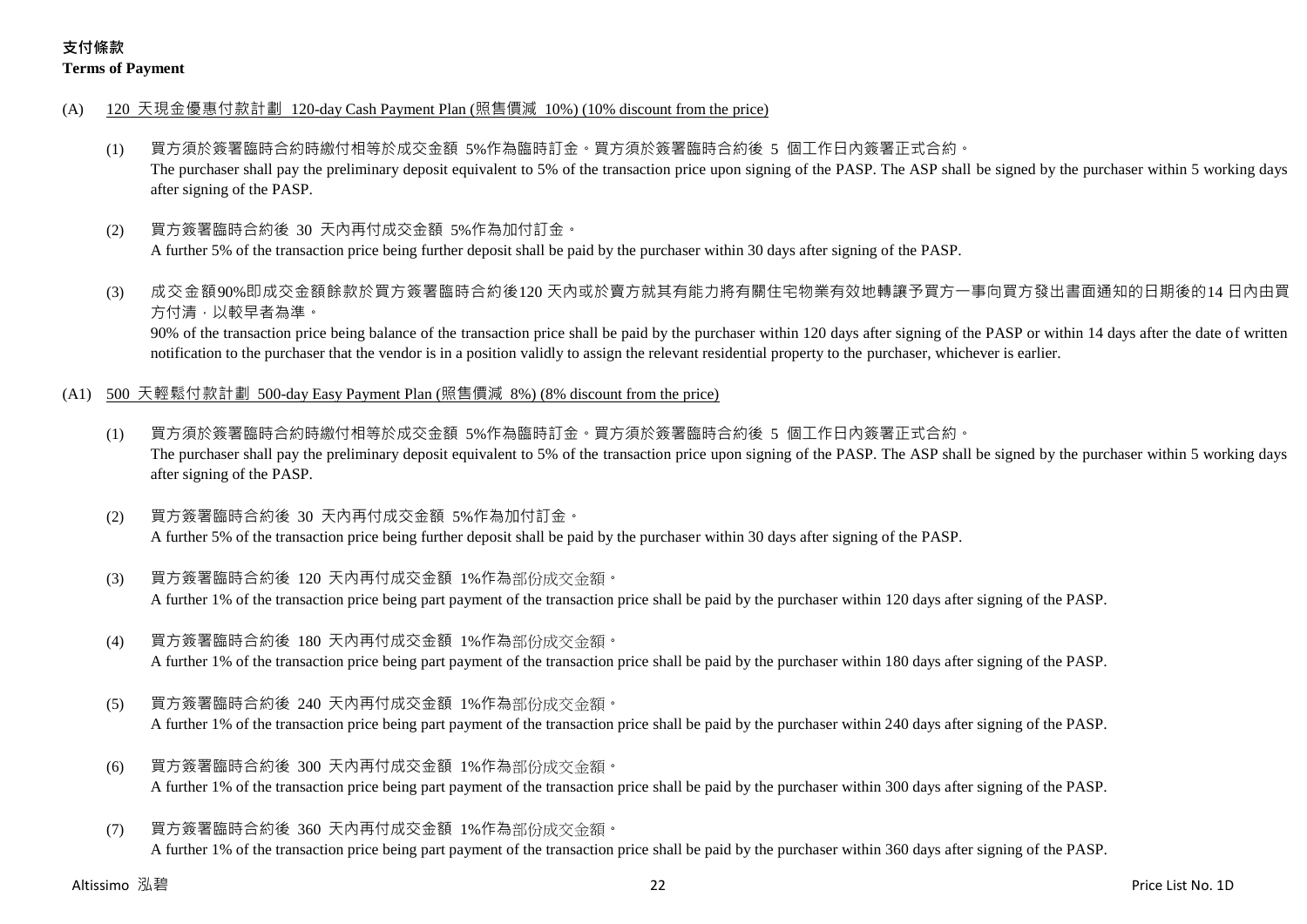(8) 成交金額 85%即成交金額餘款於於買方簽署臨時合約後 500 天內或於賣方就其有能力將有關住宅物業有效地轉讓予買方一事向買方發出通知的日期後的 14 日內由買 方付清,以較早者為準。

85% of the transaction price being balance of the transaction price shall be paid by the purchaser within 500 days after signing of the PASP or within 14 days after the date of notification to the purchaser that the vendor is in a position validly to assign the relevant residential property to the purchaser, whichever is earlier.

(A2) 150 天優越按揭付款計劃 150-day Prestige Mortgage Payment Plan (照售價減 6%) (6% discount from the price)

### **只適用於以本付款計劃簽署臨時買賣合約購買下列任何住宅物業。**

### **Only applicable to the purchasers signing PASPs with this payment plan to purchase any of the following residential properties**

| 大廈名稱 Block Name | 樓層 Floor                                   | 單位 Unit |
|-----------------|--------------------------------------------|---------|
| 第2座 Tower 2     | 15, 12, 11, 10, 9                          |         |
|                 | 16, 15, 12, 11, 10, 9, 8, 7                |         |
|                 | 16.15                                      |         |
|                 | 16, 15, 12, 11, 10, 9, 8                   |         |
|                 | 16, 15, 12, 11, 10, 9, 8, 7, 6, 5, 3, 2, 1 |         |
| 第5座 Tower 5     | 12, 11, 10, 9, 8, 7, 6, 5, 3, 2, 1         |         |

(1) 買方須於簽署臨時合約時繳付相等於成交金額 5%作為臨時訂金。買方須於簽署臨時合約後 5 個工作日內簽署正式合約。 The purchaser shall pay the preliminary deposit equivalent to 5% of the transaction price upon signing of the PASP. The ASP shall be signed by the purchaser within 5 working days after signing of the PASP.

(2) 買方簽署臨時合約後 30 天內再付成交金額 5%作為加付訂金。

A further 5% of the transaction price being further deposit shall be paid by the purchaser within 30 days after signing of the PASP.

(3) 成交金額90%即成交金額餘款於買方簽署臨時合約後150 天內或於賣方就其有能力將有關住宅物業有效地轉讓予買方一事向買方發出書面通知的日期後的14 日內由買 方付清,以較早者為準。

90% of the transaction price being balance of the transaction price shall be paid by the purchaser within 150 days after signing of the PASP or within 14 days after the date of written notification to the purchaser that the vendor is in a position validly to assign the relevant residential property to the purchaser, whichever is earlier.

### **本付款計劃提供「成交金額 75%第一按揭」安排,該安排詳情見第 (4)(iii)(b)段。**

**The arrangements of "First Mortgage for 75% of the transaction price" will be provided under this payment plan. Please see paragraph (4)(iii)(b) for the details of that arrangement.**

- (B) 建築期付款計劃 Stage Payment Plan (照售價) (The price)
	- (1) 買方須於簽署臨時合約時繳付相等於成交金額 5%作為臨時訂金。買方須於簽署臨時合約後 5 個工作日內簽署正式合約。

The purchaser shall pay the preliminary deposit equivalent to 5% of the transaction price upon signing of the PASP. The ASP shall be signed by the purchaser within 5 working days after signing of the PASP.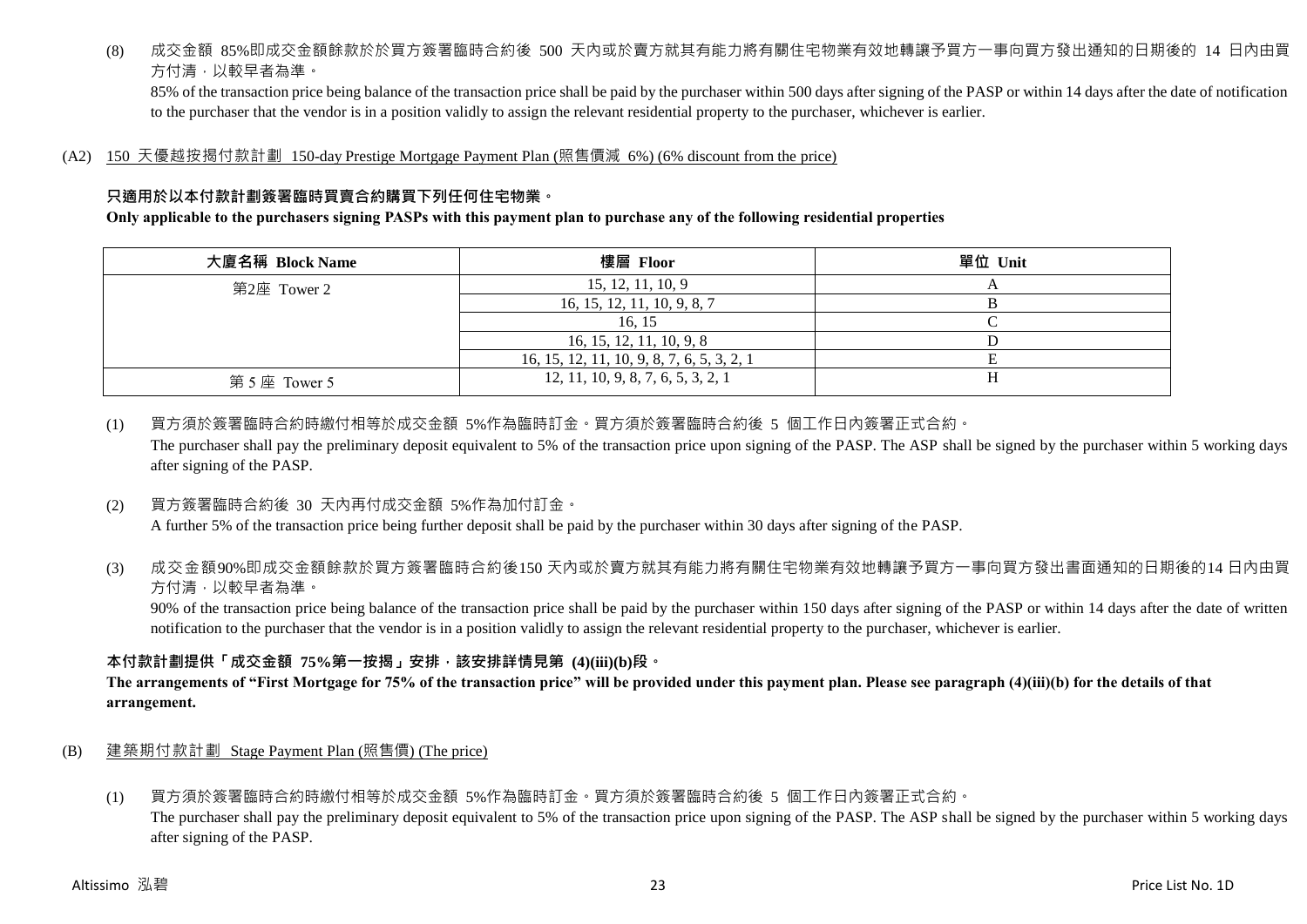(2) 買方簽署臨時合約後 30 天內再付成交金額 5%作為加付訂金。

A further 5% of the transaction price being further deposit shall be paid by the purchaser within 30 days after signing of the PASP.

(3) 買方簽署臨時合約後 90 天內再付成交金額 5%作為部份成交金額。

A further 5% of the transaction price being part payment of the transaction price shall be paid by the purchaser within 90 days after signing of the PASP.

(4) 成交金額 85%即成交金額餘款於賣方就其有能力將有關住宅物業有效地轉讓予買方一事向買方發出書面通知的日期後的 14 日內由買方付清。 85% of the transaction price being balance of the transaction price shall be paid by the purchaser within 14 days after the date of written notification to the purchaser that the vendor is in a position validly to assign the relevant residential property to the purchaser.

選擇此付款計劃之買方如提前於正式合約訂明的付款限期日之前付清成交金額餘款,可獲賣方根據以下列表送出的提前付清樓價現金回贈(「提前付清樓價現金回贈」)。

If the purchaser choose(s) this payment plan, and settles the balance of the transaction price earlier than the due date of payment specified in the ASP, the purchaser shall be entitled to the early settlement cash rebate ("Early Settlement Cash Rebate") offered by the vendor according to the table below.

| 付清成交金額餘款之日期                                                | 提前付清樓價現金回贈之金額                              |
|------------------------------------------------------------|--------------------------------------------|
| Date of settlement of the balance of the transaction price | The amount of Early Settlement Cash Rebate |
| 簽署臨時合約的日期後 120 日內                                          | 成交金額 11%                                   |
| Within 120 days after the date of signing of the PASP      | 11% of the transaction price               |
| 簽署臨時合約的日期後 180 日內                                          | 成交金額 9%                                    |
| Within 180 days after the date of signing of the PASP      | 9% of the transaction price                |
| 簽署臨時合約的日期後 240 日內                                          | 成交金額 8%                                    |
| Within 240 days after the date of signing of the PASP      | 8% of the transaction price                |
| 簽署臨時合約的日期後 300 日內                                          | 成交金額 7%                                    |
| Within 300 days after the date of signing of the PASP      | 7% of the transaction price                |
| 簽署臨時合約的日期後 360 日內                                          | 成交金額 6%                                    |
| Within 360 days after the date of signing of the PASP      | 6% of the transaction price                |
| 簽署臨時合約的日期後 420 日內                                          | 成交金額 5%                                    |
| Within 420 days after the date of signing of the PASP      | 5% of the transaction price                |
| 簽署臨時合約的日期後 480 日內                                          | 成交金額 4%                                    |
| Within 480 days after the date of signing of the PASP      | 4% of the transaction price                |
| 簽署臨時合約的日期後 540 日內                                          | 成交金額 3%                                    |
| Within 540 days after the date of signing of the PASP      | 3% of the transaction price                |
| 簽署臨時合約的日期後 600 日內                                          | 成交金額 2%                                    |
| Within 600 days after the date of signing of the PASP      | 2% of the transaction price                |
| 簽署臨時合約的日期後 660 日內                                          | 成交金額 1%                                    |
| Within 660 days after the date of signing of the PASP      | 1% of the transaction price                |

買方須於擬定提前付清成交金額餘款的日期前最少 30 日,以書面通知賣方其擬定提前付清成交金額餘款的日期,並向賣方提出書面申請「提前付清樓價現金回贈」。賣方將在 收妥並核實買方就有關申請提交的所有資料後,在有關指明住宅物業的買賣成交日期後的 30 日內,將相關金額之「提前付清樓價現金回贈」支付予買方指定的於香港開設的銀 行戶口或按賣方認為適合的方式回贈予買方。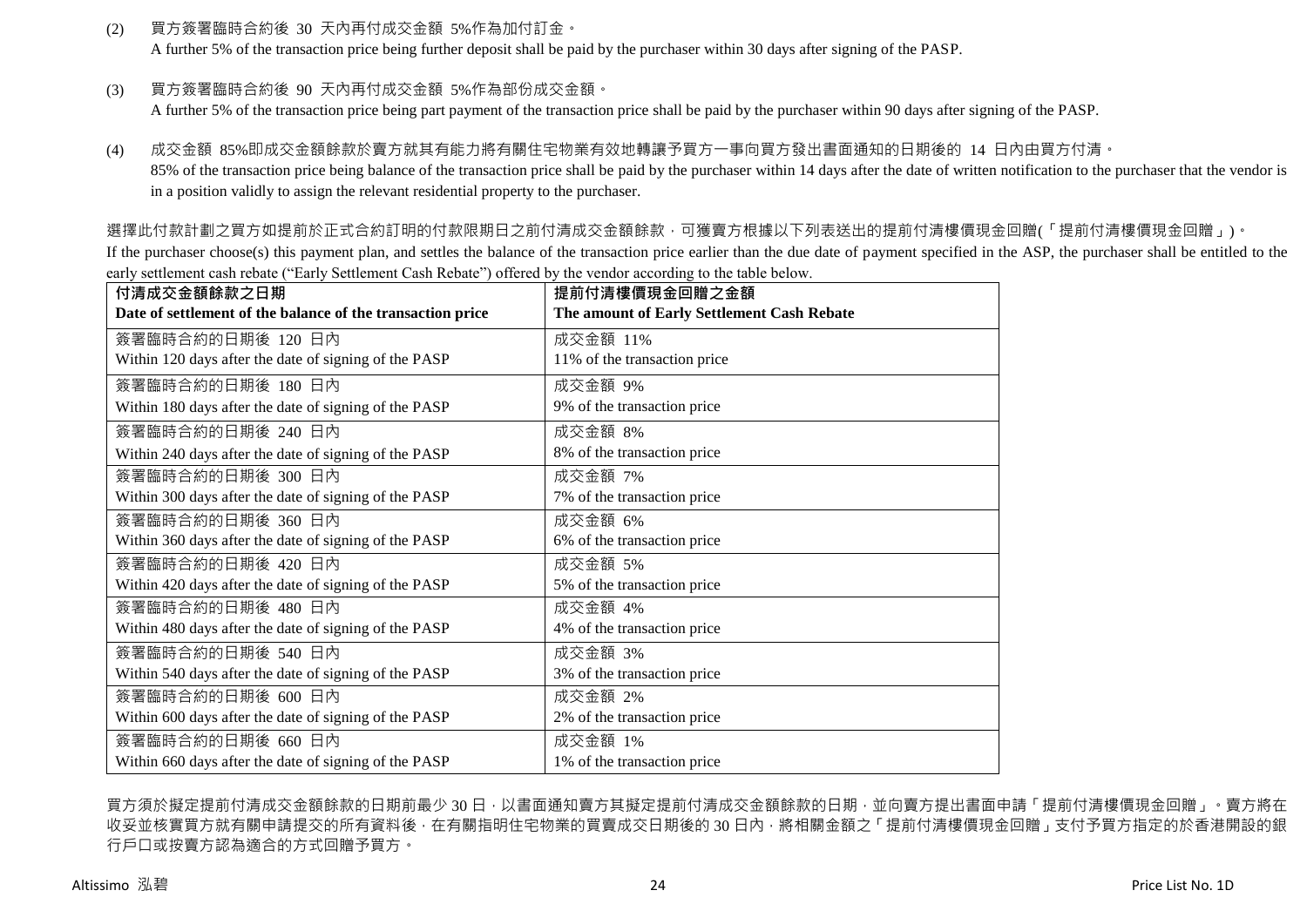The purchaser shall inform the Vendor in writing the proposed date of early settlement of balance of transaction price and submit written application for the "Early Settlement Cash Rebate" at least 30 days before the proposed date of early settlement of balance of transaction price. Upon the Vendor's receipt and verification of all information submitted by the purchaser in support of the application, the Vendor will, within 30 days after the date of completion of sale and purchase of the relevant specified residential property, pay the relevant "Early Settlement" Cash Rebate" into the bank account in Hong Kong as specified by the purchaser or in such manner as the Vendor may consider appropriate.

此「提前付清樓價現金回贈」僅屬於有關買方,並僅供買方享用及獲得。此「提前付清樓價現金回贈」不得轉讓,亦不可轉移,並受其他條款及細則約束。

The "Early Settlement Cash Rebate" is personal to the purchaser and is to be enjoyed by the purchaser only. The "Early Settlement Cash Rebate" is non-assignable, non-transferable and subject to other terms and conditions.

付清成交金額餘款日期以賣方代表律師收到所有成交金額餘款日期為準。如上表中訂明的付清成交金額餘款的期間的最後一日不是工作日,則該期限的最後一日視為下一個工 作日。

The due date of payment of the balance of transaction price shall be the date on which all the balance of transaction price is received by the vendor's solicitors. If the last day of the period of settlement of the balance of transaction price as set out in the table above is not a working day, the last day of that period shall be deemed to be the next working day.

本優惠受相關交易文件條款及條件限制。

This benefit is subject to the terms and conditions of the relevant transaction documents.

### (C) 輕鬆建築期付款計劃 Relax Stage Payment Plan (照售價減 7%) (7% discount from the price)

- (1) 買方須於簽署臨時合約時繳付相等於成交金額 5%作為臨時訂金。買方須於簽署臨時合約後 5 個工作日內簽署正式合約。 The purchaser shall pay the preliminary deposit equivalent to 5% of the transaction price upon signing of the PASP. The ASP shall be signed by the purchaser within 5 working days after signing of the PASP.
- (2) 買方簽署臨時合約後 30 天內再付成交金額 5%作為加付訂金。 A further 5% of the transaction price being further deposit shall be paid by the purchaser within 30 days after signing of the PASP.
- (3) 買方簽署臨時合約後 90 天內再付成交金額 2.5%作為部份成交金額。 A further 2.5% of the transaction price being part payment of the transaction price shall be paid by the purchaser within 90 days after signing of the PASP.
- (4) 買方簽署臨時合約後 150 天內再付成交金額 2.5%作為部份成交金額。 A further 2.5% of the transaction price being part payment of the transaction price shall be paid by the purchaser within 150 days after signing of the PASP.
- (5) 買方簽署臨時合約後 210 天內再付成交金額 2.5%作為部份成交金額。

A further 2.5% of the transaction price being part payment of the transaction price shall be paid by the purchaser within 210 days after signing of the PASP.

(6) 買方簽署臨時合約後 270 天內再付成交金額 2.5%作為部份成交金額。 A further 2.5% of the transaction price being part payment of the transaction price shall be paid by the purchaser within 270 days after signing of the PASP.

(7) 成交金額 80%即成交金額餘款於賣方就其有能力將有關住宅物業有效地轉讓予買方一事向買方發出書面通知的日期後的 14 日內由買方付清。 80% of the transaction price being balance of the transaction price shall be paid by the purchaser within 14 days after the date of written notification to the purchaser that the vendor is in a position validly to assign the relevant residential property to the purchaser.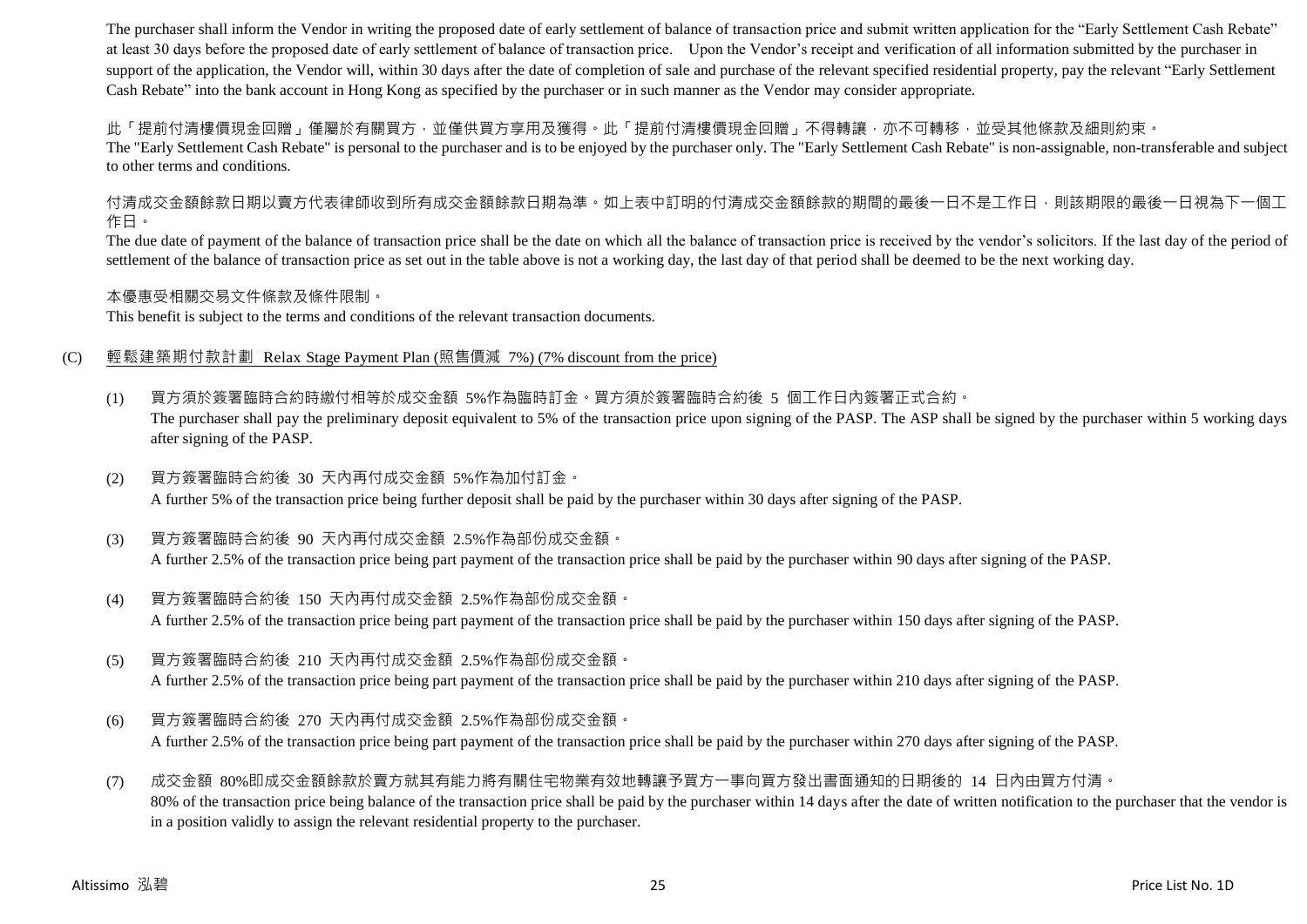#### (C1) 優越建築期付款計劃 Premium Stage Payment Plan (照售價減 6%) (6% discount from the price)

(1) 買方須於簽署臨時合約時繳付相等於成交金額 5%作為臨時訂金。買方須於簽署臨時合約後 5 個工作日內簽署正式合約。

The purchaser shall pay the preliminary deposit equivalent to 5% of the transaction price upon signing of the PASP. The ASP shall be signed by the purchaser within 5 working days after signing of the PASP.

- (2) 買方簽署臨時合約後 30 天內再付成交金額 1%作為加付訂金。 A further 1% of the transaction price being further deposit shall be paid by the purchaser within 30 days after signing of the PASP.
- (3) 買方簽署臨時合約後 240 天內再付成交金額 1%作為部份成交金額。 A further 1% of the transaction price being part payment of the transaction price shall be paid by the purchaser within 240 days after signing of the PASP.
- (4) 買方簽署臨時合約後 360 天內再付成交金額 1%作為部份成交金額。 A further 1% of the transaction price being part payment of the transaction price shall be paid by the purchaser within 360 days after signing of the PASP.
- (5) 買方簽署臨時合約後 480 天內再付成交金額 1%作為部份成交金額。 A further 1% of the transaction price being part payment of the transaction price shall be paid by the purchaser within 480 days after signing of the PASP.
- (6) 買方簽署臨時合約後 600 天內再付成交金額 1%作為部份成交金額。

A further 1% of the transaction price being part payment of the transaction price shall be paid by the purchaser within 600 days after signing of the PASP.

(7) 成交金額 90%即成交金額餘款於賣方就其有能力將有關住宅物業有效地轉讓予買方一事向買方發出書面通知的日期後的 14 日內由買方付清 90% of the transaction price being balance of the transaction price shall be paid by the purchaser within 14 days after the date of written notification to the purchaser that the vendor is in a position validly to assign the relevant residential property to the purchaser.

### **本付款計劃提供「成交金額 30%第二按揭」安排,該安排詳情見第 (4)(iii)(c)段。**

**The arrangements of "Second Mortgage for 30% of the transaction price" will be provided under this payment plan. Please see paragraph (4)(iii)(c) for the details of that arrangement.**

### (ii) **售價獲得折扣的基礎**

**The basis on which any discount on the price is available**

- (a) 見 4(i) See 4(i)
- (b) (I) 「置業售價折扣」:額外售價 2%折扣優惠

(只適用於 120 天現金優惠付款計劃、500 天輕鬆付款計劃及 150 天優越按揭付款計劃) "Home Purchase Price Discount": An extra 2% discount from the price. (Only applicable to 120-day Cash Payment Plan, 500-day Easy Payment Plan and 150-day Prestige Mortgage Payment Plan)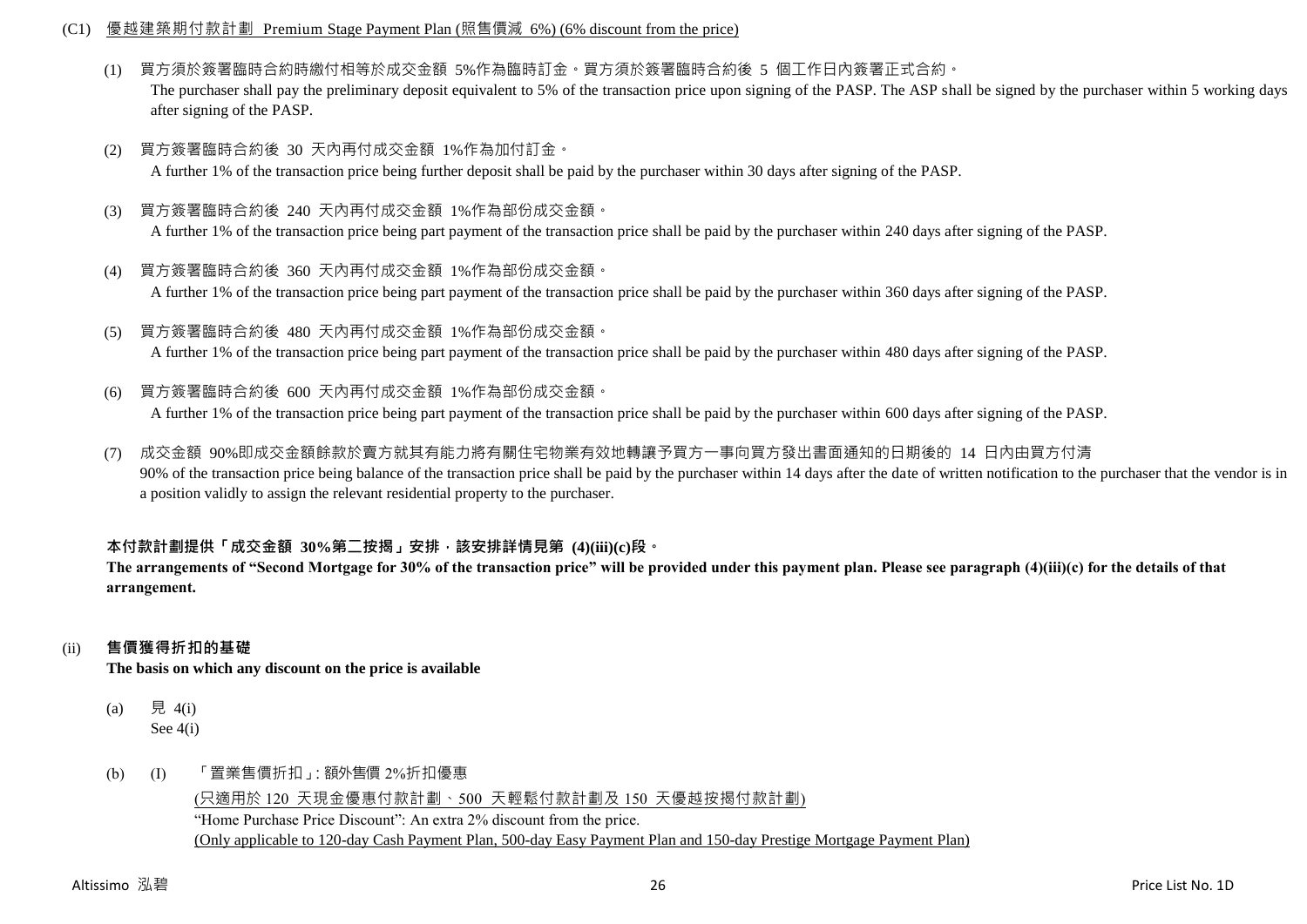- (II) 「泓碧至尊優惠」:於 2019 年 5 月 31 日或之前簽署臨時合約購買本價單中之指明住宅物業之買方可獲額外售價 2%折扣優惠。 "ALTISSIMO Premium Benefit": An extra 2% discount from the price would be offered to the purchasers who sign the PASP to purchase a specified residential property listed in this price list on or before 31st May 2019.
- (c) 員工置業折扣 Staff Purchasing Discount

如買方(或構成買方之任何人士)屬任何「員工合資格人士」,並且沒有委任地產代理就購入住宅物業代其行事,可獲額外 5% 售價折扣優惠,折扣優惠受相關公司內部 條款約束。

If the purchaser (or any person comprising the purchaser) is a "Qualified Staff", provided that the purchaser did not appoint any estate agent to act for him/her in the purchase of the residential property, an extra 5% discount on the Price would be offered, subject to the internal regulation of Respective Related Parties.

「員工合資格人士」指碧桂園控股有限公司及其附屬公司、宏安集團有限公司及其附屬公司、宏安地產有限公司、位元堂藥業控股有限公司、「易易壹金融集團有限公司、 中國農產品交易有限公司或中國建築國際集團及其附屬公司之任何董事、員工及其直系親屬(任何個人的配偶、父母、子女、兄弟及姐妹為該個人之「直系親屬」,惟須 提供令賣方滿意的有關證明文件 以茲證明有關關係,且賣方對是否存在近親關係保留最終決定權)。

"Qualified Staff" means any director or employee (and his/her close family member (a spouse, parent, child, brother and sister of a person is a "close family member" of that person provided that the relevant supporting documents to the satisfaction of the Vendor must be provided to prove the relationship concerned and that the Vendor reserves the final right to decide whether or not such relationship exists)) of any of Country Garden Holdings Company Limited and its subsidiaries, Wang On Group Limited and its subsidiaries, Wang On Properties Limited, Wai Yuen Tong Medicine Holdings Limited, Easy One Financial Group Limited, China Agri-Products Exchange Limited and China State Construction International Holdings Ltd. and its subsidiaries.

買方須在遞交購樓意向登記表格時或前提供令賣方滿意的證據証明其為「員工合資格人士」及(如適用)直系親屬關係,賣方就相關買方是否「員工合資格人士」及(如 適用)存在直系親屬關係有最終決定權,而賣方之決定為最終及對買方具有約束力。

The purchaser shall on or before submission of the Registration of Intent form on the spot provide evidence for proof of being a (if applicable) "Qualified Staff" to the satisfaction of the Vendor and in this respect the Vendor shall have absolute discretion and the Vendor's decision shall be final and binding on the purchaser.

- (d) 特別現金回贈 Special Cash Rebate
	- (i) 如買方沒有使用第(4)(iii)(b) 段所述的「成交金額 75%第一按揭」,可獲賣方送出特別現金回贈(『特別現金回贈』)。特別現金回贈的金額相等於成交金額 3%。

If the purchaser has not utilized "First Mortgage for 75% of the transaction price" as set out in paragraph (4)(iii)(b), the purchaser shall be entitled to a Special Cash Rebate ("Special Cash Rebate") offered by the Vendor. The amount of the Special Cash Rebate shall be equal to 3% of the transaction price.

買方須於有關指明住宅物業的買賣成交後 14 天內,向賣方提出書面申請「特別現金回贈」。賣方將在收妥並核實買方就有關申請提交的所有資料後 30 日內將「特別現 金回贈」支付予買方指定的於香港開設的銀行戶口或按賣方認為適合的方式回贈予買方。

Within 14 days after completion of sale and purchase of the relevant specified residential property, the purchaser shall make a written application to the Vendor for the Special Cash Rebate. Within 30 days after the Vendor's receipt and verification of all information submitted by the purchaser in support of the application, the Vendor will pay the "Special Cash Rebate" into the bank account in Hong Kong as specified by the purchaser or in such manner as the Vendor may consider appropriate.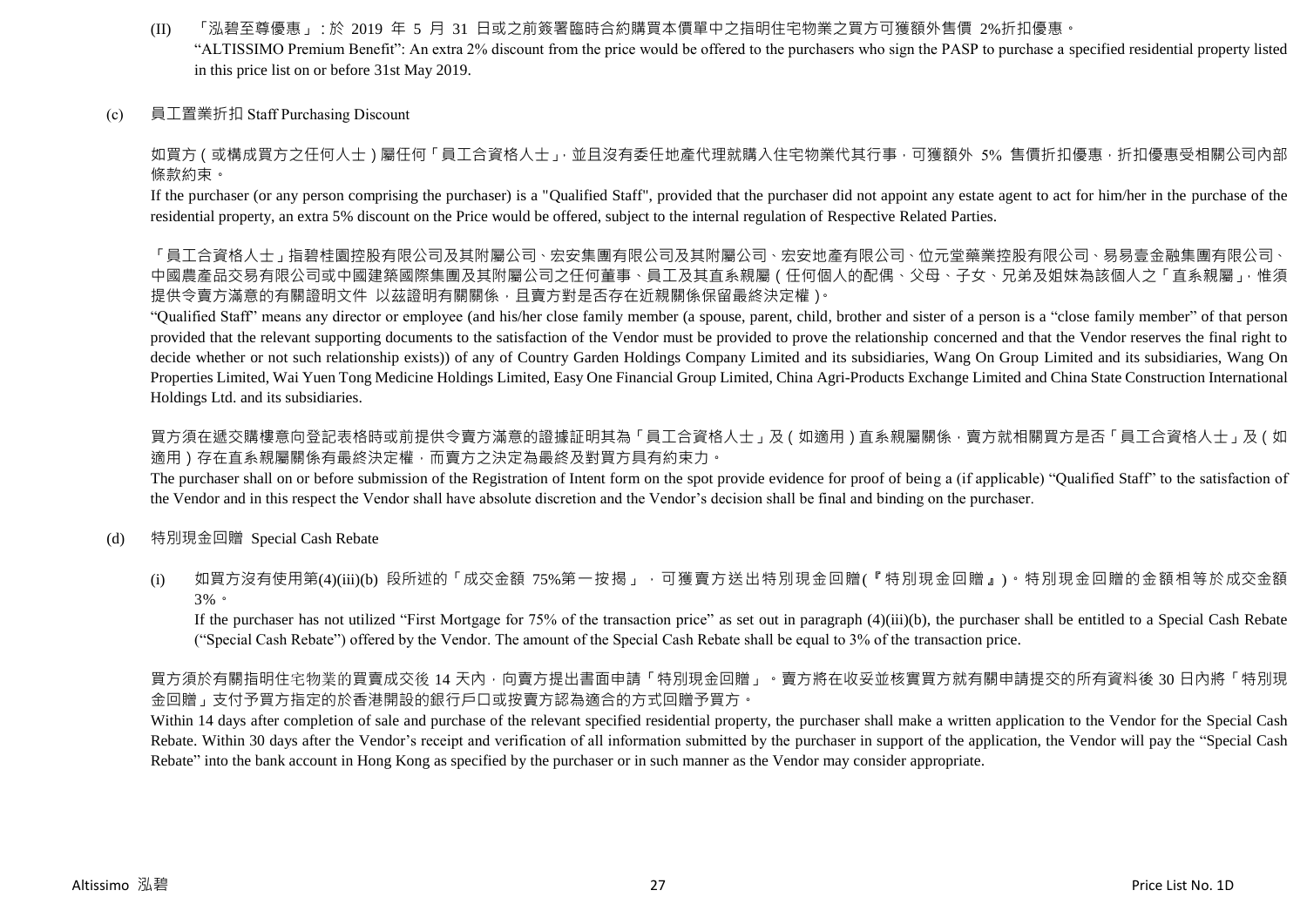### (iii) **可就購買發展項目中的指明住宅物業而連帶獲得的任何贈品、財務優惠或利益**

**Any gift, or any financial advantage or benefit, to be made available in connection with the purchase of a specified residential property in the Development**

- (a) 見 4(i) 及 4(ii) See  $4(i)$  and  $4(ii)$
- (b) 「成交金額 75%第一按揭」 "First Mortgage for 75% of the transaction price"

#### **只適用於第(4)(i)(A2)段之付款計劃。 Only applicable to the payment plan under paragraphs (4)(i)(A2).**

買方可向賣方介紹之財務機構或賣方指定的其它公司(「介紹之第一承按人」)申請最高達成交金額之 75%之第一按揭(「第一按揭貸款」)。第一按揭貸款及其申請受以下條 款及條件規限:

The purchaser may apply to the financial institution referred by the Vendor or any other company designated by the Vendor (the "Referred First Mortgagee") for first mortgage with a maximum loan amount equivalent to 75% of the transaction price (the "First Mortgage Loan"). The First Mortgage and its application are subject to the following terms and conditions:

(1) 買方必須於付清成交金額餘款之日起計最少 60 日前以指定的申請書向介紹之第一承按人申請第一按揭貸款。

The purchaser shall by prescribed form apply to the Referred First Mortgagee for the First Mortgage Loan, not less than 60 days before the due date of payment of the balance of the transaction price.

- (2) 買方須依照介紹之第一承按人之要求提供足夠之入息證明文件。 The purchaser shall provide sufficient proof of income in accordance with the requirements of the Referred First Mortgagee.
- (3) 買方須以所購之發展項目住宅物業之第一衡平法按揭及第一法定按揭作抵押。 The First Mortgage Loan shall be secured by a first equitable mortgage and a first legal mortgage over the residential property in the Development purchased by the purchaser.
- (4) 第一按揭貸款年期最長為 20年。 The maximum tenor of the First Mortgage Loan shall not exceed 20 years.
- (5) 第一按揭貸款首 24 個月之年利率以介紹之第一承按人引用之最優惠利率(P)減 2% (P-2%)計算。其後的年利率以最優惠利率加 3.5%(P+3.5%)計算。P 為浮動利率, 於本價單日期 P 為每年 5.375%。最終按揭利率以介紹之第一承按人審批結果而定,賣方並無就其作出,亦不得被視為就其作出任何不論明示或隱含之陳述、承諾 或保證。

The interest rate of the first 24 months of the First Mortgage Loan shall be Prime Rate (P) quoted by the Referred First Mortgagee minus 2% (P-2%). The interest rate for the rest of the term of the First Mortgage Loan shall be Prime Rate (P) plus 3.5% (P+3.5%). P is subject to fluctuation. P as at the date of this price list is 5.375% per annum. The final mortgage rate will be subject to final approval by the Referred First Mortgagee. No representation, undertaking or warranty, whether express or implied, is given, or shall be deemed to have been given by the Vendor in respect thereof.

(6) 第一按揭貸款之文件必須由介紹之第一承按人指定之律師行辦理,並由買方負責有關律師費用及其他開支。 All legal documents in relation to the First Mortgage Loan must be prepared by the solicitors' firm designated by the Referred First Mortgagee. All legal costs and other expenses incurred shall be paid by the Purchaser.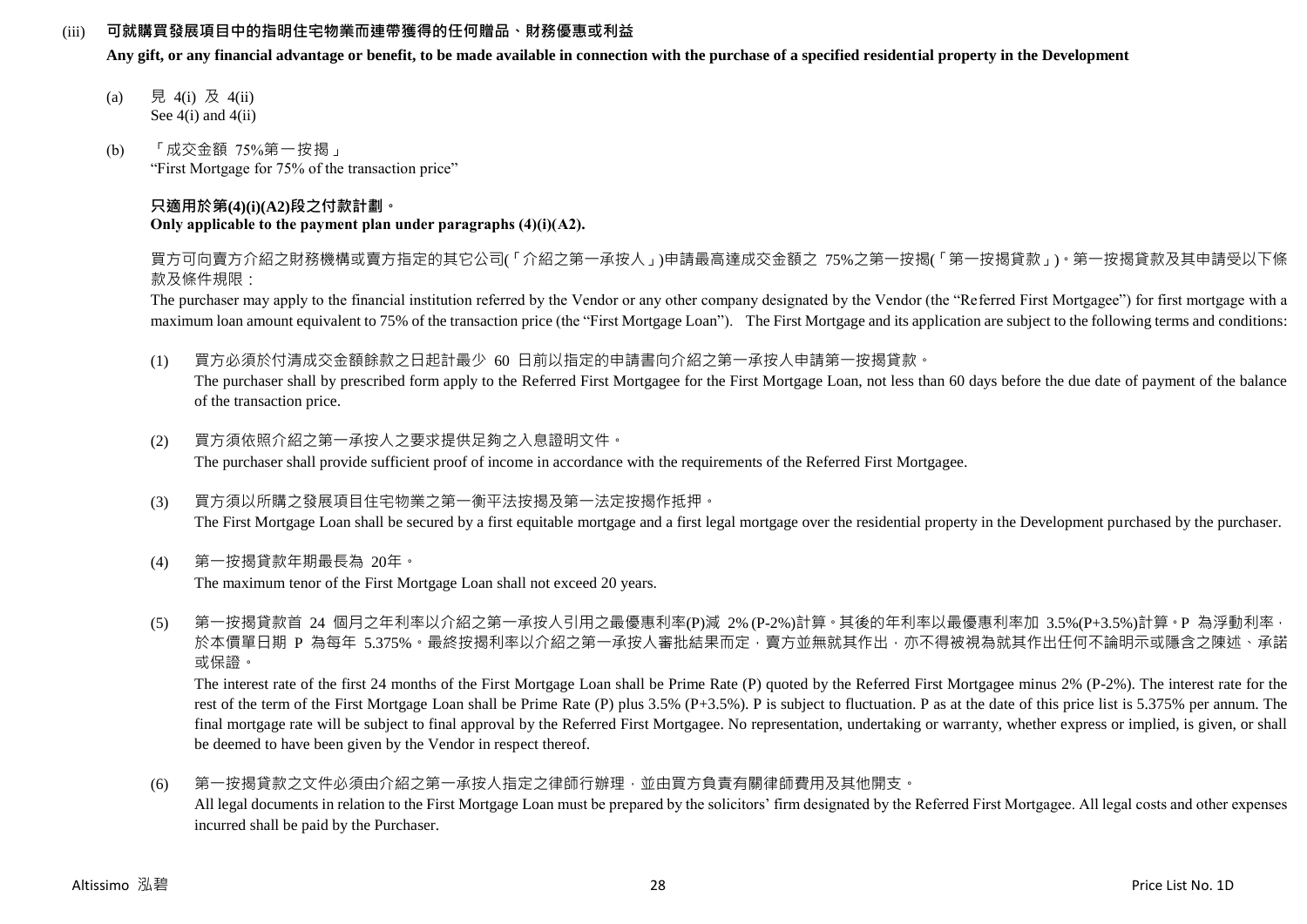- (7) 買方須就申請第一按揭貸款支付港幣\$1,000不可退還的轉介費。 The purchaser shall pay HK\$1,000 being the non-refundable referral fee for the First Mortgage Loan.
- (8) 買方於決定選擇此安排前,請先向介紹之第一承按人查詢清楚按揭條款及條件、批核條件及申請手續。 The purchaser is advised to enquire with the Referred First Mortgagee on details of the terms and conditions of the mortgage, approval conditions and application procedures of the First Mortgage before choosing this arrangement.
- (9) 第一按揭貸款條款及批核條件僅供參考,介紹之第一承按人保留不時更改第一按揭貸款條款及批核條件的權利。 The terms and conditions and approval conditions of the First Mortgage Loan are for reference only, the Referred First Mortgagee reserves the right to change the terms and conditions and approval conditions of the First Mortgage Loan from time to time as it sees fit.
- (10) 有關第一按揭貸款之批核與否及借貸條款以介紹之第一承按人之最終決定為準,與賣方無關,且於任何情況賣方均無需為此負責。賣方並無或不得被視為就第一按 揭貸款之按揭條款及條件以及申請之批核作出任何不論明示或隱含之陳述、承諾或保證。不論貸款獲批與否,買方仍須按正式合約完成交易及付清成交金額餘款。 The terms and conditions and the approval of applications for the First Mortgage Loan are subject to the final decision of the Referred First Mortgagee, and are not related to the Vendor (who shall under no circumstances be responsible therefor). No representation, undertaking or warranty, whether express or implied, is given, or shall be deemed to have been given by Vendor in respect of the terms and conditions and the approval of applications for the First Mortgage Loan. Regardless the First Mortgage Loan is granted or not, the purchaser(s) shall complete the sale and purchase in accordance with the ASP and pay the balance of the transaction price.
- (c) 「成交金額 30%第二按揭」 "Second Mortgage for 30% of the transaction price"

### **只適用於第(4)(i)(C1)段之付款計劃。**

### **Only applicable to the payment plans under paragraphs (4)(i)(C1).**

### 買方可向賣方介紹之財務機構或賣方指定的其它公司(「介紹之第二承按人」) 申請最高達成交額之 30%之第二按揭,基本條款如下:

The Purchaser may apply to the financial institution referred by the Vendor or any other company designated by the Vendor (the "Referred Second Mortgagee") for second mortgage with a maximum loan amount equivalent to 30% of the Transaction Price (the "Second Mortgage"). The Second Mortgage and its application are subject to the following terms and conditions:

(1) 買方必須於付清成交金額餘款之日起計最少 60 日前以指定的申請書向介紹之第二承按人申請按揭貸款。

The purchaser(s) shall by prescribed form apply to the Referred Second Mortgagee for mortgage loan, not less than 60 days before the due date of payment of the balance of the transaction price.

(2) 買方須依照介紹之第二承按人之要求提供足夠之入息證明文件。

The purchaser shall provide sufficient proof of income in accordance with the requirements of the Referred Second Mortgagee.

(3) 第二按揭貸款年期最長為 25 年或與第一按揭貸款同等年期,以較短者為準 The maximum tenor of second mortgage loan shall be 25 years or the same tenor of first mortgage loan, whichever is the shorter.

(4) 第二按揭首 24 個月之年利率以介紹之第二承按人引用之最優惠利率(P)減 2.75% (P-2.75%)計算。其後的年利率以最優惠利率計算。P 為浮動利率,於本價 單日期 P 為每年 5.375%。最終按揭利率以介紹之第二承按人審批結果而定,賣方並無就其作出,亦不得被視為就其作出任何不論明示或隱含之陳述、承諾 或保證。

The interest rate of the first 24 months of the Second Mortgage shall be Prime Rate (P) quoted by the Referred Second Mortgagee minus 2.75% (P-2.75%). The interest rate for the rest of the term of the Second Mortgage shall be Prime Rate (P). P is subject to fluctuation. P as at the date of this price list is 5.375% per annum. The final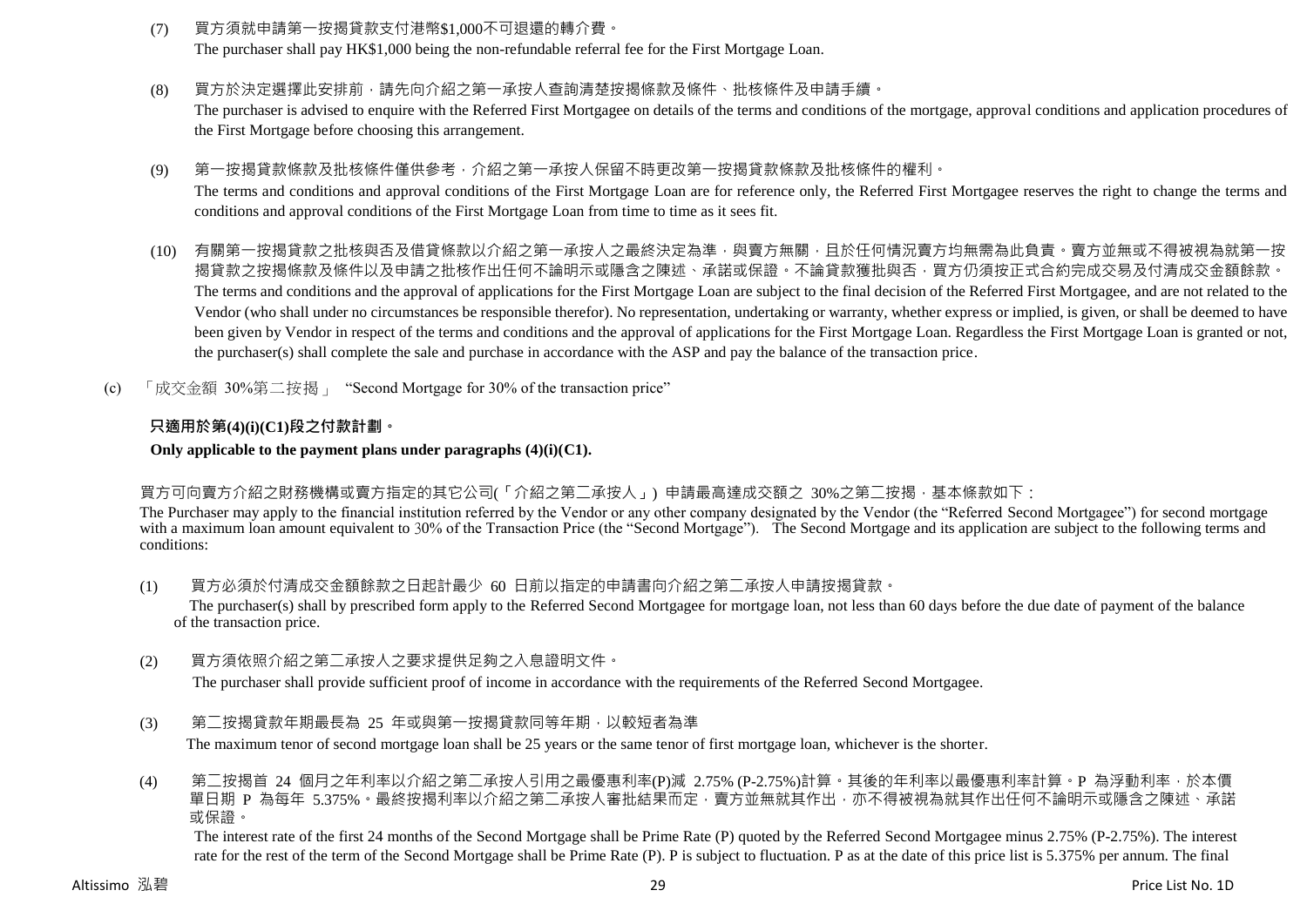mortgage rate will be subject to final approval by the Referred Second Mortgagee. No representation, undertaking or warranty, whether express or implied, is given, or shall be deemed to have been given by the Vendor in respect thereof.

- (5) 第二按揭貸款最高金額為成交金額的 30%,惟第一按揭貸款及第二按揭貸款總金額不可超過成交金額或有關住宅物業的估價 (以較低者為準) 的 80%。 The maximum second mortgage loan amount shall be 30% of the transaction price, but the total amount of the first mortgage loan and the second mortgage loan together shall not exceed 80% of the transaction price or the valuation of the relevant residential property, whichever is the lower.
- (6) 第一按揭貸款銀行須為介紹之第二承按人所指定之銀行,買方並須首先得到該銀行書面同意辦理第二按揭貸款。 The first mortgagee bank shall be one which is nominated by the Referred Second Mortgagee. The purchaser(s) shall obtain the prior written consent from the first mortgagee bank for the application of second mortgage loan.
- (7) 第一按揭貸款及第二按揭貸款申請將由有關承按機構獨立處理。 The applications for first mortgage loan and the second mortgage loan will be processed by the relevant mortgagees independently.
- (8) 所有第二按揭貸款及其相關擔保之法律文件必須由介紹之第二承按人指定律師行辦理,買方及其擔保人(如有) 須支付所有第二按揭貸款及其擔保相關之律師 費及雜費。

All legal documents of the second mortgage loan and its related guarantee shall be handled by the solicitors designated by the Referred Second Mortgagee and all legal costs and disbursement relating thereto shall be borne by the purchaser(s) and his/her/their guarantor(s) (if any).

(9) 第二按揭貸款批出與否及其條款,介紹之第二承按人有最終決定權,其決定與賣方無關,賣方亦無需為此負責。不論貸款獲批與否,買方仍須按正式合約完 成交易及付清 成交金額餘款。

The approval or disapproval of the second mortgage loan and terms thereof are subject to the final decision of the Referred Second Mortgagee. The decision is not related to the vendor and the vendor shall not be responsible therefor. Regardless the loan is granted or not, the purchaser(s) shall complete the sale and purchase in accordance with the ASP and pay the balance of the transaction price.

(10) 第二按揭貸款受其他條款及細則約束。 The second mortgage loan is subject to other terms and conditions.

### (d) 優先邀請認購住宅車位 The Benefit of "Car Parking Space Purchase Priority"

簽署臨時合約以購買下表所列任何一個住宅物業的買方將於賣方首次發售發展項目的住客停車位 (各稱「住客停車位」) 時獲賣方優先邀請申請認購 (受制於合約)一個 住客停車位。若買方購買多於一個下表所列的住宅物業(不論透過一份或多於一份臨時合約),買方最多可申請認購等同於買方所購買下表所列的住宅物業之數目之住客停 車位。可供認購的住客停車位的位置、售價及銷售詳情將由賣方全權酌情決定,並容後公佈。如賣方接納上述買方按邀請函中特定的時限內作出的申請,則出售相關住 客停車位的前提是上述買方須於邀請函中特定的時限內簽署相關住客停車位的臨時買賣合約。倘若上述買方未有於該特定的時限內作出申請及/或簽署相關住客停車位的 臨時買賣合約,上述買方將被視為放棄本優惠論。此優惠受相關交易文件中的條款及條件約束。所有住客停車位之出售均會按發展項目的預售樓花同意書(如適用)的規定 進行。本優惠只屬上述購買下表所列任何住宅物業之買方個人所有,不可轉讓及不可兌現為現金或任何其他優惠。

The purchaser who enters into a preliminary agreement for sale and purchase to purchase any one of the residential properties listed in the table below will, upon the first launch of sale of the residential parking spaces (each of which a "Residential Parking Space") in the development by the vendor, enjoy the benefit of being first invited to apply for the purchase (subject to contract) of ONE (1) Residential Parking Space. If the purchaser purchases more than one of the residential properties listed in the table below, the maximum number of Residential Parking Spaces that the said purchaser is entitled to apply for purchase shall be equal to the number of residential properties listed in the table below so purchased by the purchaser. Location of the Residential Parking Space(s) made available for such sale, its/their price(s) and the details of such sale will be determined by the vendor at its sole and absolute discretion and will be announced later. If the vendor accepts an application made by the said purchaser within the time prescribed by the invitation, the sale of the Residential Parking Space(s) concerned will then be subject to the signing of the relevant preliminary agreement(s) for sale and purchase by the said purchaser within the time limit prescribed in the invitation. If the said purchaser fails to make an application and/or sign the preliminary agreement(s) for sale and purchase of the Residential Parking Space(s) concerned within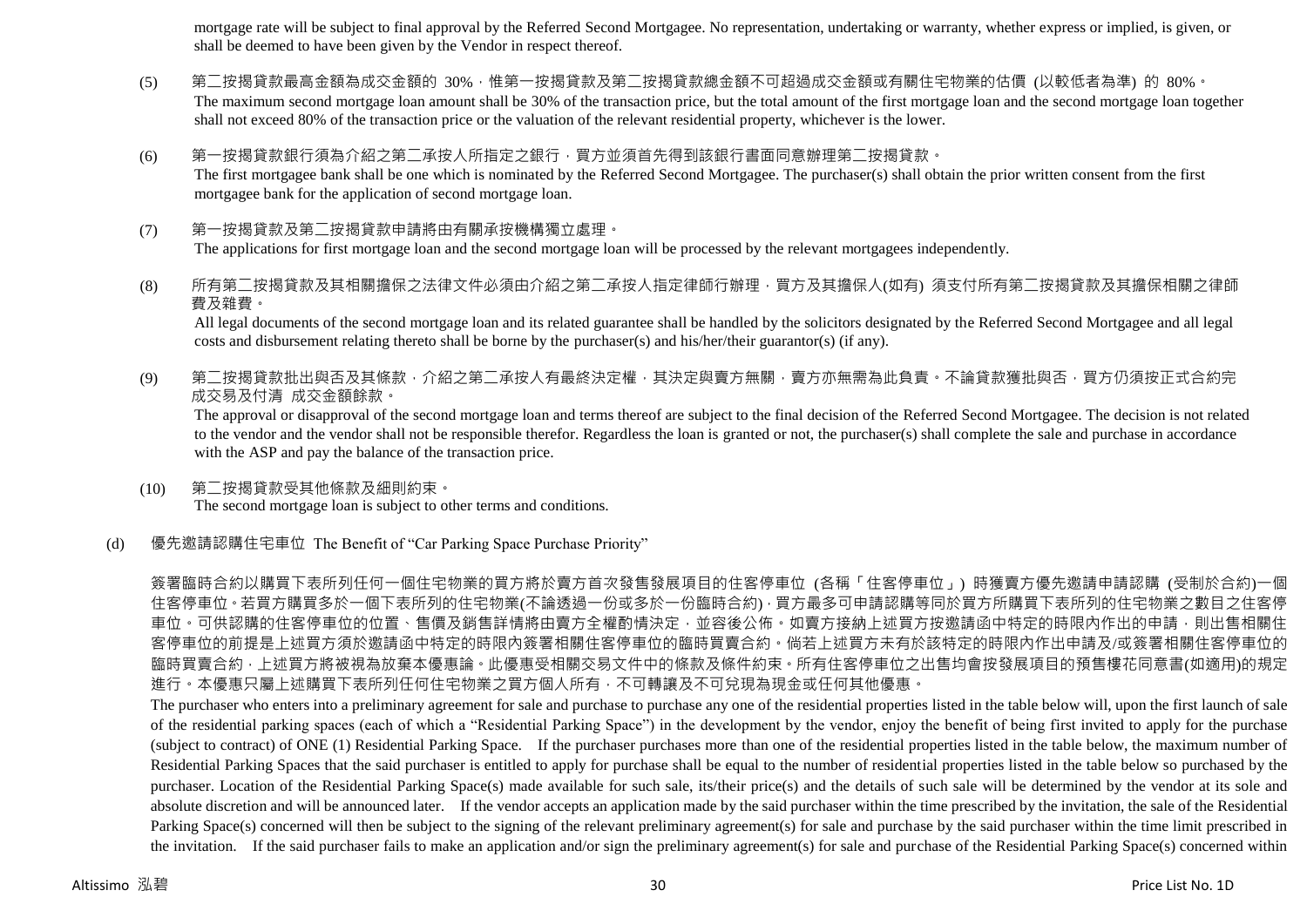such prescribed time limit, he/she will be deemed to have given up this benefit. This benefit is subject to the terms and conditions of the relevant transaction documents. The sale of all Residential Parking Space(s) will be carried out in accordance with the conditions of the pre-sale consent of the development (if applicable). This benefit is personal to the said purchaser of the residential property(ies) listed in the table below and is non-transferable and cannot be redeemed for cash or any other benefit.

| 大廈名稱 Block Name | 樓層<br>Floor                                                                                                        | 單位 Unit |
|-----------------|--------------------------------------------------------------------------------------------------------------------|---------|
| 第2座 Tower 2     | 15, 12, 11, 10, 9, 2, 1                                                                                            |         |
|                 | 11, 10, 9, 8, 7<br>16, 15,<br>-65<br>12,<br>$\mathbf{v}_1, \mathbf{v}_2, \mathbf{v}_3, \mathbf{v}_4, \mathbf{v}_5$ |         |

### (iv) **誰人負責支付買賣該發展項目中的指明住宅物業的有關律師費及印花稅**

**Who is liable to pay the solicitors' fees and stamp duty in connection with the sale and purchase of a specified residential property in the Development**

(a) 如買方選用賣方代表律師處理買賣合約、按揭及轉讓契‧賣方同意支付買賣合約及轉讓契兩項法律文件之律師費用。如買方選擇另聘代表律師處理買賣合約、按揭及轉讓 契,買方及賣方須各自負責有關買賣合約及轉讓契兩項法律文件之律師費用。

If the purchaser appoints the vendor's solicitors to handle the agreement for sale and purchase, mortgage and assignment, the vendor agrees to bear the legal cost of the agreement for sale and purchase and the assignment. If the purchaser chooses to instruct his own solicitors to handle the agreement for sale and purchase, mortgage or assignment, each of the vendor and purchaser shall pay his own solicitors' legal fees in respect of the agreement for sale and purchase and the assignment.

### (b) 買方須支付一概有關臨時買賣合約、買賣合約及轉讓契的印花稅(包括但不限於任何買方提名書或轉售(如有)的印花稅、額外印花稅、買家印花稅及任何與過期繳付任何印 花稅有關的罰款、利息及附加費等)。

All stamp duties on the preliminary agreement for sale and purchase, the agreement for sale and purchase and the assignment (including without limitation any stamp duty on, if any, nomination or sub-sale, any special stamp duty, any buyer's stamp duty and any penalty, interest and surcharge, etc. for late payment of any stamp duty) will be borne by the purchaser.

### (v) **買方須爲就買賣該發展項目中的指明住宅物業簽立任何文件而支付的費用**

**Any charges that are payable by a purchaser for execution of any document in relation to the sale and purchase of a specified residential property in the Development**

有關其他法律文件之律師費如:附加合約、買方提名書、有關樓宇交易之批地文件、大廈公契及其他樓契之核證費、查冊費、註冊費、圖則費及其他實際支出等等,均由買方 負責,一切有關按揭及其他費用均由買方負責。

All legal costs and charges in relation to other legal documents such as supplemental agreement, nomination, certifying fee for Government Lease, deed of mutual covenant and all other title documents, search fee, registration fee, plan fee and all other disbursements shall be borne by the purchaser. The purchase) shall also pay and bear the legal costs and disbursements in respect of any mortgage.

### 備註: 買方如因任何原因需更改支付條款,必須得賣方事先同意,並須向賣方繳付\$7,500 不可退還手續費及自付全部相關額外費用。

Remark: If a Purchaser would like to change the payment terms for whatever reasons, the prior consent of the Vendor must be obtained and a non-refundable administrative fee of \$7,500 shall be payable by the Purchaser to the Vendor and the Purchaser shall bear all related extra expenses.

### (5) **賣方已委任地產代理在發展項目中的指明住宅物業的出售過程中行事:**

**The vendor has appointed estate agents to act in the sale of any specified residential property in the Development:**

## 賣方委任的代理:

Agents appointed by the vendor: